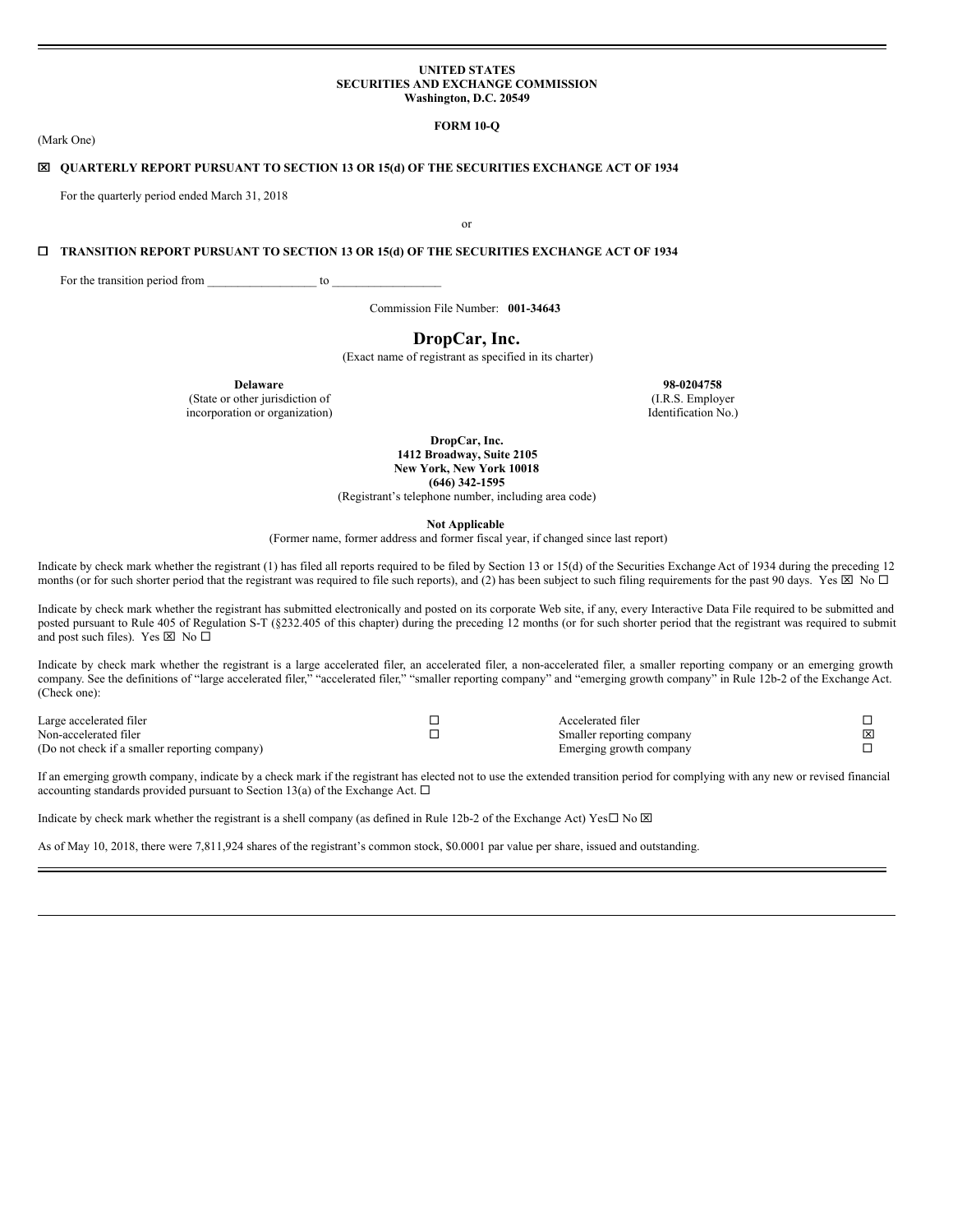## **CAUTIONARY STATEMENT REGARDING FORWARD-LOOKING INFORMATION**

Certain statements in this report contain or may contain forward-looking statements. These statements, identified by words such as "plan," "anticipate," "believe," "estimate," "should," "expect" and similar expressions, include our expectations and objectives regarding our future financial position, operating results and business strategy. These statements are subject to known and unknown risks, uncertainties and other factors which may cause actual results, performance or achievements to be materially different from any future results, performance or achievements expressed or implied by such forward-looking statements. These forward-looking statements were based on various factors and were derived utilizing numerous assumptions and other factors that could cause our actual results to differ materially from those in the forward-looking statements. These factors include, but are not limited to, our inability to obtain adequate financing, our inability to expand our business, existing or increased competition, stock volatility and illiquidity, and the failure to implement our business plans or strategies. Most of these factors are difficult to predict accurately and are generally beyond our control. You should consider the areas of risk described in connection with any forward-looking statements that may be made herein. Readers are cautioned not to place undue reliance on these forward-looking statements, which speak only as of the date of this report. Readers should carefully review this report in its entirety, including but not limited to our financial statements and the notes thereto and the risks described in our Current Report on Form 8-K/A filed with the Securities and Exchange Commission (the "SEC") on April 2, 2018. We advise you to carefully review the reports and documents we file from time to time with the SEC, particularly our quarterly reports on Form 10-Q and our current reports on Form 8-K. Except for our ongoing obligations to disclose material information under the Federal securities laws, we undertake no obligation to publicly release any revisions to any forward-looking statements, to report events or to report the occurrence of unanticipated events.

## **OTHER INFORMATION**

When used in this report, the terms, "we," the "Company," "our," and "us" refer to DropCar, Inc., a Delaware corporation (previously named WPCS International Incorporated) and its consolidated subsidiaries.

 $\mathfrak{D}$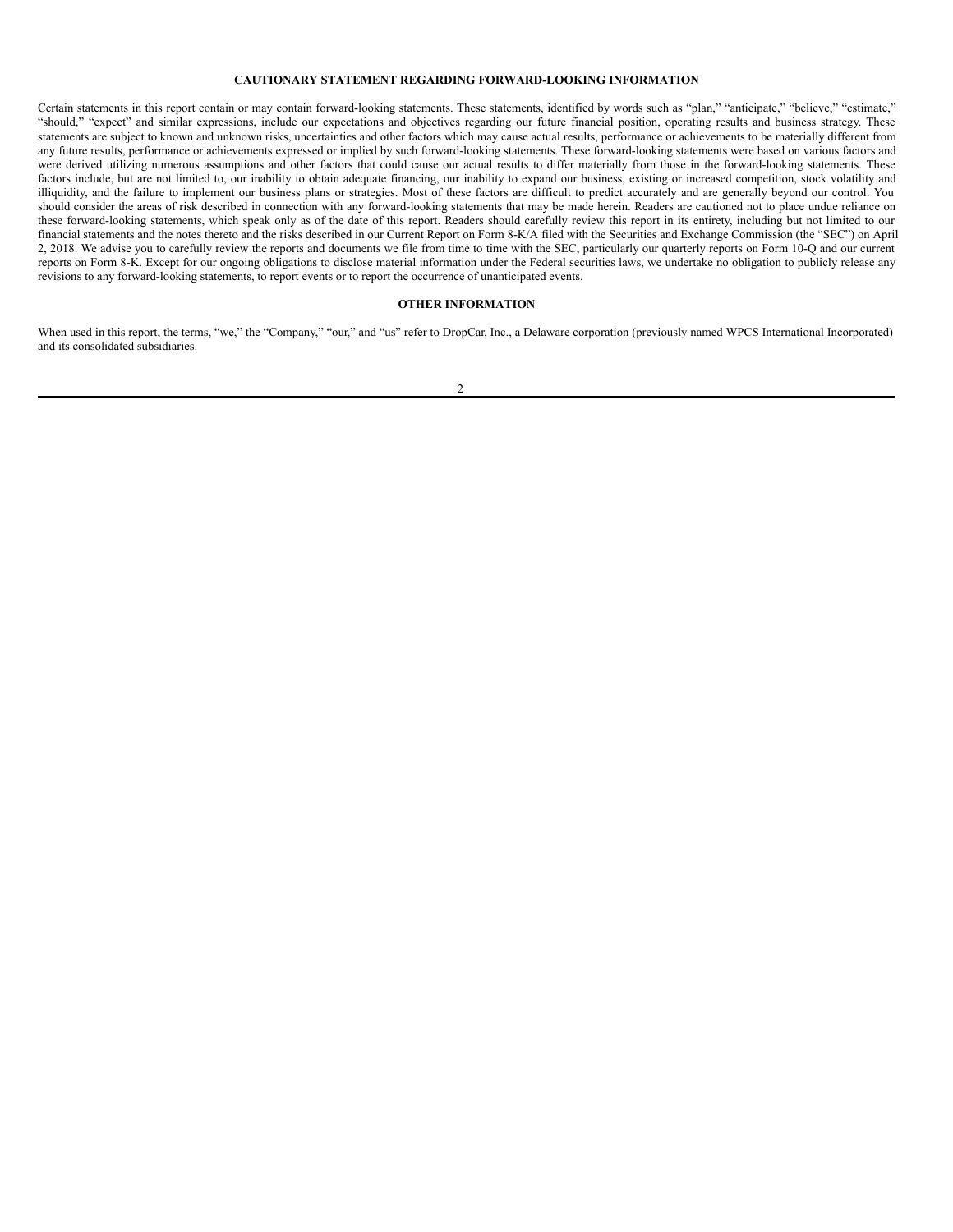# **TABLE OF CONTENTS**

|          |                                                                                                                                                                                                                                                                                                                                                  | Page<br>No.                                             |
|----------|--------------------------------------------------------------------------------------------------------------------------------------------------------------------------------------------------------------------------------------------------------------------------------------------------------------------------------------------------|---------------------------------------------------------|
|          | <b>PART I - FINANCIAL INFORMATION</b>                                                                                                                                                                                                                                                                                                            | $\overline{4}$                                          |
| Item 1.  | <b>Consolidated Financial Statements (Unaudited)</b><br>Consolidated Balance Sheets as of March 31, 2018 and December 31, 2017                                                                                                                                                                                                                   |                                                         |
|          | Consolidated Statements of Operations for the three months ended March 31, 2018 and 2017<br>Consolidated Statement of Changes in Shareholders' Equity for the three months ended March 31, 2018<br>Consolidated Statements of Cash Flows for the three months ended March 31, 2018 and 2017<br><b>Notes to Consolidated Financial Statements</b> | $\frac{4}{4}$ $\frac{5}{2}$ $\frac{6}{2}$ $\frac{7}{8}$ |
| Item 2.  | Management's Discussion and Analysis of Financial Condition and Results of Operations.                                                                                                                                                                                                                                                           | 22                                                      |
| Item 3.  | Quantitative and Qualitative Disclosures About Market Risk.                                                                                                                                                                                                                                                                                      | 30                                                      |
| Item 4.  | <b>Controls and Procedures.</b>                                                                                                                                                                                                                                                                                                                  | $\underline{30}$                                        |
|          | <b>Part II - OTHER INFORMATION</b>                                                                                                                                                                                                                                                                                                               | 31                                                      |
| Item 1.  | Legal Proceedings.                                                                                                                                                                                                                                                                                                                               | 31                                                      |
| Item 1A. | <b>Risk Factors.</b>                                                                                                                                                                                                                                                                                                                             | 31                                                      |
| Item 2.  | Unregistered Sales of Equity Securities and Use of Proceeds.                                                                                                                                                                                                                                                                                     | 31                                                      |
| Item 3.  | Defaults Upon Senior Securities.                                                                                                                                                                                                                                                                                                                 | 32                                                      |
| Item 4.  | Mine Safety Disclosures.                                                                                                                                                                                                                                                                                                                         | 32                                                      |
| Item 5.  | Other Information.                                                                                                                                                                                                                                                                                                                               | 32                                                      |
| Item 6.  | Exhibits.                                                                                                                                                                                                                                                                                                                                        | 32                                                      |
|          | Signatures.                                                                                                                                                                                                                                                                                                                                      | 33                                                      |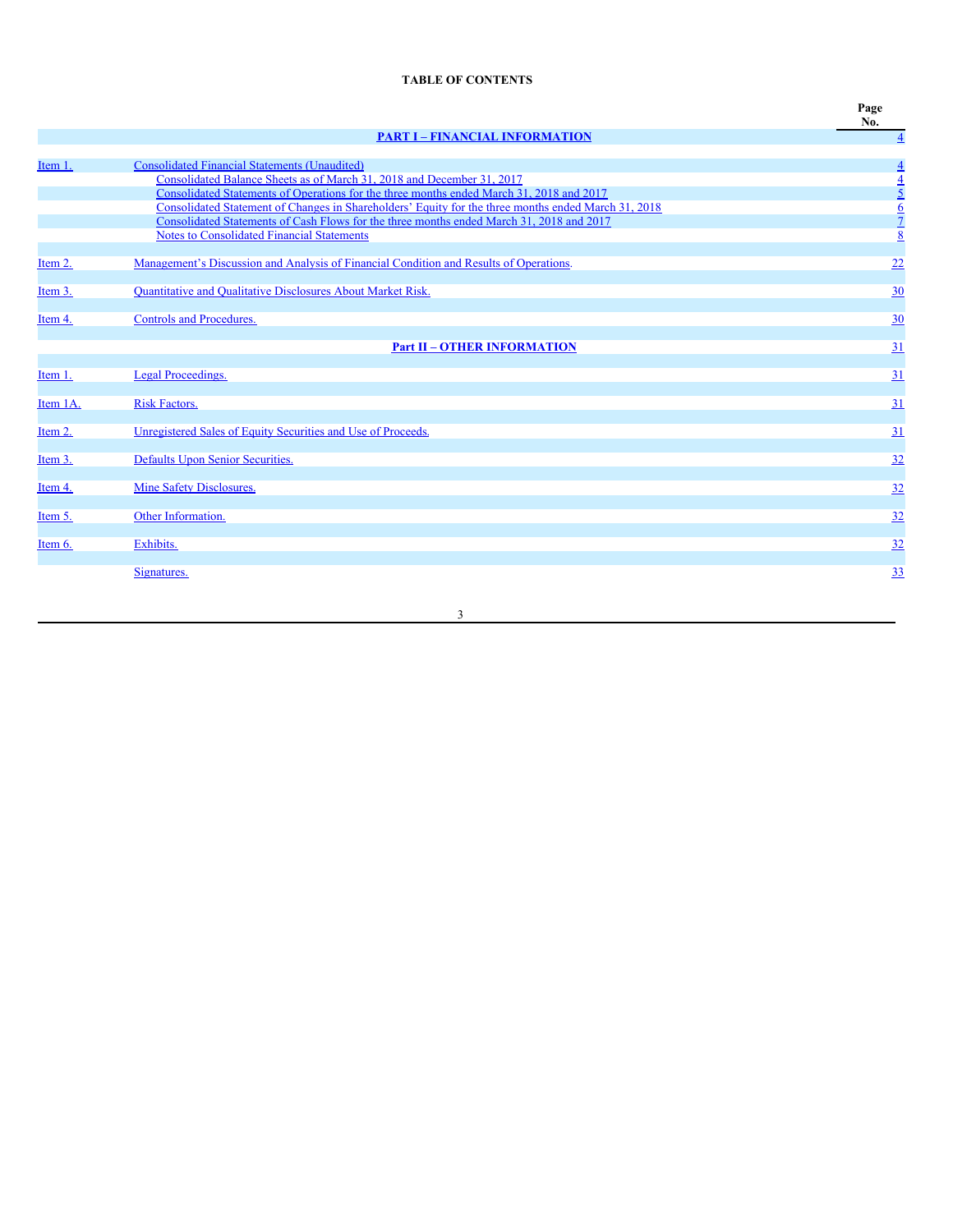#### <span id="page-3-0"></span>**PART I FINANCIAL INFORMATION**

## <span id="page-3-1"></span>**Item 1. Financial Statements.**

#### <span id="page-3-2"></span>**DropCar, Inc., and Subsidiaries Consolidated Balance Sheets (Unaudited)**

|                                                                                                                                                                                                                            |              | March 31,      |              | December 31,             |  |  |
|----------------------------------------------------------------------------------------------------------------------------------------------------------------------------------------------------------------------------|--------------|----------------|--------------|--------------------------|--|--|
|                                                                                                                                                                                                                            |              | 2018           |              | 2017                     |  |  |
|                                                                                                                                                                                                                            |              |                |              |                          |  |  |
| <b>ASSETS</b>                                                                                                                                                                                                              |              |                |              |                          |  |  |
| <b>CURRENT ASSETS:</b>                                                                                                                                                                                                     |              |                |              |                          |  |  |
| Cash                                                                                                                                                                                                                       | $\mathbb{S}$ | 6,939,046      | \$           | 372,011                  |  |  |
| Accounts receivable, net                                                                                                                                                                                                   |              | 2,246,446      |              | 187,659                  |  |  |
| Contract assets                                                                                                                                                                                                            |              | 1,110,252      |              |                          |  |  |
| Prepaid expenses and other current assets                                                                                                                                                                                  |              | 567,471        |              | 51,532                   |  |  |
| <b>Total Current Assets</b>                                                                                                                                                                                                |              | 10.863.215     |              | 611.202                  |  |  |
|                                                                                                                                                                                                                            |              |                |              |                          |  |  |
| Property and equipment, net                                                                                                                                                                                                |              | 400.711        |              | 5,981                    |  |  |
| Capitalized software costs, net                                                                                                                                                                                            |              | 602,061        |              | 589,584                  |  |  |
| Intangible assets, net                                                                                                                                                                                                     |              | 1,770,000      |              |                          |  |  |
| Goodwill                                                                                                                                                                                                                   |              | 3,410,000      |              | $\blacksquare$           |  |  |
| Other assets                                                                                                                                                                                                               |              | 14,484         |              | 3,000                    |  |  |
|                                                                                                                                                                                                                            |              |                |              |                          |  |  |
| <b>TOTAL ASSETS</b>                                                                                                                                                                                                        | \$           | 17,060,471     | S            | 1,209,767                |  |  |
|                                                                                                                                                                                                                            |              |                |              |                          |  |  |
| LIABILITIES AND STOCKHOLDERS' EQUITY (DEFICIT)                                                                                                                                                                             |              |                |              |                          |  |  |
|                                                                                                                                                                                                                            |              |                |              |                          |  |  |
| <b>CURRENT LIABILITIES:</b>                                                                                                                                                                                                |              |                |              |                          |  |  |
| Accounts payable and accrued expenses                                                                                                                                                                                      | $\mathbf S$  | 2,648,814      | $\mathbb{S}$ | 1,820,731                |  |  |
| Deferred income                                                                                                                                                                                                            |              | 293,416        |              | 236,433                  |  |  |
| Accrued interest                                                                                                                                                                                                           |              | 159.584        |              | 135,715                  |  |  |
| Current portion of loans payable                                                                                                                                                                                           |              | 54,516         |              |                          |  |  |
| <b>Contract liabilities</b>                                                                                                                                                                                                |              | 1,694,807      |              |                          |  |  |
| Total current liabilities                                                                                                                                                                                                  |              | 4,851,137      |              | 2,192,879                |  |  |
|                                                                                                                                                                                                                            |              |                |              |                          |  |  |
| Loans payable, net of current portion                                                                                                                                                                                      |              | 94,587         |              |                          |  |  |
| Convertible note payable, net of debt discount                                                                                                                                                                             |              |                |              | 3,506,502                |  |  |
|                                                                                                                                                                                                                            |              |                |              |                          |  |  |
| <b>TOTAL LIABILITIES</b>                                                                                                                                                                                                   |              | 4.945.724      |              | 5.699.381                |  |  |
|                                                                                                                                                                                                                            |              |                |              |                          |  |  |
| <b>COMMITMENTS AND CONTINGENCIES</b>                                                                                                                                                                                       |              |                |              |                          |  |  |
|                                                                                                                                                                                                                            |              |                |              |                          |  |  |
| <b>STOCKHOLDERS' EQUITY(DEFICIT):</b>                                                                                                                                                                                      |              |                |              |                          |  |  |
| Preferred stock, \$0.0001 par value, 5,000,000 shares authorized<br>Series seed preferred stock, 275,691 shares authorized, zero and 275,691 issued and outstanding, respectively                                          |              |                |              | 27                       |  |  |
| Series A preferred stock, 642,728 shares authorized, zero and 611,944 issued and outstanding, respectively                                                                                                                 |              |                |              | 61                       |  |  |
| Convertible Series H, 8,500 shares designated, 8 and zero shares issued and outstanding, respectively                                                                                                                      |              |                |              |                          |  |  |
|                                                                                                                                                                                                                            |              |                |              | $\overline{\phantom{a}}$ |  |  |
| Convertible Series H-1, 9,488 shares designated zero shares issued and outstanding, respectively                                                                                                                           |              |                |              |                          |  |  |
| Convertible Series H-2, 3,500 shares designated zero shares issued and outstanding, respectively                                                                                                                           |              |                |              | $\overline{\phantom{a}}$ |  |  |
| Convertible Series H-3, 8,461 shares designated 2,189 and zero shares issued and outstanding, respectively<br>Convertible Series H-4, 30,000 shares designated 26,843 and zero shares issued and outstanding, respectively |              | $\overline{3}$ |              |                          |  |  |
|                                                                                                                                                                                                                            |              | 781            |              | 225                      |  |  |
| Common stock, \$0.0001 par value; 25,000,000 shares authorized, 7,811,924 and 2,245,711 issued and outstanding, respectively                                                                                               |              |                |              |                          |  |  |
| Additional paid in capital<br>Accumulated deficit                                                                                                                                                                          |              | 25,080,301     |              | 5,114,970                |  |  |
|                                                                                                                                                                                                                            |              | (12,966,338)   |              | (9,604,897)              |  |  |
| <b>TOTAL STOCKHOLDERS' EQUITY (DEFICIT)</b>                                                                                                                                                                                |              | 12,114,747     |              | (4,489,614)              |  |  |
|                                                                                                                                                                                                                            |              |                |              |                          |  |  |
| <b>TOTAL LIABILITIES AND STOCKHOLDERS' EQUITY (DEFICIT)</b>                                                                                                                                                                | \$           | 17,060,471     | S            | 1,209,767                |  |  |
|                                                                                                                                                                                                                            |              |                |              |                          |  |  |

The accompanying notes are an integral part of these consolidated financial statements

<u> 1989 - Johann Barbara, martxa a</u>

<u> 1980 - Johann Barn, mars ar breithinn ar chuid ann an t-Alban ann an t-Alban ann an t-Alban ann an t-Alban a</u>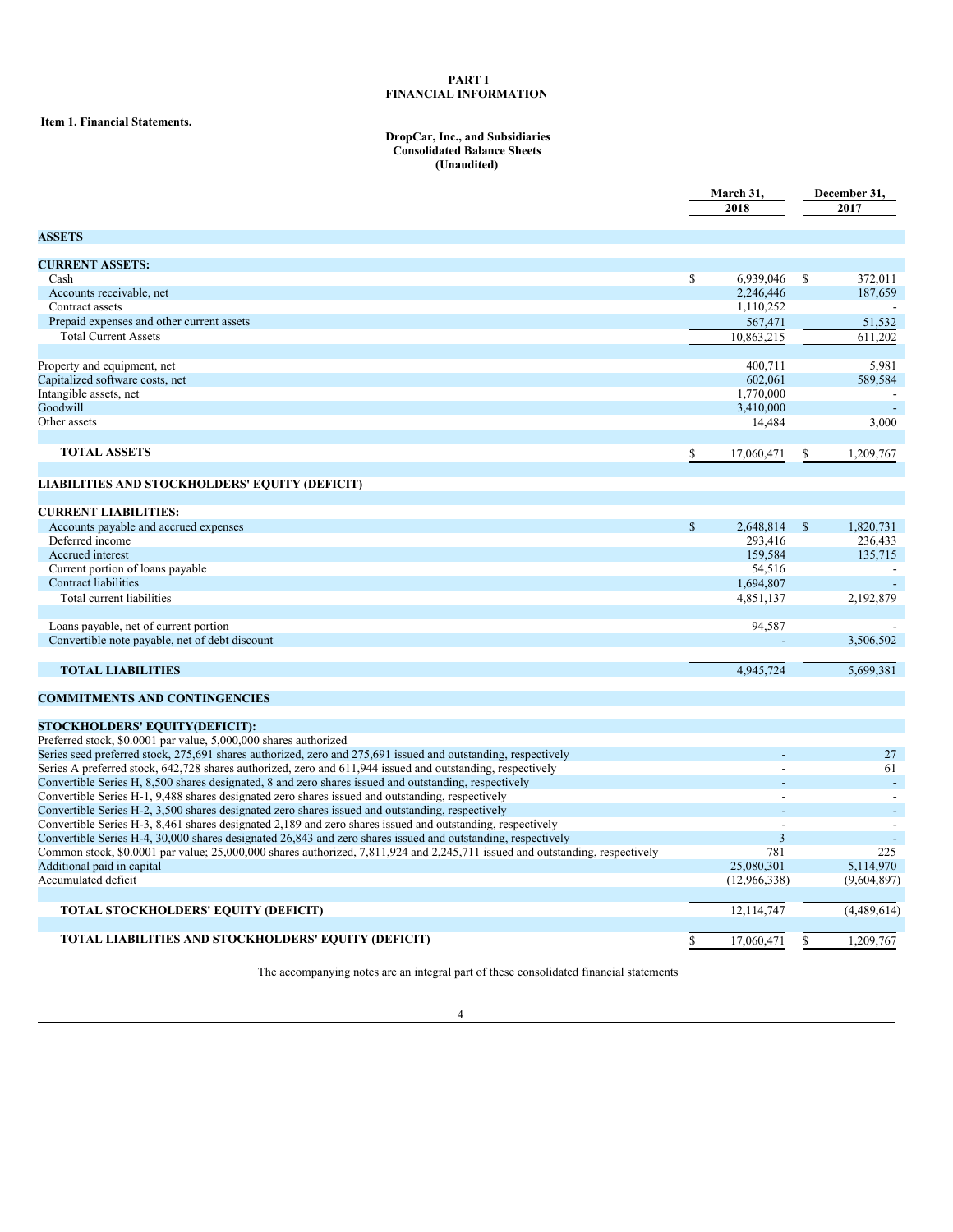### <span id="page-4-0"></span>**DropCar, Inc., and Subsidiaries Consolidated Statements of Operations (Unaudited)**

|                                                                         | For the Three Months Ended March<br>31, |             |              |            |
|-------------------------------------------------------------------------|-----------------------------------------|-------------|--------------|------------|
|                                                                         |                                         | 2018        |              | 2017       |
| <b>NET REVENUES</b>                                                     | $\mathbb{S}$                            | 4,874,554   | <sup>S</sup> | 638,558    |
| <b>COST OF REVENUES</b>                                                 |                                         | 4,622,057   |              | 489,214    |
| <b>GROSS PROFIT</b>                                                     |                                         | 252,497     |              | 149,344    |
| <b>OPERATING EXPENSES</b>                                               |                                         |             |              |            |
| Selling, general and administrative expenses                            |                                         | 3,067,608   |              | 496,111    |
| Depreciation and amortization                                           |                                         | 136,077     |              | 45,340     |
| <b>TOTAL OPERATING EXPENSES</b>                                         |                                         | 3,203,685   |              | 541,451    |
| <b>OPERATING LOSS</b>                                                   |                                         | (2,951,188) |              | (392, 107) |
| Interest expense, net                                                   |                                         | (410, 253)  |              |            |
| <b>NET LOSS</b>                                                         |                                         | (3,361,441) |              | (392, 107) |
| NET LOSS PER COMMON SHARE, BASIC AND DILUTED                            |                                         | (0.56)      | У            | (0.24)     |
| WEIGHTED AVERAGE NUMBER OF COMMON SHARES OUTSTANDING, BASIC AND DILUTED |                                         | 6,048,351   |              | 887,635    |

The accompanying notes are an integral part of these consolidated financial statements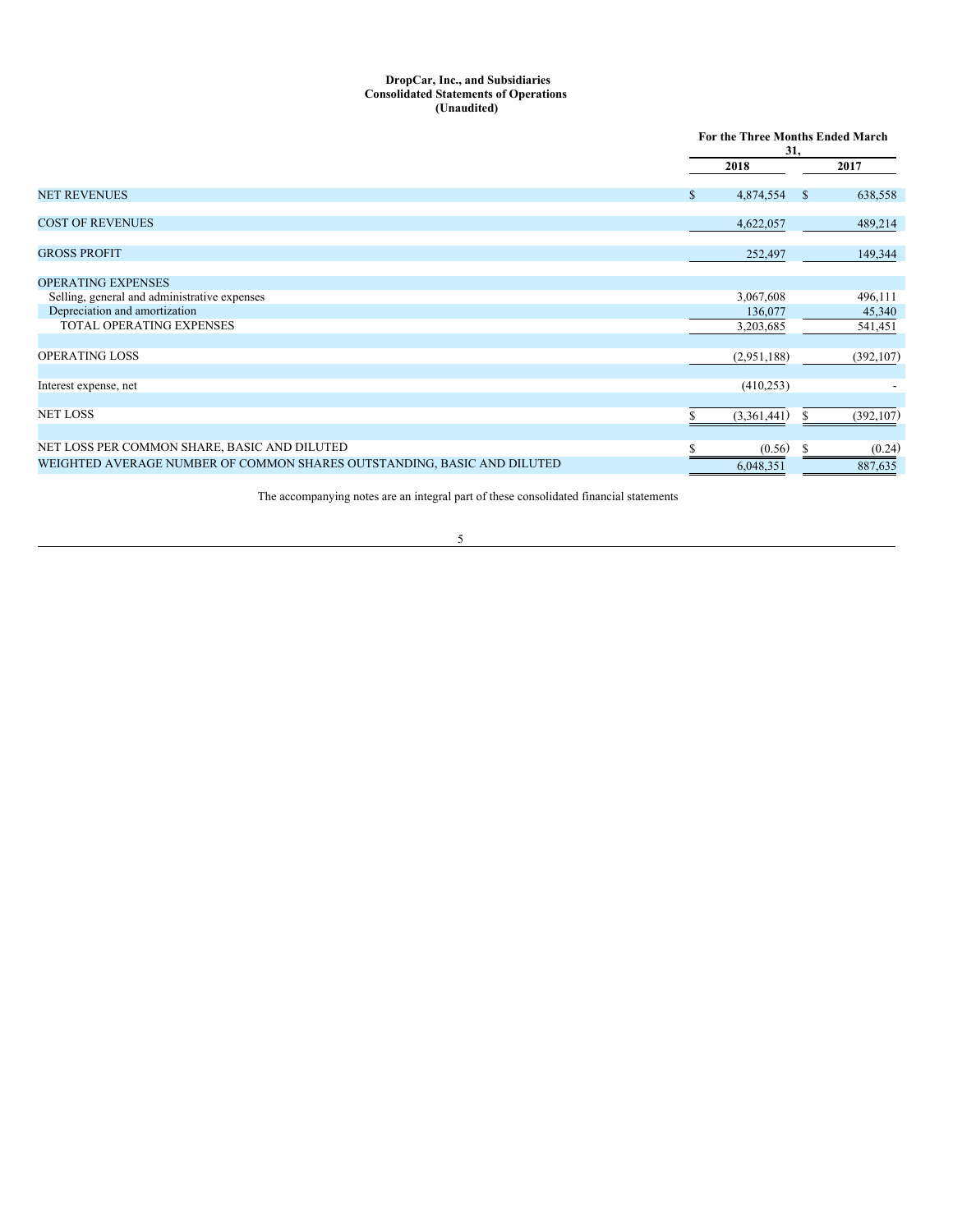### <span id="page-5-0"></span>**DropCar, Inc., and Subsidiaries Consolidated Statement of Changes in Shareholders' Equity (Deficit) (Unaudited)**

|                                                                                                                                                      | <b>Series Seed</b><br><b>Preferred Stock</b> |               |               | <b>Series A Preferred</b><br><b>Stock</b> |              |        | <b>Preferred Stock</b> | <b>Series H</b> |               | <b>Common Stock</b> |    |               |                 | Accumulated                  |               |
|------------------------------------------------------------------------------------------------------------------------------------------------------|----------------------------------------------|---------------|---------------|-------------------------------------------|--------------|--------|------------------------|-----------------|---------------|---------------------|----|---------------|-----------------|------------------------------|---------------|
|                                                                                                                                                      | <b>Shares</b>                                |               | <b>Amount</b> | <b>Shares</b>                             |              | Amount | <b>Shares</b>          |                 | <b>Amount</b> | <b>Shares</b>       |    | <b>Amount</b> | Capital         | (Deficit)                    | <b>Total</b>  |
| Balances, January 1, 2018*                                                                                                                           | 275,691                                      | $\mathcal{S}$ | 27            | 611,944                                   | $\mathbb{S}$ | 61     | ÷.                     | $\mathbf S$     |               | 2,245,711           | S  | 225           | 5,114,970<br>\$ | (9,604,897)<br>$\mathcal{S}$ | \$(4,489,614) |
| Issuance of common stock<br>for cash                                                                                                                 |                                              |               |               |                                           |              |        |                        |                 |               | 60,340              |    | 6             | 299,994         |                              | 300,000       |
| Conversion of debt into                                                                                                                              |                                              |               |               |                                           |              |        |                        |                 |               |                     |    |               |                 |                              |               |
| common stock                                                                                                                                         |                                              |               |               |                                           |              |        |                        |                 |               | 820,709             |    | 82            | 3,682,420       |                              | 3,682,502     |
| Shares issued in connection<br>with Merger to WPCS's<br>shareholders                                                                                 |                                              |               |               |                                           |              |        |                        |                 |               | 4,685,164           |    | 468           | 9,791,755       |                              | 9,792,223     |
| Conversion of outstanding<br>Preferred Stock in                                                                                                      |                                              |               |               |                                           |              |        |                        |                 |               |                     |    |               |                 |                              |               |
| connection with Merger                                                                                                                               | (275,691)                                    |               | (27)          | (611, 944)                                |              | (61)   | 2,197                  |                 |               |                     |    |               | 88              |                              |               |
| Issuance of Series H-4<br>preferred stock in private<br>placement, net of offering                                                                   |                                              |               |               |                                           |              |        |                        |                 |               |                     |    |               |                 |                              |               |
| costs                                                                                                                                                |                                              |               |               |                                           |              |        | 25,472                 |                 | 3             |                     |    |               | 5,898,336       |                              | 5,898,339     |
| Stock based compensation<br>for options issued to                                                                                                    |                                              |               |               |                                           |              |        |                        |                 |               |                     |    |               |                 |                              |               |
| employees                                                                                                                                            |                                              |               |               |                                           |              |        |                        |                 |               |                     |    |               | 17,210          |                              | 17,210        |
| Stock based compensation<br>for restricted stock units<br>issued to employees                                                                        |                                              |               |               |                                           |              |        |                        |                 |               |                     |    |               | 275,528         |                              | 275,528       |
| Fair value of Series H-4<br>preferred stock and warrants<br>issued to service provider for<br>services in connection with<br>the issuance of the H-4 |                                              |               |               |                                           |              |        |                        |                 |               |                     |    |               |                 |                              |               |
| shares                                                                                                                                               |                                              |               |               |                                           |              |        | 1,371                  |                 |               |                     |    |               |                 |                              |               |
| Net Loss                                                                                                                                             |                                              |               |               |                                           |              |        |                        |                 |               |                     |    |               |                 | (3,361,441)                  | (3,361,441)   |
| Balance, March 31, 2018                                                                                                                              |                                              | \$            |               |                                           | \$           |        | 29,040                 | \$              | 3             | 7,811,924           | \$ | 781           | \$25,080,301    | (12,966,338)<br>S.           | \$12,114,747  |

· - See note 1 for share exchange and reverse split

The accompanying notes are an integral part of these consolidated financial statements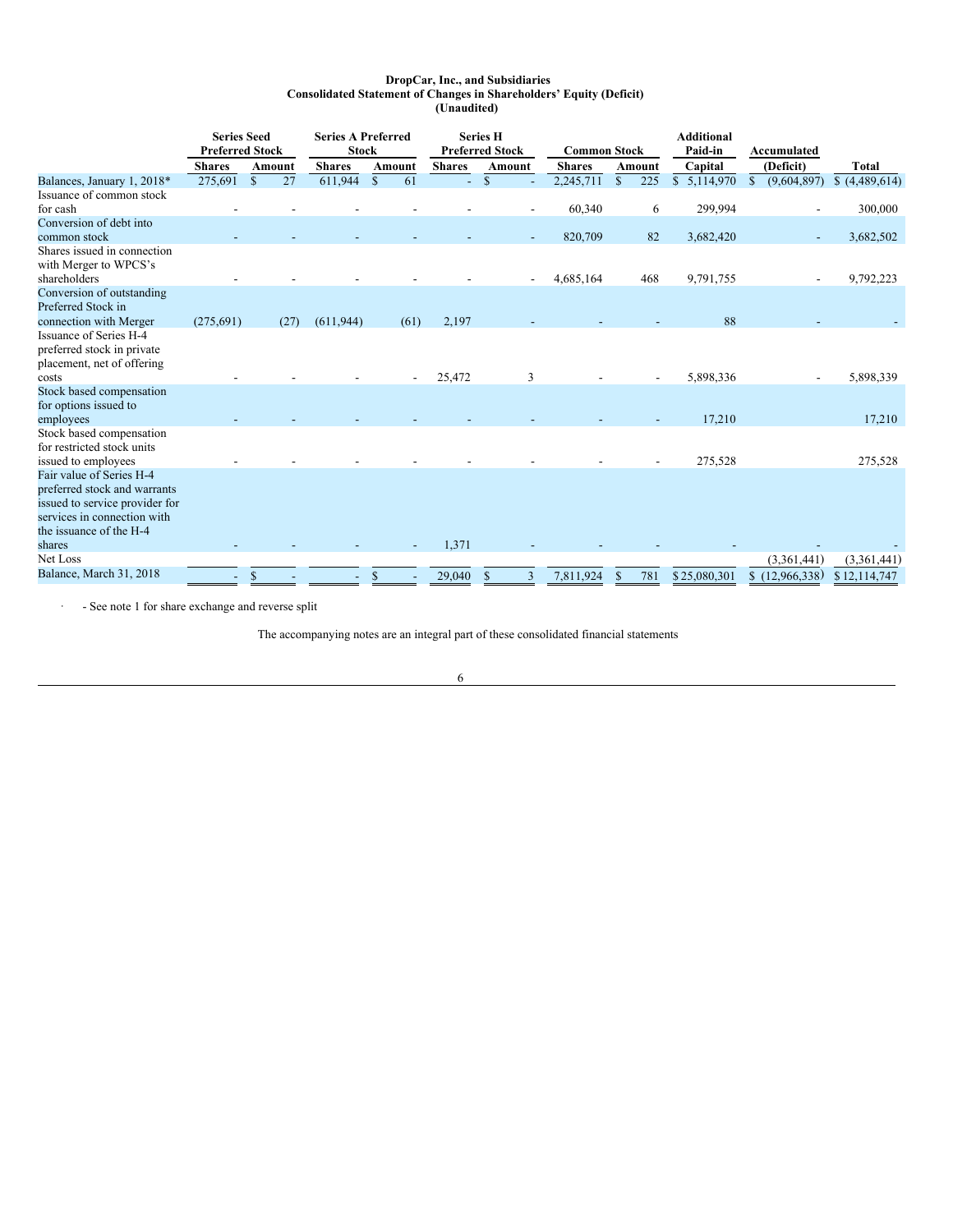## <span id="page-6-0"></span>**DropCar, Inc. Statements of Cash Flows (Unaudited)**

|                                                                                 |               | Three Months Ended March 31, |              |            |
|---------------------------------------------------------------------------------|---------------|------------------------------|--------------|------------|
|                                                                                 |               | 2018                         |              | 2017       |
| <b>CASH FLOWS FROM OPERATING ACTIVITIES (NET OF BUSINESS COMBINATION):</b>      |               |                              |              |            |
| Net loss                                                                        | <sup>\$</sup> | $(3,361,441)$ \$             |              | (392, 107) |
| Adjustments to reconcile net loss to net cash used in operating activities:     |               |                              |              |            |
| Depreciation and amortization                                                   |               | 312,077                      |              | 45,340     |
| Stock based compensation                                                        |               | 292,738                      |              | 25,000     |
| Changes in operating assets and liabilities:                                    |               |                              |              |            |
| Accounts receivable                                                             |               | 1,631,106                    |              | (2,678)    |
| Contract assets                                                                 |               | (866, 488)                   |              |            |
| Deposit                                                                         |               |                              |              |            |
| Prepaid expenses and other current assets                                       |               | (210, 240)                   |              | (2,952)    |
| Accounts payable and accrued expenses                                           |               | (1,711,126)                  |              | 32,322     |
| Accrued interest                                                                |               | 23,869                       |              |            |
| Deferred income                                                                 |               | 56,983                       |              | 11.499     |
| Contract liabilities                                                            |               |                              |              |            |
|                                                                                 |               | (599, 630)                   |              |            |
| NET CASH USED IN OPERATING ACTIVITIES                                           |               | (4, 432, 152)                |              | (283, 576) |
| <b>CASH FLOWS FROM INVESTING ACTIVITIES (NET OF BUSINESS COMBINATION):</b>      |               |                              |              |            |
| Purchase of fixed assets                                                        |               | (46, 400)                    |              |            |
| Capitalization of software costs                                                |               | (90,661)                     |              | (50, 326)  |
| Cash received upon acquisition                                                  |               | 4,947,023                    |              |            |
| NET CASH PROVIDED BY (USED IN) INVESTING ACTIVITIES                             |               | 4,809,962                    |              | (50, 326)  |
|                                                                                 |               |                              |              |            |
| CASH FLOWS FROM FINANCING ACTIVITIES (NET OF BUSINESS COMBINATION):             |               | (9,114)                      |              |            |
| Repayment under loan payable obligations                                        |               |                              |              |            |
| Proceeds from the sale of common stock                                          |               | 300,000                      |              | 69,960     |
| Proceeds from the sale of Series H-4 preferred stock and warrants               |               | 6,000,000                    |              |            |
| Financing costs from the sale of Series H-4 preferred stock                     |               | (101, 661)                   |              |            |
| Proceeds from issuance of Series A Preferred Stock and subscription receivable  |               |                              |              | 150,000    |
| Proceeds from issuance of convertible notes and warrants                        |               |                              |              | 100,000    |
| Offering costs - Convertible Notes                                              |               | $\overline{a}$               |              |            |
| NET CASH PROVIDED BY FINANCING ACTIVITIES                                       |               | 6,189,225                    |              | 319.960    |
| Net increase (decrease) in cash                                                 |               | 6,567,035                    |              | (13,942)   |
|                                                                                 |               |                              |              |            |
| Cash, beginning of period                                                       |               | 372,011                      |              | 51,366     |
| Cash, end of period                                                             | S             | 6,939,046                    | S            | 37,424     |
| SUPPLEMENTAL CASH FLOW INFORMATION:                                             |               |                              |              |            |
|                                                                                 |               |                              |              |            |
| <b>NON-CASH FINANCING ACTIVITIES:</b>                                           |               |                              |              |            |
| Issuance of Preferred Stock in settlement of convertible notes,                 |               |                              |              |            |
| derivative and accrued interest                                                 | $\mathbb{S}$  |                              | $\mathbb{S}$ | 387,384    |
| Stock issued to WPCS Shareholders in merger net of cash received of \$4,947,023 | $\mathbb{S}$  | 4,845,200                    | S            |            |
| Series H-4 offering costs paid in H-4 shares and warrants                       | S             | 568,648                      | \$           |            |
|                                                                                 |               |                              |              |            |

The accompanying notes are an integral part of these consolidated financial statements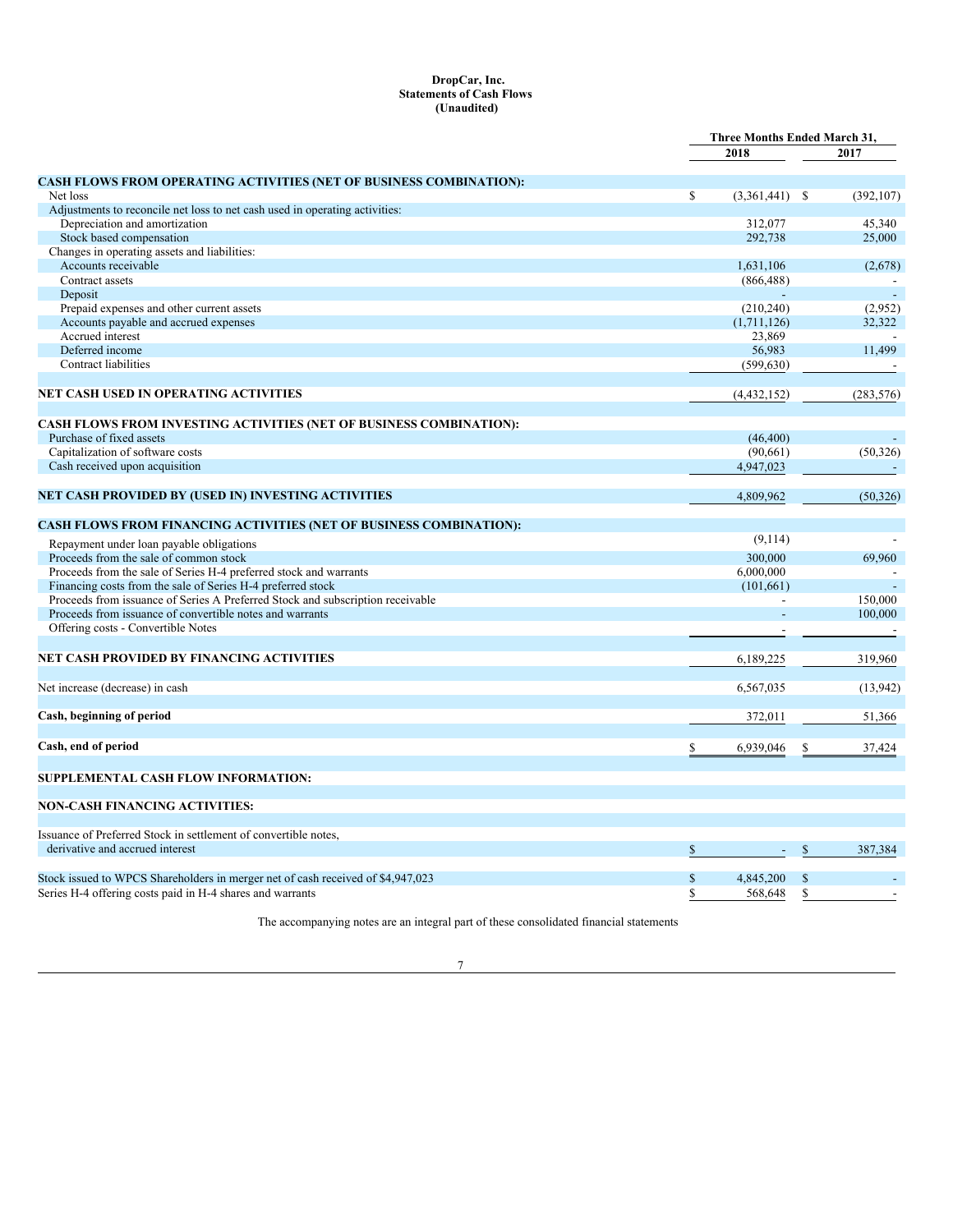#### <span id="page-7-0"></span>**DropCar, Inc., and Subsidiaries** Note to Consolidated Financial Statements (unaudited)

## **1. The Company**

### *Reverse Merger and Exchange Ratio*

On January 30, 2018, DC Acquisition Corporation ("Merger Sub"), a wholly-owned subsidiary of WPCS International Incorporated ("WPCS"), completed its merger with and into DropCar, Inc. ("Private Dropcar"), with Private Dropcar surviving as a wholly owned subsidiary of WPCS. This transaction is referred to as the "Reverse Merger". The Reverse Merger was effected pursuant to an Agreement and Plan of Merger and Reorganization (the "Merger Agreement"), dated September 6, 2017, by and among WPCS, Private Dropcar and Merger Sub.

As a result of the Reverse Merger, each outstanding share of Private Dropcar share capital (including shares of Private Dropcar share capital to be issued upon the conversion of outstanding convertible debt) automatically converted into the right to receive approximately 0.3273 shares of WPCS's common stock, par value \$0.0001 per share (the "Exchange Ratio"). Following the closing of the Reverse Merger, holders of WPCS's common stock immediately prior to the Reverse Merger owned approximately 22.9% on a fully diluted basis, and holders of Private Dropcar common stock immediately prior to the Reverse Merger owned approximately 77.1% on a fully diluted basis, of WPCS's common stock.

The Reverse Merger has been accounted for as a reverse acquisition under the acquisition method of accounting where Private Dropcar is considered the accounting acquirer and WPCS is the acquired company for financial reporting purposes. Private Dropcar was determined to be the accounting acquirer based on the terms of the Merger Agreement and other factors, such as relative voting rights and the composition of the combined company's board of directors and senior management, which was deemed to have control. The pre-acquisition financial statements of Private Dropcar became the historical financial statements of WPCS following the Reverse Merger. The historical financial statement, outstanding shares and all other historical share information have been adjusted by multiplying the respective share amount by the Exchange Ratio as if the Exchange Ratio had been in effect for all periods presented.

Immediately following the Reverse Merger, the combined company changed its name from WPCS International Incorporation to DropCar, Inc. The combined company following the Reverse Merger may be referred to herein as "the combined company," "DropCar," or the "Company."

The Company's shares of common stock listed on The Nasdaq Capital Market, previously trading through the close of business on January 30, 2018 under the ticker symbol "WPCS," commenced trading on The Nasdaq Capital Market, on a post-Reverse Stock Split adjusted basis, under the ticker symbol "DCAR" on January 31, 2018.

#### *Acquisition Accounting*

The fair value of WPCS assets acquired and liabilities assumed was based upon managements estimates assisted by an independent third-party valuation firm. The assumptions are subject to change within the measurement period up to one year from date of acquisition. Critical estimates in valuing certain intangible assets include but are not limited to future expected cash flows from customer relationships and the trade name, present value and discount rates. Management's estimates of fair value are based upon assumptions believed to be reasonable, but which are inherently uncertain and unpredictable and, as a result, actual results may differ from estimates.

| I      |  |
|--------|--|
| I      |  |
| w<br>۹ |  |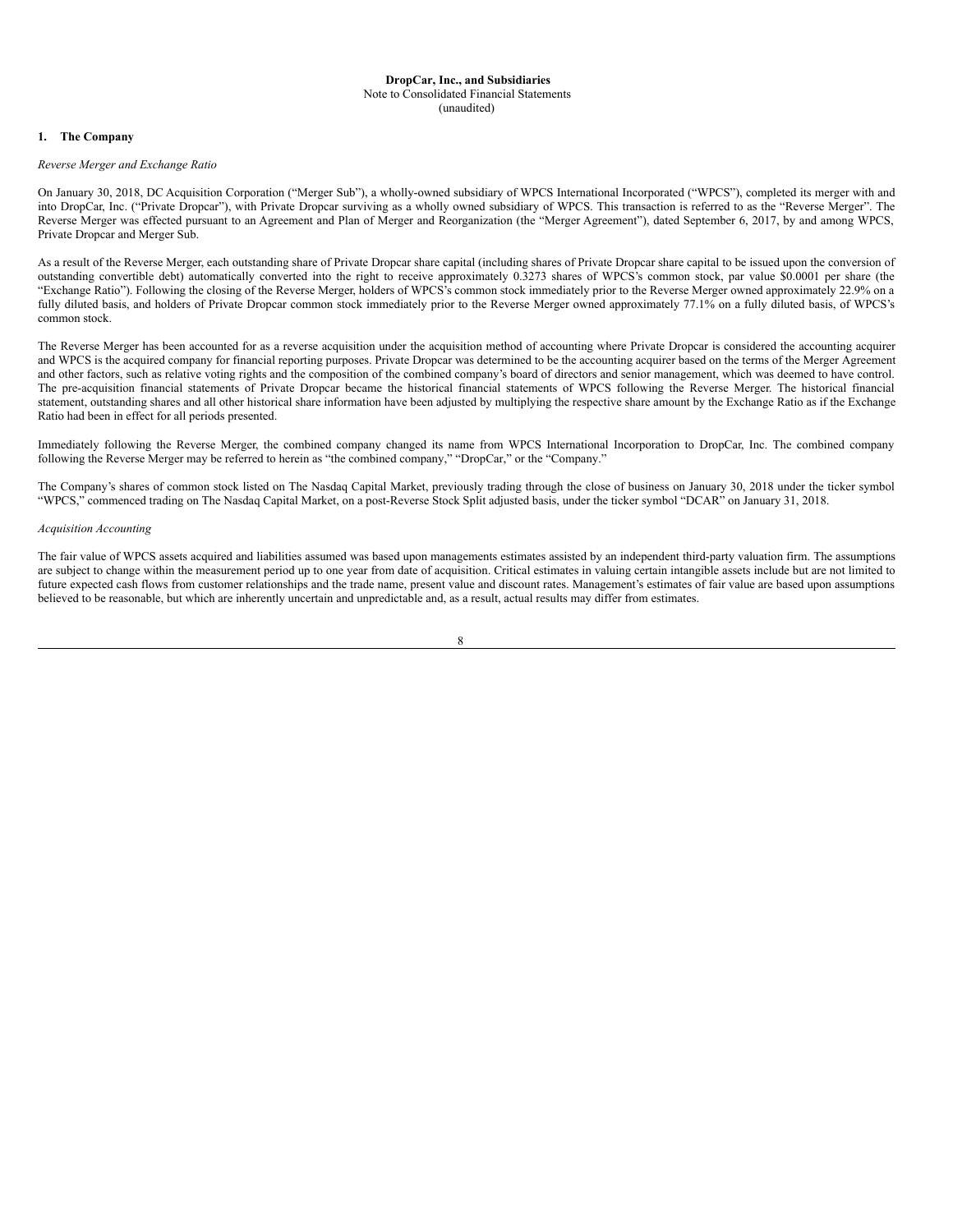Note to Consolidated Financial Statements

(unaudited)

The preliminary purchase price allocation of \$9.8 million was as follows:

| Fair value of equity consideration, 4,685,164 common shares and warrants to purchase common shares | D.     | 9,792,000   |
|----------------------------------------------------------------------------------------------------|--------|-------------|
| Liability assumed: notes payable                                                                   |        | 158,000     |
| Total purchase price consideration                                                                 |        | 9,950,000   |
|                                                                                                    |        |             |
| Tangible assets                                                                                    |        |             |
| Net working capital (1)                                                                            | ¢<br>Ф | 6,664,000   |
| Deferred revenue                                                                                   |        | (2,300,000) |
| Fixed assets & equipment                                                                           |        | 376,000     |
|                                                                                                    |        |             |
| Intangible assets $(2)$                                                                            |        |             |
| Customer contracts                                                                                 |        | 1,200,000   |
| Trade name                                                                                         |        | 600,000     |
| Goodwill                                                                                           |        | 3,410,000   |
|                                                                                                    |        |             |
| Total allocation of purchase price consideration                                                   |        | 9.950.000   |

(1) Net working capital consists of cash of \$4,947,000; account receivable of \$3,934,000; and other assets of \$318,000; and contract liabilities of \$2,535,000.

(2) The useful lives related to the acquired customer relationships and trade name are expected to be approximately 10 years.

The following summarized unaudited consolidated pro forma information shows the results of operations of the Company had the reverse acquisition occurred on January 1, 2017:

|                                              | <b>Pro Forma (Unaudited) Three</b><br><b>Months</b> |             |
|----------------------------------------------|-----------------------------------------------------|-------------|
|                                              | Ended March 31,                                     |             |
|                                              | 2018                                                | 2017        |
| <b>Total Revenues</b>                        | 6.465.794                                           | 4,917,637   |
| Net loss                                     | (5,910,372)                                         | (1,717,131) |
| Net loss per common share, basic and diluted | (0.98)                                              | (1.05)      |

The summarized unaudited consolidated pro forma results are not necessarily indicative of results which would have occurred if the acquisition had been in effect for the periods presented. Further, the summarized unaudited consolidated pro forma results are not intended to be a projection of future results.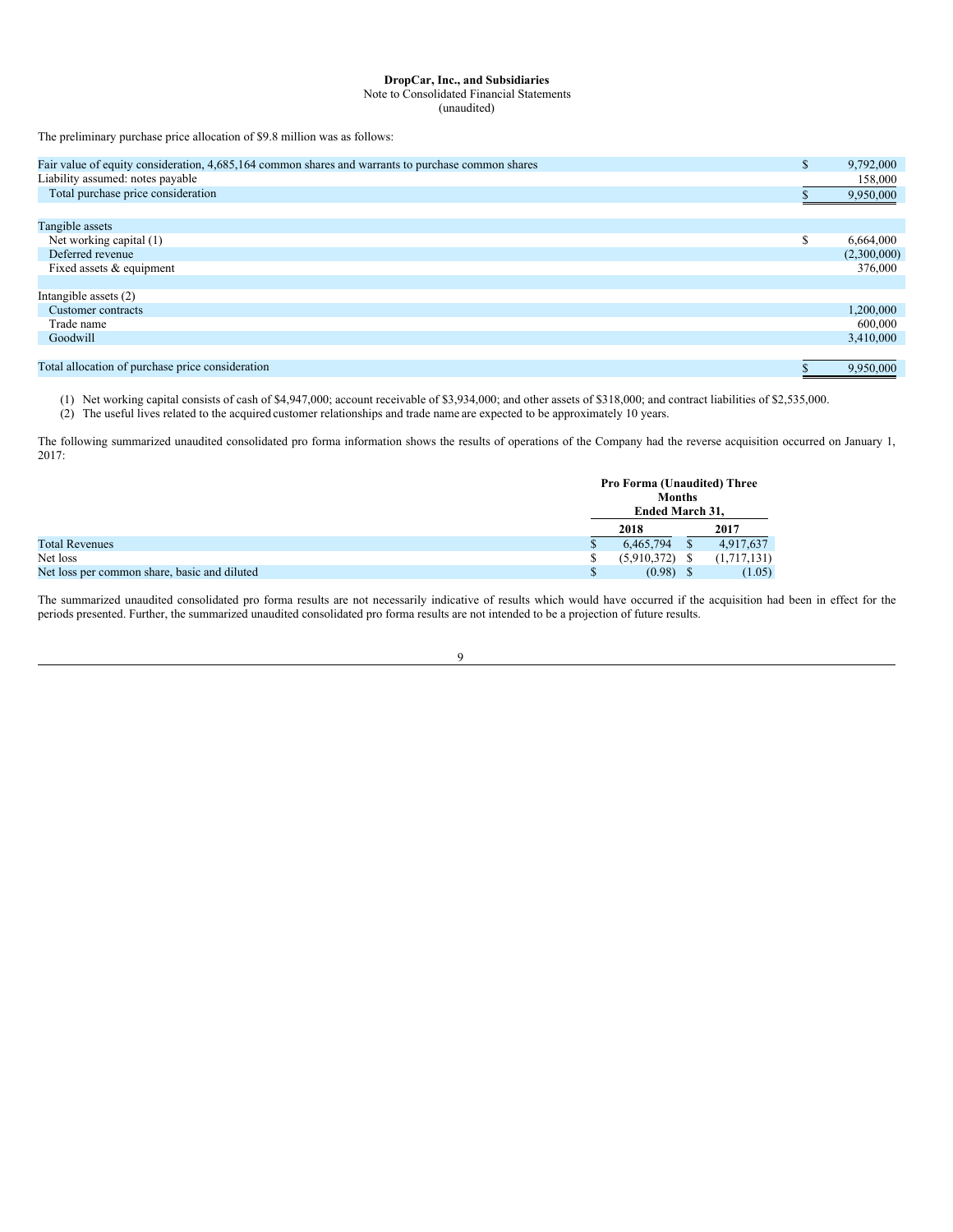#### **DropCar, Inc., and Subsidiaries** Note to Consolidated Financial Statements

# (unaudited)

## **Unaudited Interim Consolidated Financial Information**

The accompanying consolidated balance sheets as of March 31, 2018, the consolidated statements of operations and of cash flows for the three months ended March 31, 2018 and 2017, and the consolidated statement of stockholders' equity (deficit) for the three months ended March 31, 2018 are unaudited. These financial statements should be read in conjunction with the DropCar, Inc's. 2017 financial statements included in Form 8-K/A filed on April 2, 2018. The unaudited interim consolidated financial statements have been prepared on the same basis as the audited annual financial statements and, in the opinion of management, reflect all adjustments, which include only normal recurring adjustments, necessary for the fair statement of the Company's financial position as of March 31, 2018 and 2017 and the results of its operations and its cash flows for the three months ended March 31, 2018 and 2017. The financial data and other information disclosed in these consolidated notes related to the three months ended March 31, 2018 and 2017 are unaudited.

The Company has two reportable operating segments: DropCar Operating Company, Inc. and WPCS International Incorporated and subsidiaries ("WPCS").

## **DropCar Operating Company, Inc.**

DropCar Operating Company, Inc. ("Dropcar Operating") delivers a comprehensive Enterprise Vehicle Assistance and Logistics ("VAL") platform and mobile application to assist consumers and automotive-related companies reduce the costs, hassles and inefficiencies of owning a car, or fleet of cars, in urban centers. The Company's VAL platform is a web-based interface to the Company's core service that coordinates the movements and schedules of trained valets who pickup and drop off cars at dealerships and customer locations. The app tracks progress and provides email and text notifications on status to both dealers and customers, increasing the quality of communication and subsequent satisfaction with the service.

## **WPCS**

WPCS provides low voltage communication infrastructure services. The Company specializes in the installation and service of low voltage communications, voice and data networks, security systems, audio-visual solutions, and distributed antenna systems and provide experienced project management and deliver complex projects to key vertical markets that include healthcare, education, transportation, energy and utilities, oil and gas, manufacturing, commercial real estate, financial, and government, etc.

## **2. Summary of Significant Accounting Policies**

## **Liquidity and Basis of Presentation**

The Company has a limited operating history and the sales and income potential of its business and market are unproven. As of March 31, 2018, the Company has an accumulated deficit of \$13.0 million and has experienced net losses each year since its inception. The Company anticipates that it will continue to incur net losses into the foreseeable future and will need to raise additional capital as it continues. The Company's cash may not be sufficient to fund its operations into the second quarter of 2019. These factors raise substantial doubt about the Company's ability to continue as a going concern within twelve months following the date of the filing of this Form 10-Q.

Management's plan includes raising funds from outside investors. However, there is no assurance that outside funding will be available to the Company, will be obtained on favorable terms or will provide the Company with sufficient capital to meet its objectives. These financial statements do not include any adjustments relating to the recoverability and classification of assets, carrying amounts or the amount and classification of liabilities that may be required should the Company be unable to continue as a going concern.

The accompanying unaudited consolidated financial statements should be read in conjunction with the audited financial statements and notes thereto included in the Form 8- K/A filed with the SEC on April 2, 2018. The accompanying consolidated financial statements have been prepared in accordance with accounting principles generally accepted in the United States ("GAAP") for interim financial information, the instructions for Form 10-Q and the rules and regulations of the SEC. Accordingly, since they are interim statements, the accompanying consolidated financial statements do not include all of the information and notes required by GAAP for annual financial statements, but reflect all adjustments consisting of normal, recurring adjustments, that are necessary for a fair presentation of the financial position, results of operations and cash flows for the interim periods presented. Interim results are not necessarily indicative of the results that may be expected for any future periods. The December 31, 2017 balance sheet information was derived from the audited financial statements as of that date. Certain reclassifications have been made to the prior period consolidated financial statements to conform to the current period presentation.

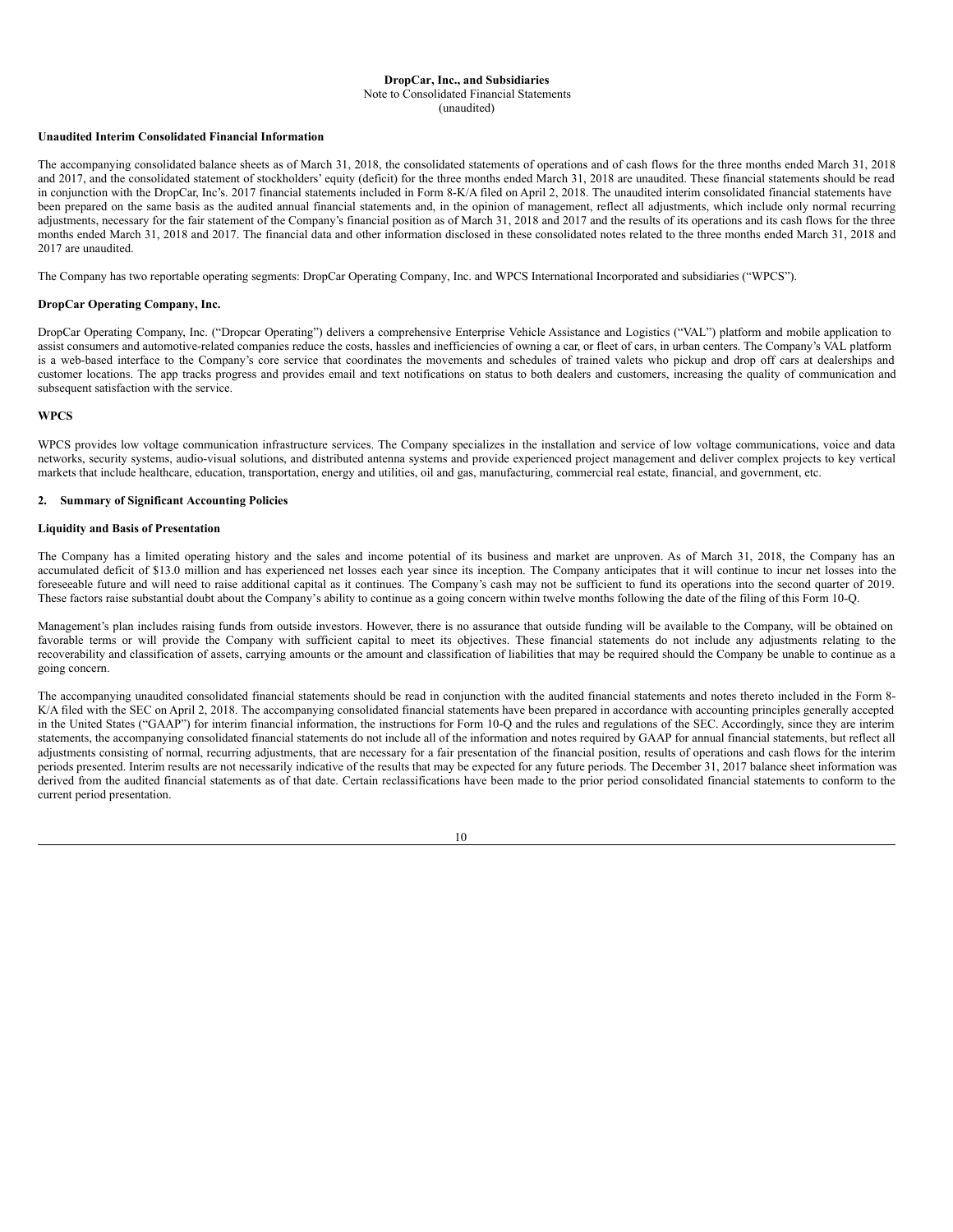#### Note to Consolidated Financial Statements

(unaudited)

### **Use of Estimates**

The preparation of consolidated financial statements in conformity with generally accepted accounting principles requires management to make estimates and assumptions that affect the reported amounts of assets and liabilities as of the date of the financial statements, and the reported amounts of revenues and expenses during the reporting period. Actual results could differ from those estimates.

## **Principles of Consolidation**

The unaudited consolidated financial statements represent the consolidation of the accounts of the Company and its subsidiaries in conformity with GAAP. All intercompany accounts and transactions have been eliminated in consolidation.

#### **Segment Reporting**

In accordance with ASC 280 "Segment Reporting" ("ASC 280"), the Company has two operating segments, DropCar Operating and WPCS. The Company reviews the operating results of the two different segments in order to allocate resources and assess performance for the Company as a whole.

### **Revenue Recognition**

The FASB issued ASU No. 2014-09, Revenue from Contracts with Customers, which provides a single comprehensive model for entities to use in accounting for revenue arising from contracts with customers. The Company adopted this ASU effective January 1, 2018 using modified retrospective basis and the cumulative effect was immaterial to the financial statements.

Revenue from contracts with customers is recognized when, or as, we satisfy our performance obligations by transferring the promised goods or services to the customers. A good or service is transferred to a customer when, or as, the customer obtains control of that good or service. A performance obligation may be satisfied over time or at a point in time. Revenue from a performance obligation satisfied over time is recognized by measuring our progress in satisfying the performance obligation in a manner that depicts the transfer of the goods or services to the customer. Revenue from a performance obligation satisfied at a point in time is recognized at the point in time that we determine the customer obtains control over the promised good or service. The amount of revenue recognized reflects the consideration we expect to be entitled to in exchange for those promised goods or services (i.e., the "transaction price"). In determining the transaction price, we consider multiple factors, including the effects of variable consideration. Variable consideration is included in the transaction price only to the extent it is probable that a significant reversal in the amount of cumulative revenue recognized will not occur when the uncertainties with respect to the amount are resolved. In determining when to include variable consideration in the transaction price, we consider the range of possible outcomes, the predictive value of our past experiences, the time period of when uncertainties expect to be resolved and the amount of consideration that is susceptible to factors outside of our influence, such as the judgment and actions of third parties.

DropCar Operating contracts are generally designed to provide cash fees to us on a monthly basis or an upfront rate based on members. The Company's performance obligation is satisfied over time as the service is provided continuously throughout the service period. The Company recognizes revenue evenly over the service period using a time-based measure because the Company is providing a continuous service to the customer. Contracts with minimum performance guarantees or price concessions include variable consideration and are subject to the revenue constraint. The Company uses an expected value method to estimate variable consideration for minimum performance guarantees and price concessions. The Company has constrained revenue for expected price concessions during the period ending March 31, 2018.

## DropCar Operating

DropCar Operating provides a variety of services to its customers through a mobile application platform include valet, parking, maintenance and repairs as well as business-tobusiness movement and maintenance services. The majority of its contracts are month-to-month subscription contracts with fixed monthly or contract term fees.

## *Monthly Subscriptions*

DropCar Operating offers a selection of subscriptions which can include parking, valet, and access to other services. The contract terms are on a month-to-month subscription contract with fixed monthly or contract term fees. The Company allocates the purchase price among the performance obligations which results in deferring revenue until the service is utilized or the service period has expired.

#### *On Demand Valet and Parking Services*

DropCar Operating offers its customers on demand services through its mobile application. The customer is billed at an hourly rate upon completion of the services. Revenue is recognized when the Company has satisfied all performance obligations which is upon completion of the service.

#### *DropCar 360 Services*

DropCar Operating offers an additional service to its customers by offering to take the vehicle for inspection, maintenance, car washes or to fill up with gas. The customers are charged a fee in addition to the cost of the third-party services provided. Revenue is recognized when the Company has satisfied all performance obligations which is upon completion of the service.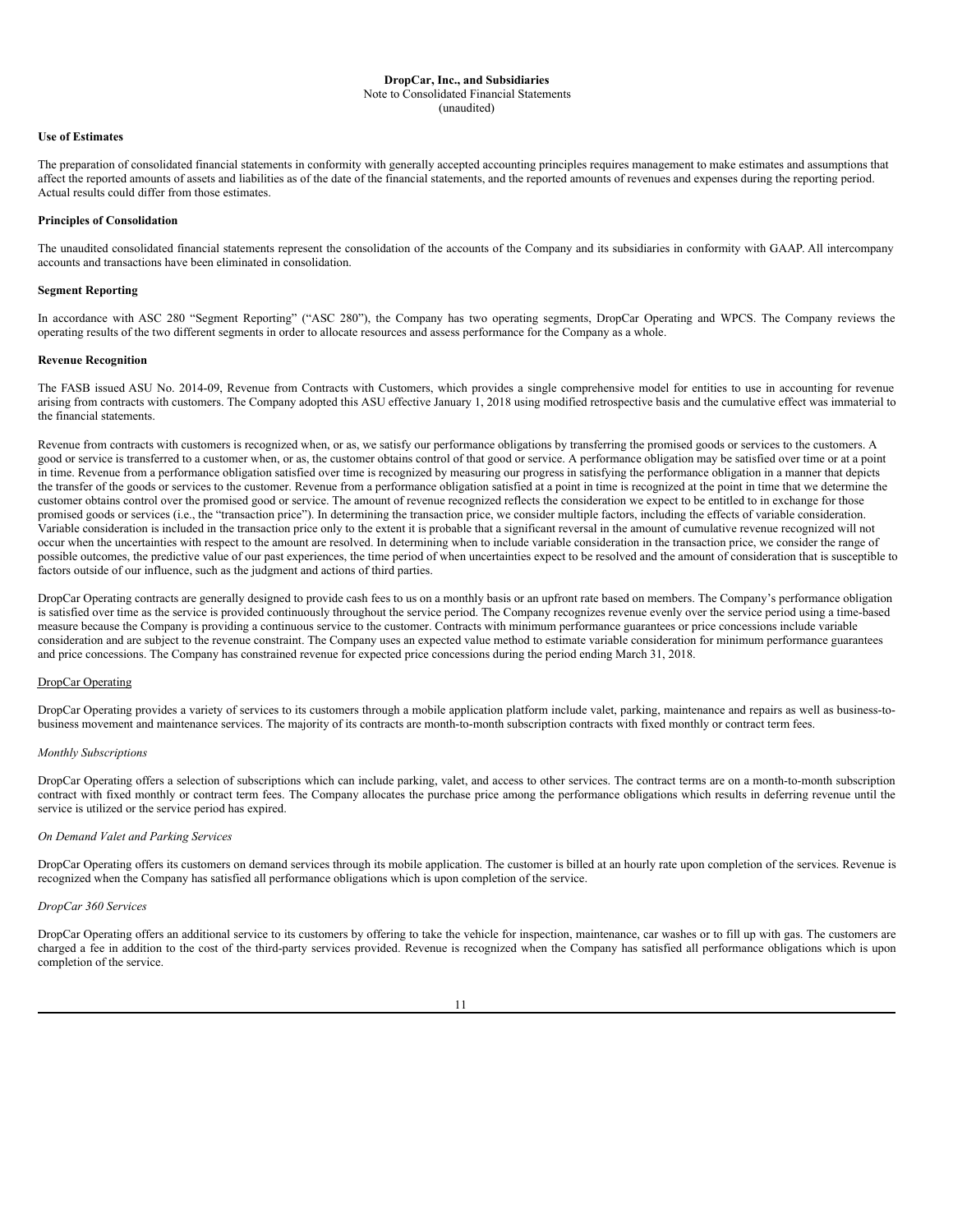#### **DropCar, Inc., and Subsidiaries** Note to Consolidated Financial Statements (unaudited)

#### *Business-To-Business*

DropCar Operating also has contracts with car dealerships in moving their fleet of cars. Revenue is recognized at the point in time all performance obligations are satisfied which is when the Company provide the delivery service of the vehicles.

## WPCS

WPCS generates its revenue by offering low voltage communications infrastructure contracting services.

WPCS recognizes revenue and profit from long term contracts when it satisfies a performance obligation by transferring control of promised goods or service to a customer. Revenue is recognized over time by measuring progress toward complete satisfaction of the performance obligation.

WPCS uses an input method which recognizes revenue over time based on WPCS's labor and materials costs expended for a period as a percentage of total labor and materials costs expected to satisfy the performance obligation of delivering the overall infrastructure project. Input method is used because management believes it's the best available method that measures revenue on the basis of the company's inputs toward satisfaction of the performance obligation. Inputs costs include direct materials, direct labor, third party subcontractor services and those indirect costs related to contract performance.

WPCS has numerous contracts that are in various stages of completion. Such contracts require estimates to determine the appropriate cost and revenue recognition. Cost estimates are reviewed monthly on a contract-by-contract basis and are revised periodically throughout the life of the contract such that adjustments to profit resulting from revisions are made cumulative to the date of the revision. Significant management judgments and estimates, including the estimated cost to complete projects, which determines the project's percent complete, must be made and used in connection with the revenue recognized in the accounting period. Current estimates may be revised as additional information becomes available. If estimates of costs to complete long-term contracts indicate a loss, provision is made currently for the total loss anticipated.

The length of WPCS's contracts varies but is typically between three months and two years. Assets and liabilities related to long-term contracts are included in current assets and current liabilities in the accompanying consolidated balance sheets, as they will be liquidated in the normal course of contract completion, although this may require more than one year.

WPCS also recognizes certain revenue from short-term contracts at a point in time when the services have been provided to the customer.

For maintenance contracts, revenue is recognized ratably over the service period.

## **Employee Stock-Based Compensation**

The Company recognizes all employee share-based compensation as a cost in the financial statements. Equity-classified awards principally related to stock options, restricted stock units ("RSUs") and equity-based compensation, are measured at the grant date fair value of the award. The Company determines grant date fair value of stock option awards using the Black-Scholes option-pricing model. The fair value of RSUs are determined using the closing price of the Company's common stock on the grant date. For service-based vesting grants, expense is recognized over the requisite service period based on the number of options or shares expected to ultimately vest. Forfeitures are estimated at the date of grant and revised when actual or expected forfeiture activity differs materially from original estimates.

The Company has one equity incentive plan, the 2014 Equity Incentive Plan (the "Plan"). As of March 31, 2018, there were 30,764 shares reserved for future issuance under the Plan.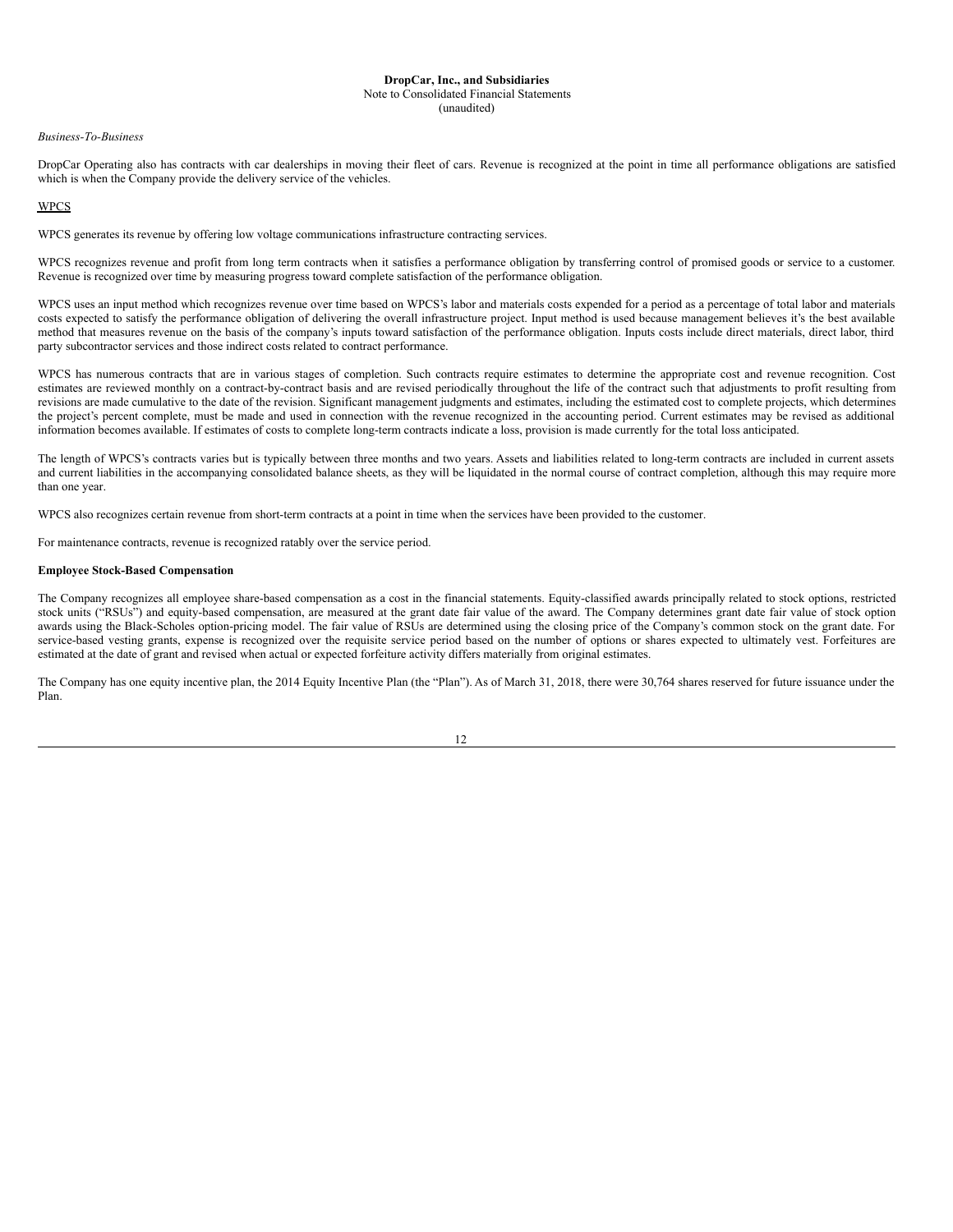#### Note to Consolidated Financial Statements

(unaudited)

## **Intangible Assets**

Intangible assets consist of purchased customer contracts and the WPCS tradename that were acquired in the Merger. Intangible assets with definite lives are amortized on a straight-line basis over their estimated useful lives and are reviewed for impairment when indications of impairment are present or when events occur indicating a potential impairment.

#### **Goodwill**

Goodwill represents the excess of purchase price over fair value of net assets acquired in the Merger and is not amortized. Goodwill is subject to impairment testing at least annually or when a triggering event occurs that could indicate a potential impairment. In accordance with ASC 350, the Company assesses goodwill for impairment at the reporting unit level. A reporting unit is an operating segment or one level below the operating segment. The Company has determined that it has two operating segments as its reporting units, DropCar Operating and WPCS. All of the goodwill is recorded at the WPCS reporting unit.

#### **Impairment of Long-Lived Assets**

Long-lived assets are primarily comprised of intangible assets, property and equipment, and capitalized software costs. The Company evaluates our Long-Lived Assets, for impairment whenever events or changes in circumstances indicate the carrying value of an asset or group of assets may not be recoverable. If these circumstances exist, recoverability of assets to be held and used is measured by a comparison of the carrying amount of an asset group to future undiscounted net cash flows expected to be generated by the asset group. If such assets are considered to be impaired, the impairment to be recognized is measured by the amount by which the carrying amount of the assets exceeds the fair value of the assets. There were no impairments to long-lived assets for the periods ending March 31, 2018 and 2017.

#### **Income Taxes**

The Company provides for income taxes using the asset and liability approach. Deferred tax assets and liabilities are recorded based on the differences between the financial statement and tax bases of assets and liabilities and the tax rates in effect when these differences are expected to reverse. Deferred tax assets are reduced by a valuation allowance if, based on the weight of available evidence, it is more likely than not that some or all of the deferred tax assets will not be realized. As of March 31, 2018, and allowance if, based on the weight of available December 31, 2017, the Company had a full valuation allowance against deferred tax assets.

The Tax Cuts and Jobs Act (the "Tax Act"), enacted on December 22, 2017, among other things, permanently lowered the statutory federal corporate tax rate from 35% to 21%, effective for tax years including or beginning January 1, 2018. Under the guidance of ASC 740, "Income Taxes" ("ASC 740"), the Company revalued its net deferred tax assets on the date of enactment based on the reduction in the overall future tax benefit expected to be realized at the lower tax rate implemented by the new legislation. Although in the normal course of business the Company is required to make estimates and assumptions for certain tax items which cannot be fully determined at period end, the Company did not identify items for which the income tax effects of the Tax Act have not been completed as of March 31, 2018 and, therefore, considers its accounting for the tax effects of the Tax Act on its deferred tax assets and liabilities to be complete as of March 31, 2018.

#### **Fair Value Measurements**

The Company accounts for financial instruments in accordance with ASC 820, "Fair Value Measurements and Disclosures" ("ASC 820"). ASC 820 establishes a fair value hierarchy that prioritizes the inputs to valuation techniques used to measure fair value. The hierarchy gives the highest priority to unadjusted quoted prices in active markets for identical assets or liabilities (Level 1 measurements) and the lowest priority to unobservable inputs (Level 3 measurements). The three levels of the fair value hierarchy under ASC 820 are described below:

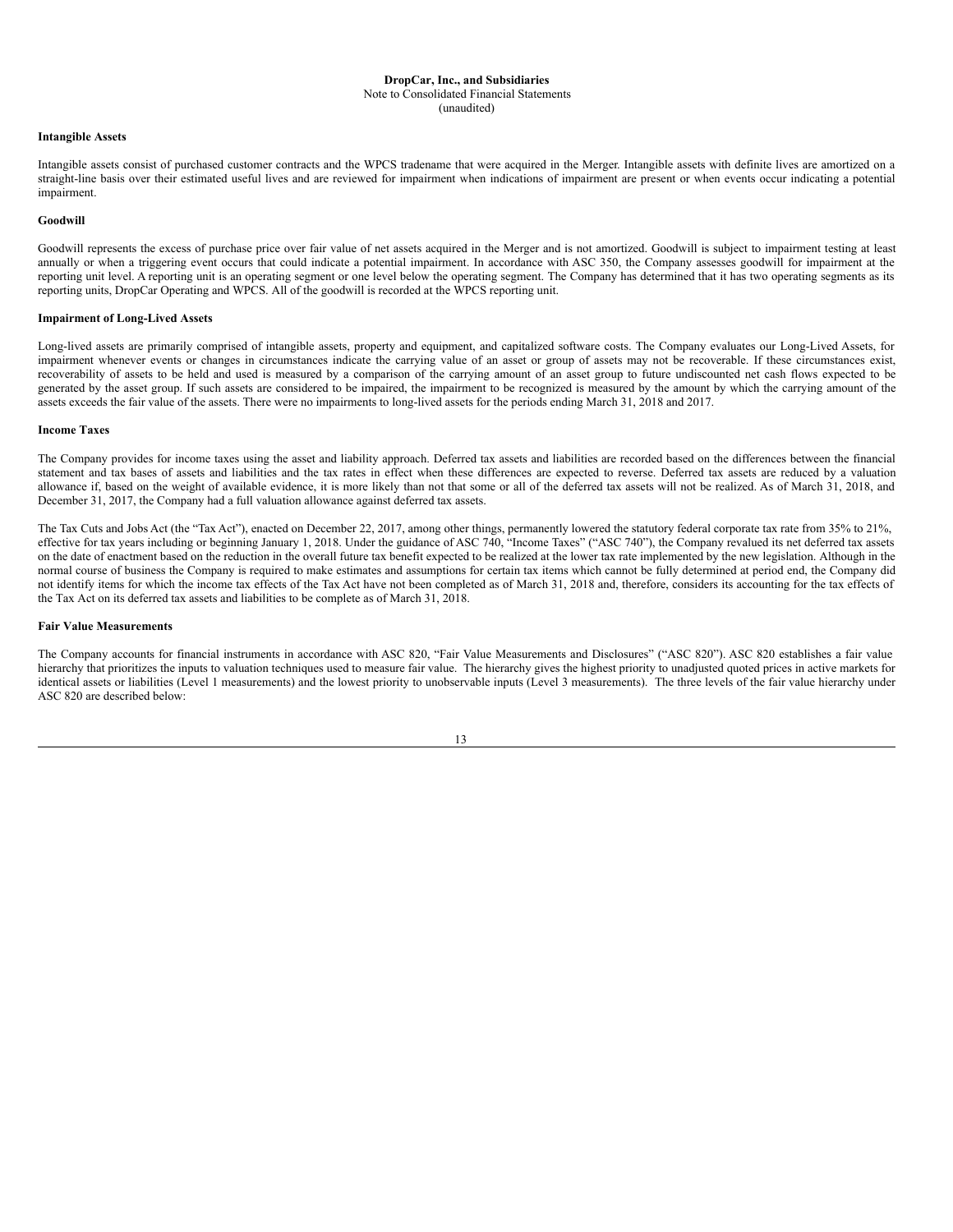#### Note to Consolidated Financial Statements

(unaudited)

Level 1 – Unadjusted quoted prices in active markets that are accessible at the measurement date for identical, unrestricted assets or liabilities;

Level 2 – Quoted prices in markets that are not active or financial instruments for which all significant inputs are observable, either directly or indirectly; and

Level 3 – Prices or valuations that require inputs that are both significant to the fair value measurement and unobservable.

Financial instruments with carrying values approximating fair value include cash, accounts receivable, costs and estimated earnings in excess of billing on uncompleted contracts, accounts payable and accrued expenses, deferred income, accrued interest, loans payable, and billings in excess of cost and estimated earnings on uncompleted contracts, due to their short-term nature.

## **Earnings/Loss Per Share**

Basic earnings per share is computed by dividing income available to common shareholders (the numerator) by the weighted-average number of common shares outstanding (the denominator) for the period. Diluted earnings per share are computed by assuming that any dilutive convertible securities outstanding were converted, with related preferred stock dividend requirements and outstanding common shares adjusted accordingly. It also assumes that outstanding common shares were increased by shares issuable upon exercise of those stock options for which market price exceeds the exercise price, less shares which could have been purchased by us with the related proceeds. In periods of losses, diluted loss per share is computed on the same basis as basic loss per share as the inclusion of any other potential shares outstanding would be anti-dilutive.

The following securities were excluded from weighted average diluted common shares outstanding because their inclusion would have been antidilutive.

|                                                                   | As of March 31. |         |
|-------------------------------------------------------------------|-----------------|---------|
|                                                                   | 2018            | 2017    |
| Common stock equivalents:                                         |                 |         |
| Common stock options                                              | 1,028,650       |         |
| Series A, H-1, H-3, H-4 and Merger common stock purchase warrants | 3,950,914       |         |
| Series H, H-3, and H-4 Convertible Preferred Stock                | 2,739,225       |         |
| Restricted shares (unvested)                                      | 1.467.858       |         |
| Series seed preferred stock                                       |                 | 275.691 |
| Series A preferred stock                                          |                 | 611,944 |
| Totals                                                            | 9.186.647       | 887.635 |

#### **Adoption of New Accounting Standards**

In May 2014, the Financial Accounting Standard Board ("FASB") issued ASU No. 2014-09, Revenue from Contracts with Customers. Under the new standard, revenue is recognized at the time a good or service is transferred to a customer for the amount of consideration for which the entity expects to be entitled for that specific good or service. Entities may use a full retrospective approach or on a prospective basis and report the cumulative effect as of the date of adoption. The Company adopted the new standard on January 1, 2018 using prospective basis and the cumulative effect was immaterial to the financial statements. The new standard also requires enhanced disclosures about the nature, amount, timing and uncertainty of revenue and cash flows arising from customer contracts.

In July 2017, the FASB issued ASU No. 2017-11, Earnings Per Share (Topic 260); Distinguishing Liabilities from Equity (Topic 480); Derivatives and Hedging (Topic 815): (Part I) Accounting for Certain Financial Instruments with Down Round Features. These amendments simplify the accounting for certain financial instruments with down round features. The amendments require companies to disregard the down round feature when assessing whether the instrument is indexed to its own stock, for purposes of determining liability or equity classification. The adoption of this did not have a material effect on the Company's financial statements.

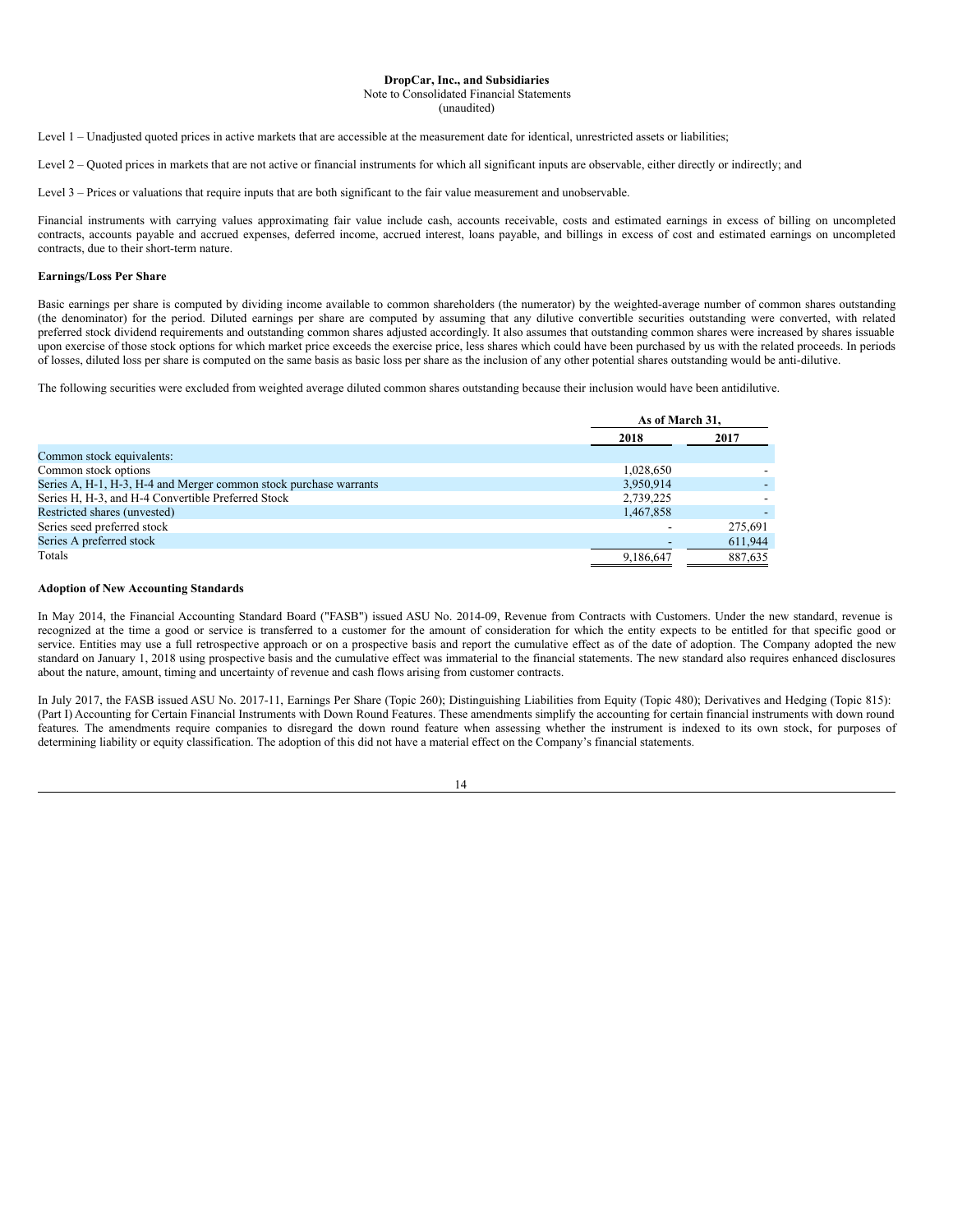# **DropCar, Inc., and Subsidiaries** Note to Consolidated Financial Statements

(unaudited)

In January 2017, the FASB issued ASU 2017-01, Business Combinations (Topic 805): Clarifying the Definition of a Business. The new guidance dictates that, when substantially all of the fair value of the gross assets acquired (or disposed of) is concentrated in a single identifiable asset or a group of similar identifiable assets, it should be treated as an acquisition or disposal of an asset. The guidance was adopted as of January 1, 2018 and did not have a material effect on the Company's financial statements.

## **Recently Issued Accounting Standards**

From time to time, new accounting pronouncements are issued by the FASB or other standard setting bodies. Unless otherwise discussed, the Company believes that the impact of recently issued standards that are not yet effective will not have a material impact on its consolidated financial position or results of operations upon adoption.

In February 2016, the FASB issued ASU No. 2016-02, Leases. The new standard establishes a right-of-use ("ROU") model that requires a lessee to record a ROU asset and a lease liability on the balance sheet for all leases with terms longer than 12 months. Leases will be classified as either finance or operating, with classification affecting the pattern of expense recognition in the income statement. The new standard is effective for fiscal years beginning after December 15, 2018, including interim periods within those fiscal years. A modified retrospective transition approach is required for lessees for capital and operating leases existing at, or entered into after, the beginning of the earliest comparative period presented in the financial statements, with certain practical expedients available. The Company is in the process of evaluating the impact of this guidance on its consolidated financial statements and related disclosures; however, based on the Company's current operating leases, it is expected to have a material impact on the company's consolidated balance sheet by increasing assets and liabilities.

In January 2017, the FASB issued Accounting Standards Update No. 2017-04 (ASU 2017-04) "Intangibles-Goodwill and Other (Topic 350): Simplifying the Test for Goodwill Impairment." ASU 2017-04 eliminates step two of the goodwill impairment test and specifies that goodwill impairment should be measured by comparing the fair value of a reporting unit with its carrying amount. Additionally, the amount of goodwill allocated to each reporting unit with a zero or negative carrying amount of net assets should be disclosed. ASU 2017-04 is effective for annual or interim goodwill impairment tests performed in fiscal years beginning after December 15, 2019; early adoption is permitted. The Company currently anticipates that the adoption of ASU 2017-04 will not have a material impact on our consolidated financial statements.

## 3. **Concentrations**

*Accounts Receivable*

The concentration of accounts receivable are as follows:

|                     | As of                 |                          |  |  |  |  |  |
|---------------------|-----------------------|--------------------------|--|--|--|--|--|
| <b>WPCS</b> Segment | <b>March 31, 2018</b> | December 31, 2017        |  |  |  |  |  |
| Customer A          | 29%                   | -                        |  |  |  |  |  |
| Customer B          | 19%                   | $\overline{\phantom{a}}$ |  |  |  |  |  |
| Customer C          | $7\%$                 | $\overline{\phantom{0}}$ |  |  |  |  |  |

*Revenue Recognition*

The concentration of revenue recognition are as follows:

|                     | For the three months ended<br>March 31. |      |
|---------------------|-----------------------------------------|------|
| <b>WPCS</b> Segment | 2018                                    | 2017 |
| Customer A          | 15%                                     |      |
| Customer B          | 8%                                      | -    |
| Customer C          | 7%                                      |      |

For the three months ended March 31, 2018 and 2017, the DropCar segment did not have any customers in excess of 5% of accounts receivable or revenue.

## **4. Capitalized Software**

Capitalized software consists of the following as of March 31, 2018 and December 31, 2017:

|                                 | <b>March 31, 2018</b> | <b>December 31, 2017</b> |
|---------------------------------|-----------------------|--------------------------|
| Software                        | 995.044               | 904.383                  |
| <b>Accumulated Amortization</b> | (392.983)             | (314, 799)               |
| Total                           | 602.061               | 589.584                  |

Amortization expense related to capitalized software costs for the three months ended March 31, 2018 and 2017 was \$78,184 and \$45,340, respectively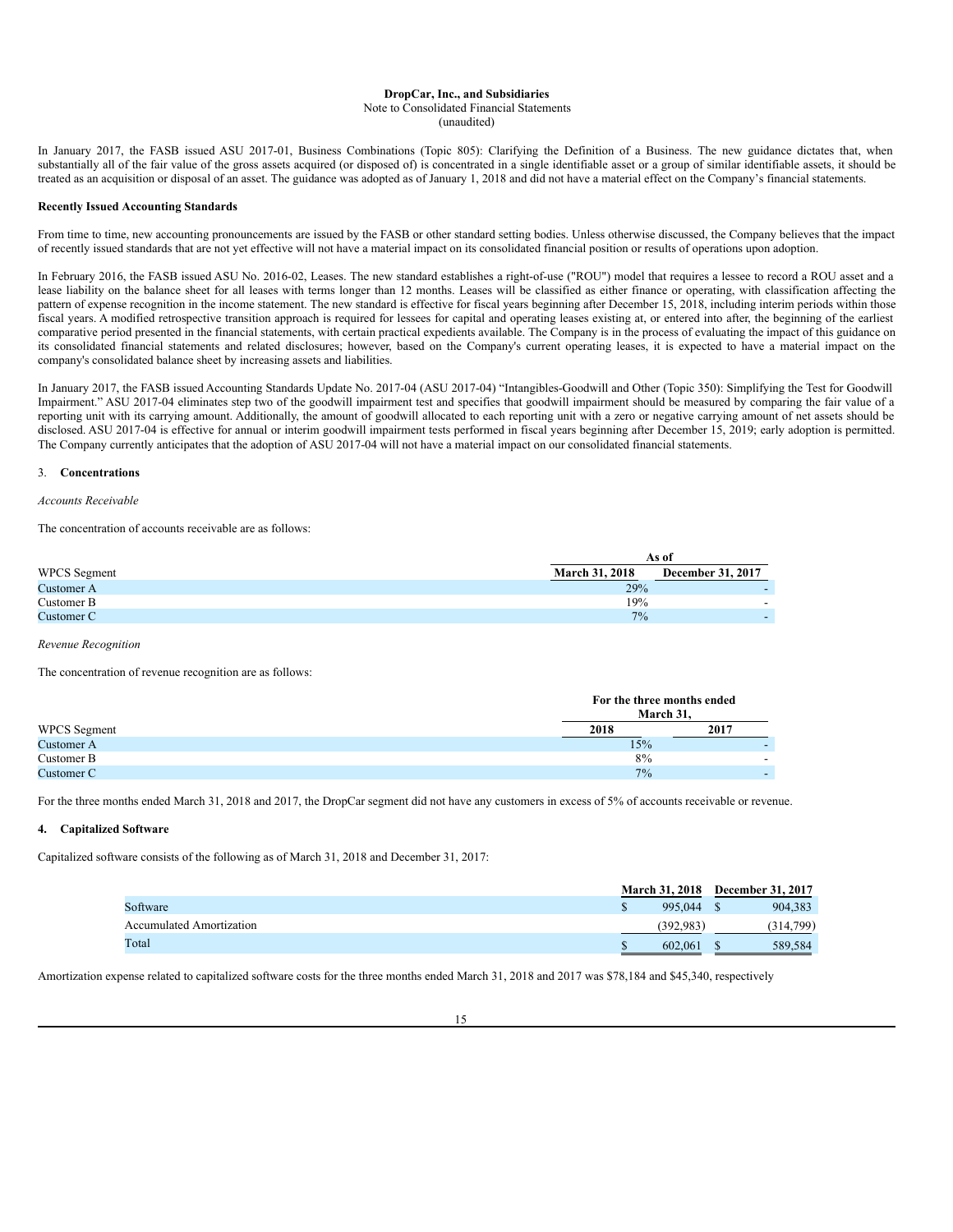## Note to Consolidated Financial Statements

## (unaudited)

## **5. Convertible Notes Payable**

During the year ended December 31, 2017, the Company issued convertible notes totaling \$4,840,000 and warrants to acquire 878,146 shares of common stock at an exercise price \$9.84 per share in connection with the convertible notes (the "Notes"). The Notes all had a maturity date of one year from the date of issuance, and accrued interest at a rate of 6% per annum, compounded annually. The Notes were convertible at \$5.90 per share and were converted into 820,709 shares of common stock in connection with the Merger. At March 31, 2018 and December 31, 2017, the aggregate carrying value of the Notes was \$0 and \$3,506,502, respectively.

## **6. Contract assets and liabilities**

Contract assets represents revenue recognized in excess of amounts billed. Contract liabilities represents billings in excess of revenue recognized.

## **7. Loans Payable**

Loans payable relate to automobiles. These loans mature at various times from 2018 through 2022. The stated interest rate on the loans range from 0% to 5%. As of March 31, 2018 and 2017 the carrying value of loans payable was \$149,103 and \$0 respectively. Estimated future payments over the next five years are \$54,516 in 2018, \$46,375 in 2019, \$28,286 in 2020, \$16,187 in 2021 and \$3,739 in 2022 respectively.

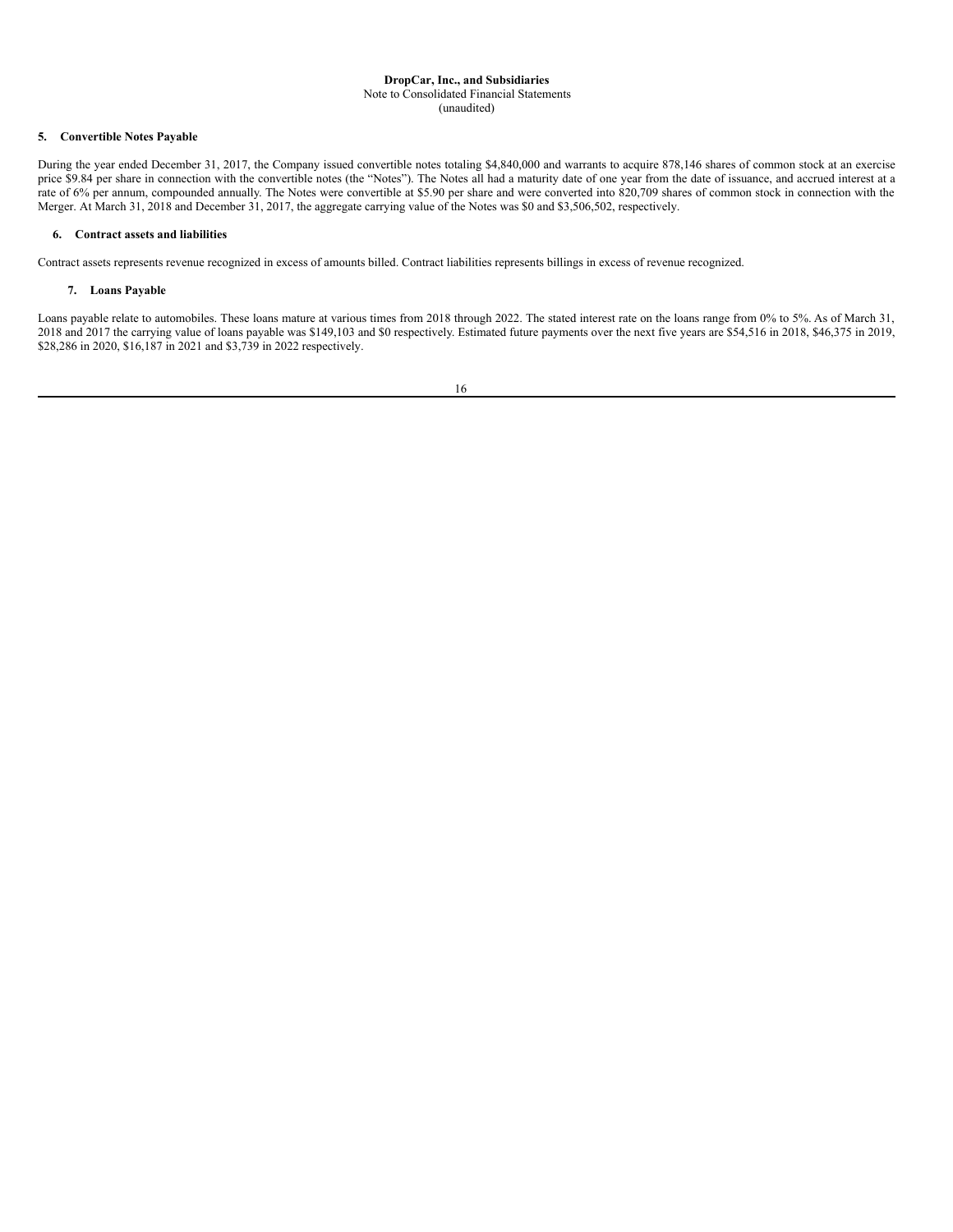#### **DropCar, Inc., and Subsidiaries** Note to Consolidated Financial Statements (unaudited)

## **8. Commitments**

## **Lease Agreements**

The Company rented office space in New York, New York from June 2016 through June 2017 on a month-to-month basis at a monthly rent of approximately \$3,000 per month. In July 2017, the Company entered into a one-year lease agreement to rent office space in New York, New York at a monthly rent of approximately \$10,000 per month. The lease expires on August 31, 2018. In March of 2018, the Company expanded its space commitment for an added \$2,000 per month.

The Company leases its office facilities for WPCS pursuant to a noncancelable operating lease expiring in February 2021.

For the three months ended March 31, 2018 and 2017, rent expense for the Company's facilities was \$43,278 and \$9,015, respectively.

#### **Stock to be issued**

As of March 31, 2018 and December 31, 2017, the Company has \$159,584 and \$135,715 of accrued interest, respectively, related to the \$4,840,000 of convertible notes payable that were exchanged for the Company's common shares. This interest is convertible into 27,048 shares of common stock as of March 31, 2018.

### **Litigation**

The Company's DropCar business is subject to various legal proceedings and claims, either asserted or unasserted, which arise in the ordinary course of business that it believes are incidental to the operation of its business. While the outcome of these claims cannot be predicted with certainty, management does not believe that the outcome of any of these legal matters will have a material adverse effect on its results of operations, financial positions or cash flows.

In February 2018, DropCar was served an Amended Summons and Complaint in the Supreme Court of the City of New York, Bronx county originally served solely on an individual, a former DropCar customer, for injuries sustained by plaintiffs alleging such injuries were caused by either the customer or a DropCar valet operating the customer's vehicle. DropCar to date has cooperated with the NYC Police Department and no charges have been brought against any employee of DropCar. DropCar has referred the matter to its insurance carrier.

On February 9, 2016, a DropCar employee was transporting a customer's vehicle when the vehicle caught fire. On November 22, 2016, Metropolitan Group Property and Casualty Insurance Company (as subrogee of the vehicle's owner) filed for indemnification and subrogation against the Company in the Supreme Court of the State of New York County of New York, Index No. 159816/2016. The case name is Metropolitan Group Property and Casualty Insurance Company, as subrogee of Scott Sherry v. Mercedes-Benz Manhattan and DropCar, Inc. Management believes that it is not responsible for the damage caused by the vehicle fire and that the fire was not due to any negligence on the part of the DropCar and that the Company has sufficient insurance coverage to pay for any potential losses arising from this proceeding, including the cost of litigating same.

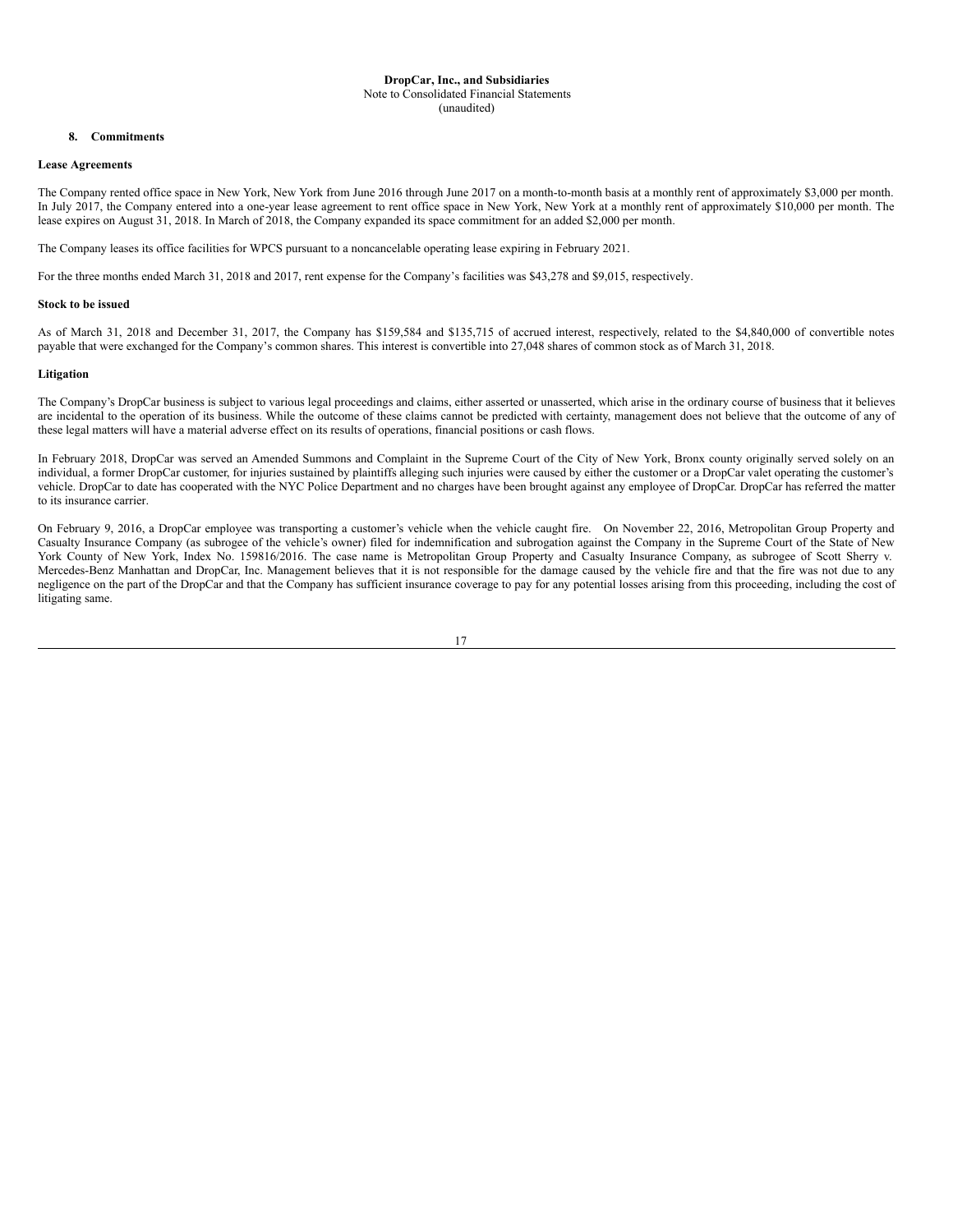## Note to Consolidated Financial Statements

(unaudited)

As of December 31, 2017, the Company had accrued approximately \$96,000 for the potential settlement of multiple employment disputes. During the three months ended March 31, 2018, approximately \$44,000 of this amount was settled upon payment. As of March 31, 2018, approximately \$52,000 has been accrued for the potential settlement of employment disputes.

## **Other**

On March 23, 2018, DropCar was made aware of an audit being conducted by the New York State Department of Labor ("DOL") regarding a claim filed by an employee. The DOL is investigating whether DropCar properly paid overtime for which DropCar has raised several defenses. In addition, the DOL is conducting its audit to determine whether the Company owes spread of hours pay (an hour's pay for each day an employee worked or was scheduled for a period over ten hours in a day). If the DOL determines that monies are owed, the DOL will seek a backpay order, which management believes will not, either individually or in the aggregate, have a material adverse effect on DropCar's business, consolidated financial position, results of operations or cash flows.

## **9. Stockholders' Equity**

## **Common Stock**

On January 18, 2018, the Company sold 60,340 shares of common stock for proceeds of \$300,000.

On January 30, 2018, the Company converted \$4,840,000 of convertible notes payable into 820,709 shares of common stock just prior to the Merger.

### **Preferred Stock**

*Series Seed*

On January 30, 2018, the Company converted 275,691 shares of Series Seed Preferred Stock into common stock in connection with the Merger.

*Series A*

On January 30, 2018, the Company converted 611,944 shares of Series A Preferred Stock into common stock in connection with the Merger.

*Series H Convertible*

On January 30, 2018, in accordance with the Merger the Company issued 8 shares of Series H Convertible Preferred Stock

*Series H-1 and H-2 Convertible*

The Company has designated 9,458 Series H-1 Preferred Stock and designated 3,500 Series H-2 Preferred Stock, none of which are outstanding.

*Series H-3 Convertible*

On January 30, 2018, in accordance with the Merger the Company issued 2,189 shares of Series H-3 Convertible Preferred Stock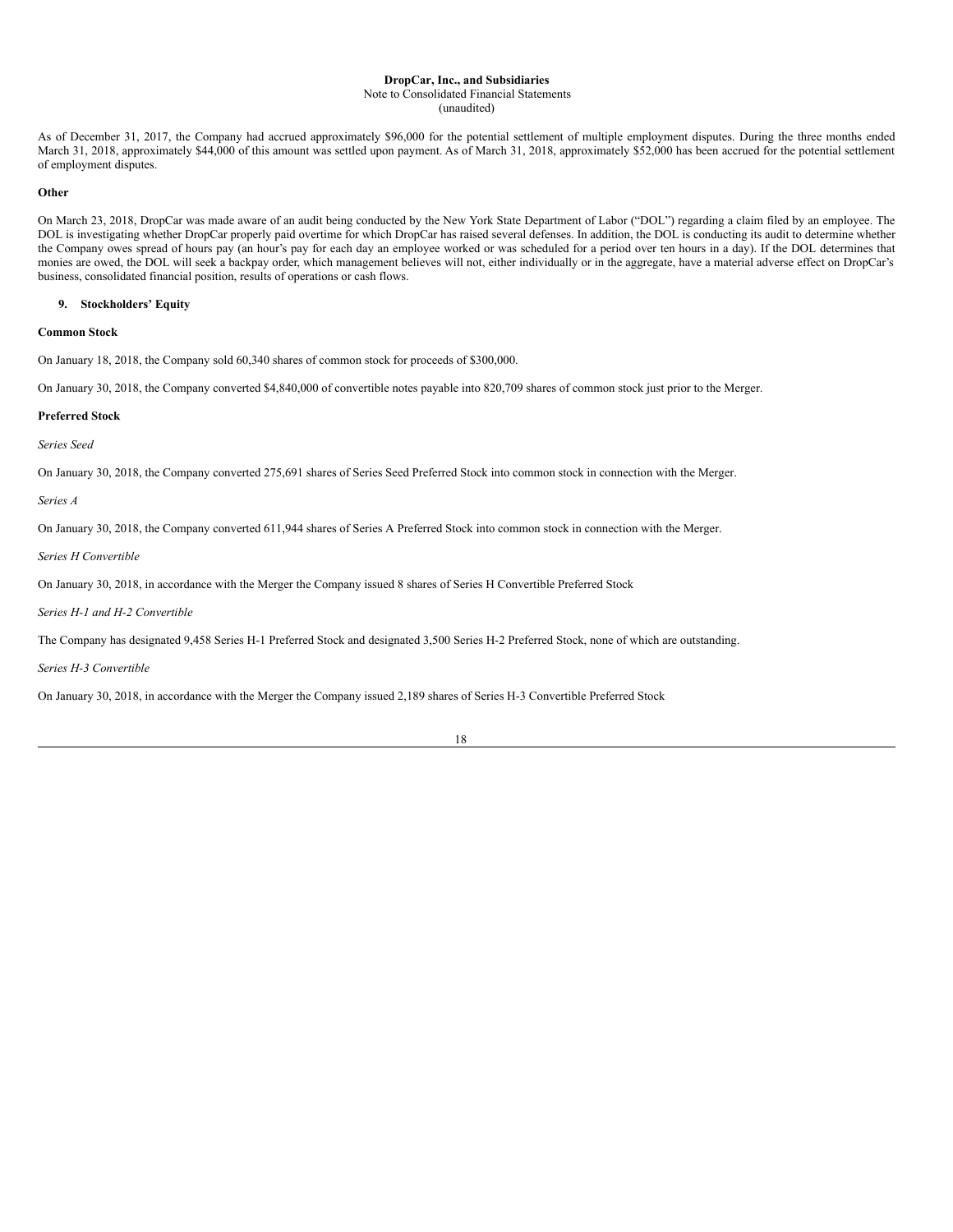## Note to Consolidated Financial Statements

#### (unaudited)

## *Series H-4 Convertible*

On March 8, 2018, the Company entered into a Securities Purchase Agreement (the "Securities Purchase Agreement") with certain investors pursuant to which the Company issued to the Investors an aggregate of 25,472 shares of the Company's newly designated Series H-4 Convertible Preferred Stock, par value \$0.0001 per share (the "Series H-4 Shares") convertible into 2,547,200 shares of common stock of the Company, and warrants to purchase 2,547,200 shares of common stock of the Company, with an exercise price of \$2.60 per share, subject to adjustments (the "Warrants"). The purchase price per Series H-4 Share and warrant was \$235.50, equal to (i) the closing price of the Common Stock on the Nasdaq Capital Market on March 7, 2018, plus \$0.125 multiplied by (ii) 100. The aggregate purchase price for the Series H-4 Shares and Warrants was approximately \$6.0 million. Subject to certain ownership limitations, the Warrants will be immediately exercisable from the issuance date and will be exercisable for a period of five years from the issuance date.

On March 8, 2018, the Company filed the Certificate of Designations, Preferences and Rights of the Series H-4 Convertible Preferred Stock (the "Certificate of Designation") with the Secretary of State of the State of Delaware, establishing and designating the rights, powers and preferences of the Series H-4 Convertible Preferred Stock (the "Series H-4 Stock"). The Company designated up to 30,000 shares of Series H-4 Stock and each share has a stated value of \$235.50 (the "Stated Value"). Each share of Series H-4 Stock is convertible at any time at the option of the holder thereof, into a number of shares of Common Stock determined by dividing the Stated Value by the initial conversion price of \$2.355 per share, subject to a 9.99% blocker provision. The Series H-4 Stock will have the same dividend rights as the Common Stock, and no voting rights except as provided for in the Certificate of Designation or as otherwise required by law. In the event of any liquidation or dissolution of the Company, the Series H-4 Stock ranks senior to the Common Stock in the distribution of assets, to the extent legally available for distribution.

### **Stock Based Compensation**

### *Service Based Restricted Stock Units*

On February 28, 2018, the Company issued 1,467,858 restricted stock units ("RSUs") to two members of management. The RSUs vest on the one-year anniversary from the grant date. The RSUs were valued using the fair market value of the Company's closing stock price on the date of grant totaling \$3,243,966 which is being amortized over the vesting period.

At March 31, 2018, unamortized stock compensation for the RSUs was \$2,968,438, which will be recognized over the next 11 months.

### *Service Based Warrants*

On March 8, 2018, the Company issued 1,371 Series H-4 Shares and 137,100 common stock Warrants. The Company valued these Warrants using the Black-Scholes option pricing model with the following inputs: exercise price of \$2.60; fair market value of underlying stock of \$2.20; expected term of 5 years; risk free rate of 2.63%; volatility of 120.63%; and dividend yield of 0%. For the three months ended March 31, 2018, the Company recorded the fair market value of the Series H-4 Shares and warrants as an increase and decrease to additional paid in capital in the amount of \$568,648 as these services were provided in connection with the sale of the Series H-4 shares.

#### *Employee and Non-employee Stock Options*

The following table summarizes stock option activity during the three months ended March 31, 2018:

|                                  |                                               |                     |                       | Weighted                                                   |                                        |
|----------------------------------|-----------------------------------------------|---------------------|-----------------------|------------------------------------------------------------|----------------------------------------|
|                                  | <b>Shares</b><br>Underlying<br><b>Options</b> | Weighted<br>Average | <b>Exercise Price</b> | average<br>Remaining<br><b>Contractual Life</b><br>(vears) | Aggregate<br><b>Intrinsic</b><br>Value |
| Outstanding at December 31, 2017 | $\overline{\phantom{a}}$                      |                     |                       |                                                            |                                        |
| Acquired in Merger               | 802.268                                       |                     | 5.44                  | 3.80                                                       |                                        |
| Granted                          | 226,382                                       |                     | 2.22                  | 10.00                                                      |                                        |
| Outstanding at March 31, 2018    | 1,028,650                                     |                     | 4.73                  | 5.16                                                       |                                        |

At March 31, 2018, unamortized stock compensation for stock options was \$405,825, with a weighted-average recognition period of 2 years.

## Share Based Compensation

Stock based compensation for RSU's and options issued to employees and non-employees was recorded as part of selling, general, and administrative expense for the three months ended March 31, 2018 and 2017 in the amount of \$292,738 and \$0, respectively.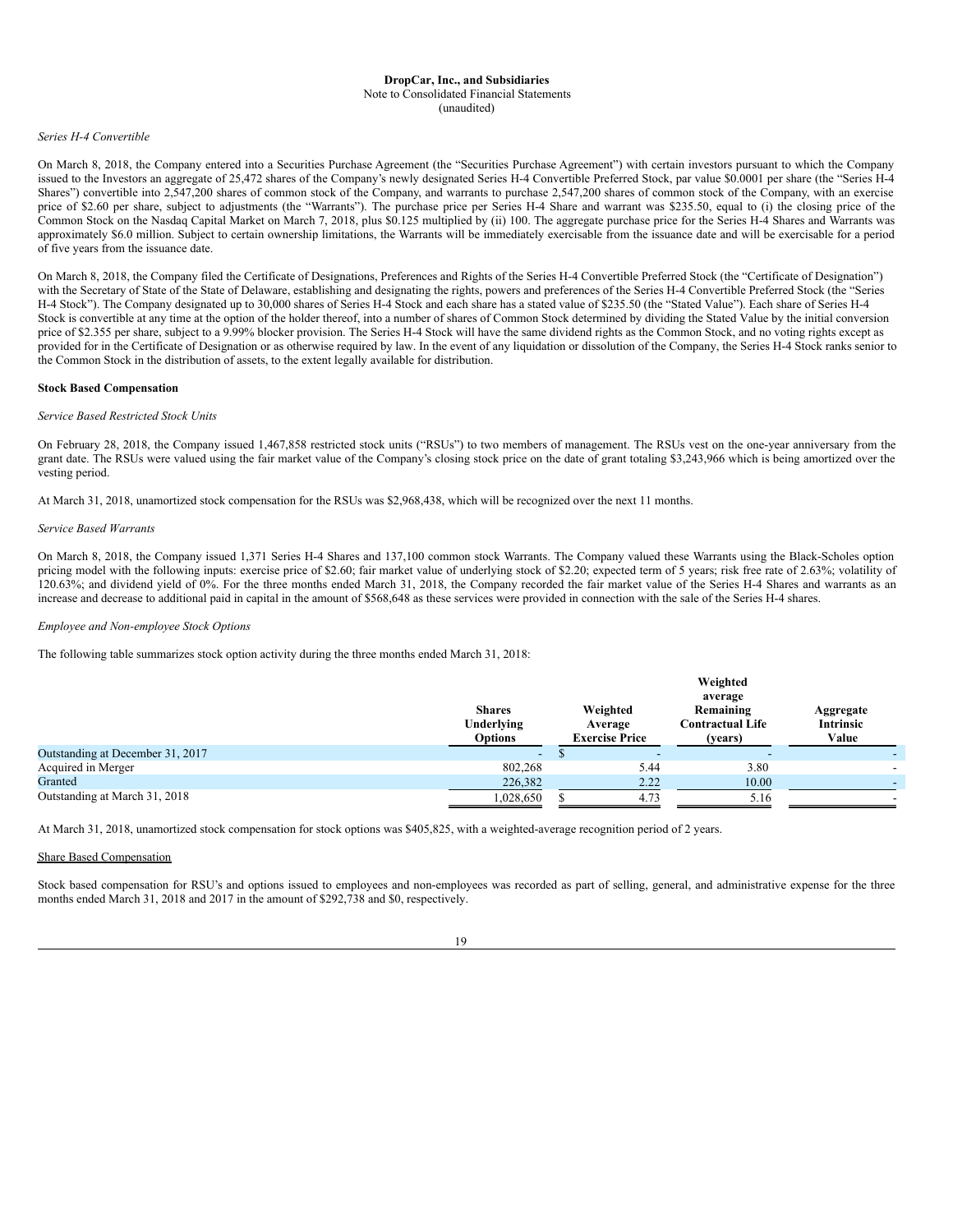### Note to Consolidated Financial Statements

(unaudited)

## Stock option pricing model

The fair value of the stock options granted during the three months ended March 31, 2018, was estimated at the date of grant using the Black-Scholes options pricing model with the following assumptions.

| Fair value of common stock | \$2.08-\$2.21 |
|----------------------------|---------------|
| Expected volatility        | 118.83%       |
| Dividend yield             | $0\%$         |
| Risk-free interest         | 2.87%         |
| Expected life (years)      | 5.56          |

#### *Warrants*

A summary of the Company's warrants to common stock activity is as follows:

|                                |                           | <b>Weighted Average</b> |
|--------------------------------|---------------------------|-------------------------|
|                                | <b>Number of Warrants</b> | <b>Exercise Price</b>   |
| Outstanding, December 31, 2017 | 878,146                   | 9.84                    |
| Acquired H-1 warrants          | 304,464                   | 4.84                    |
| Acquired H-3 warrants          | 84,004                    | 5.52                    |
| Issued H-4 warrants            | 2,684,300                 | 2.60                    |
| Outstanding, March 31, 2018    | 3,950,914                 | 4.44                    |

The warrants expire during the years 2020-2024.

## **10. Segment Reporting**

In accordance with FASB ASC 280, "Segment Reporting" ("ASC 280"), the Company discloses financial and descriptive information about its reportable operating segments. Operating segments are components of an enterprise about which separate financial information is available and regularly evaluated by the Company in deciding how to allocate resources and in assessing performance.

The Company follows ASC 280, which establishes standards for reporting information about operating segments in annual and interim financial statements and requires that companies report financial and descriptive information about their reportable segments based on a management approach. ASC 280 also establishes standards for related disclosures about products and services, geographic areas and major customers. The Company currently divides its operations into two operating segments: DropCar, Inc. which delivers it VAL platform and mobile application; and WPCS which specializes in the installation and service of low voltage communications.

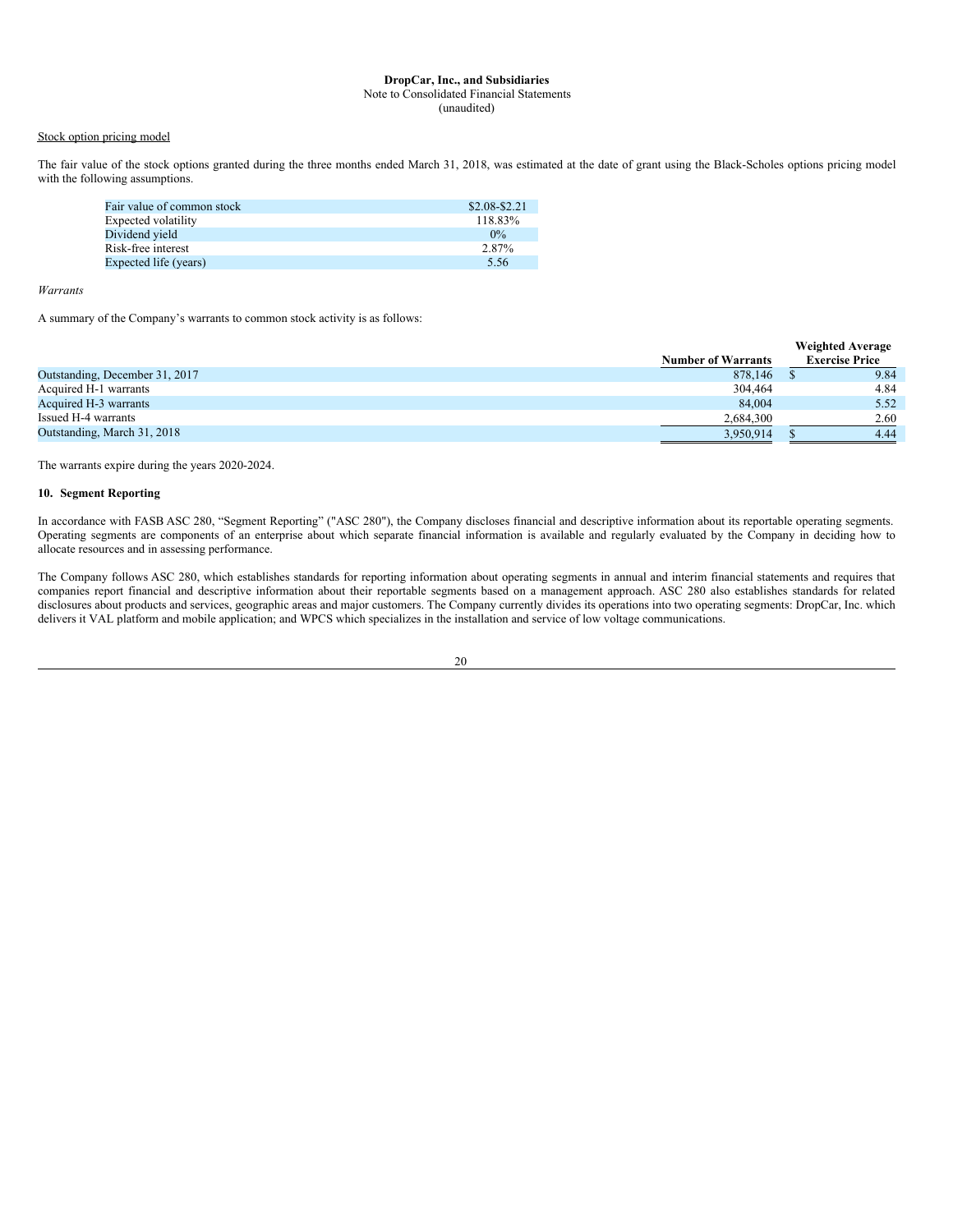## Note to Consolidated Financial Statements

(unaudited)

The accounting policies of each of the segments are the same as those described in the Summary of Significant Accounting Policies. The Company evaluates performance based on revenue, gross profit contribution and assets employed. Corporate level operating costs are allocated to each segment in which they are incurred. These costs include corporate costs such as legal, audit, tax and other professional fees including those related to being a public company.

|                          | <b>Ended</b><br>March 31.         | As of and For the Three Months |  |  |
|--------------------------|-----------------------------------|--------------------------------|--|--|
|                          | 2018                              | 2017                           |  |  |
| <b>DropCar Operating</b> |                                   |                                |  |  |
| Net Sales                | \$<br>$1,692,075$ \$              | 638,558                        |  |  |
| Gross (Loss) Profit      | (603,706)                         | 149,344                        |  |  |
| (Loss)                   | (3,670,819)                       | (392, 107)                     |  |  |
| Assets                   | 6,254,001                         | 1,209,767                      |  |  |
|                          |                                   |                                |  |  |
| <b>WPCS</b>              |                                   |                                |  |  |
| Net Sales                | 3,182,479                         |                                |  |  |
| <b>Gross Profit</b>      | 856,203                           |                                |  |  |
| Income                   | 309,378                           |                                |  |  |
| Assets                   | 10,806,470                        |                                |  |  |
|                          |                                   |                                |  |  |
| <b>Consolidated</b>      |                                   |                                |  |  |
| Net Sales                | 4,874,554                         | 638,558                        |  |  |
| Gross Profit             | 252,497                           | 149,344                        |  |  |
| (Loss)                   | (3,361,441)                       | (392, 107)                     |  |  |
| Assets                   | \$<br>17,060,471<br><sup>\$</sup> | 1,209,767                      |  |  |

### **11. Subsequent Events**

Subsequent to March 31, 2018, the Company formed a committee to explore the sale of the WPCS business. The Company is currently seeking qualified buyers and the sale of the business will have a material effect on the Company's consolidated financial statements.

On April 19, 2018, the Company entered into separate Warrant Exchange Agreements (the "Exchange Agreements") with the holders (the "Merger Warrant Holders") of existing merger warrants (the "Merger Warrants") to purchase shares of Common Stock, pursuant to which, on the closing date, the Merger Warrant Holders would exchange each Merger Warrant for 1/3rd of a share of Common Stock and 1/2 of a warrant to purchase a share of Common Stock (collectively, the "Series I Warrants"). The Series I Warrants have an exercise price of \$2.30 per share. In connection with the Exchange Agreements, the Company will issue an aggregate of (i) 292,714 new shares of common stock and (ii) Series I Warrants to purchase an aggregate of 439,070 shares of common stock. The closing is expected to take place on or about May 16, 2018, subject to satisfaction of customary closing conditions.

On May 15, 2018, the Company's Board of Directors approved the issuance of 183,699 options to an employee not under the stock option plan which vest over a three-year period to purchase shares of the Company's common stock at \$1.81 per share, the closing share price of the Company's common stock on the Nasdaq Capital Market on May  $15, 2018.$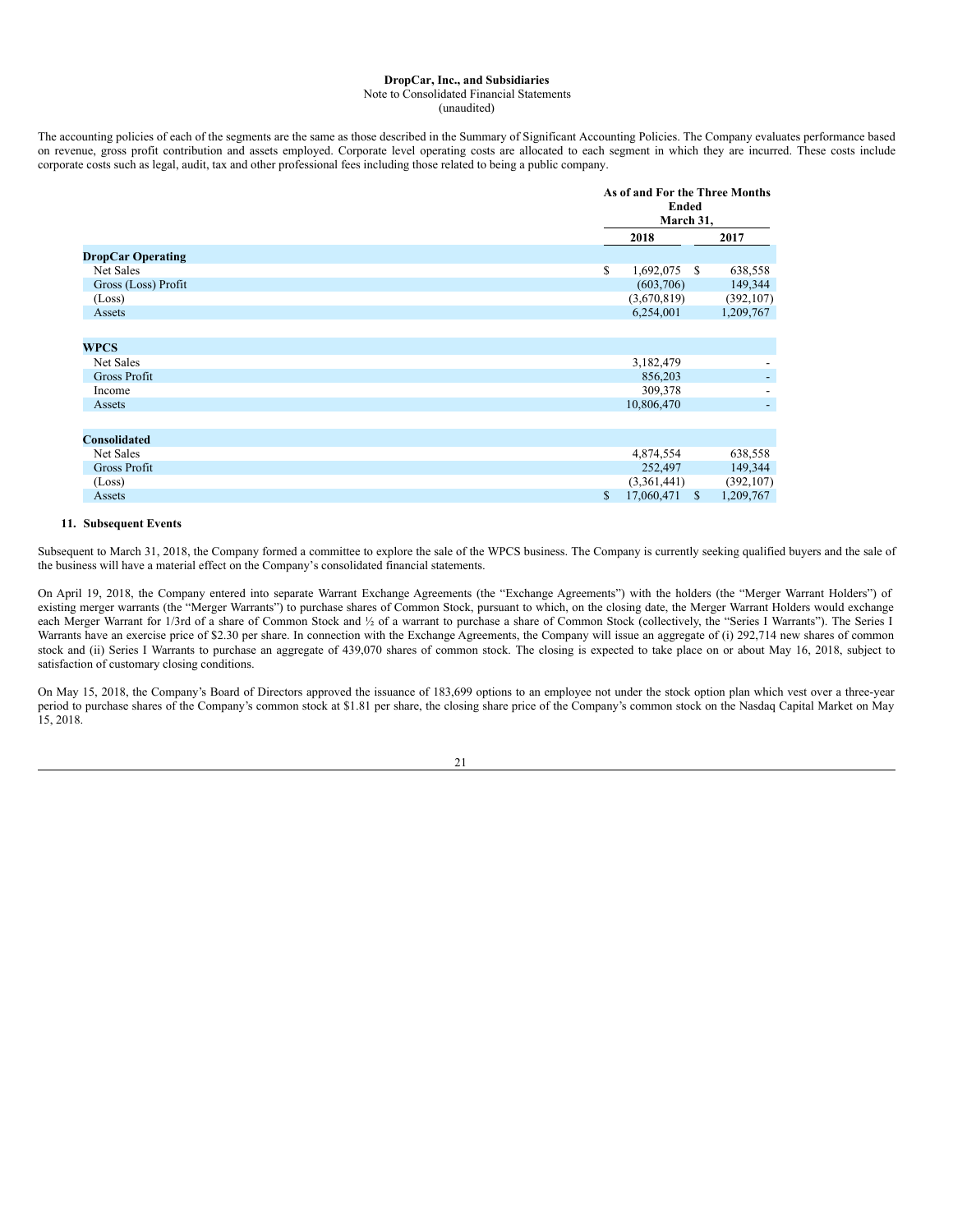#### <span id="page-21-0"></span>**Item 2. Management's Discussion and Analysis of Financial Condition and Results of Operations.**

The following management's discussion and analysis should be read in conjunction with our historical financial statements and the related notes thereto. This management's discussion and analysis contains forward-looking statements, such as statements of our plans, objectives, expectations and intentions. Any statements that are not statements of historical fact are forward-looking statements. When used, the words "believe," "plan," "intend," "anticipate," "target," "estimate," "expect" and the like, and/or future tense or conditional constructions ("will," "may," "could," "should," etc.), or similar expressions, identify certain of these forward-looking statements. These forward-looking statements are subject to risks and uncertainties, including those under "Risk Factors" in our filings with the Securities and Exchange Commission that could cause actual results or events to differ materially from those expressed or implied by the forward-looking statements. Our actual results and the timing of events could differ materially from *those anticipated in these forward-looking statements as a result of several factors.*

## **Recent Developments**

#### *Reverse Merger and Exchange Ratio*

On January 30, 2018, DC Acquisition Corporation ("Merger Sub"), a wholly-owned subsidiary of WPCS International Incorporated ("WPCS"), completed its merger with and into DropCar, Inc. ("Private Dropcar"), with Private Dropcar surviving as a wholly owned subsidiary of WPCS. This transaction is referred to as the "Reverse Merger". The Reverse Merger was effected pursuant to an Agreement and Plan of Merger and Reorganization (the "Merger Agreement"), dated September 6, 2017, by and among WPCS, Private Dropcar and Merger Sub.

As a result of the Reverse Merger, each outstanding share of Private Dropcar share capital (including shares of Private Dropcar share capital to be issued upon the conversion of outstanding convertible debt) automatically converted into the right to receive approximately 0.3273 shares of WPCS's common stock, par value \$0.0001 per share (the "Exchange Ratio"). Following the closing of the Reverse Merger, holders of WPCS's common stock immediately prior to the Reverse Merger owned approximately 22.9% on a fully diluted basis, and holders of Private Dropcar common stock immediately prior to the Reverse Merger owned approximately 77.1% on a fully diluted basis, of WPCS's common stock.

The Reverse Merger has been accounted for as a reverse acquisition under the acquisition method of accounting where Private Dropcar is considered the accounting acquirer and WPCS is the acquired company for financial reporting purposes. Private Dropcar was determined to be the accounting acquirer based on the terms of the Merger Agreement and other factors, such as relative voting rights and the composition of the combined company's board of directors and senior management. The pre-acquisition financial statements of Private Dropcar became the historical financial statements of WPCS following the Reverse Merger. The historical financial statement, outstanding shares and all other historical share information have been adjusted by multiplying the respective share amount by the Exchange Ratio as if the Exchange Ratio had been in effect for all periods presented.

Immediately following the Reverse Merger, the combined company changed its name from WPCS International Incorporation to DropCar, Inc. The combined company following the Reverse Merger may be referred to herein as "the combined company," "DropCar," or the "Company."

The Company's shares of common stock listed on The Nasdaq Capital Market, previously trading through the close of business on January 30, 2018 under the ticker symbol "WPCS," commenced trading on The Nasdaq Capital Market, on a post-Reverse Stock Split adjusted basis, under the ticker symbol "DCAR" on January 31, 2018.

#### *Private Placement*

On March 8, 2018, we entered into a Securities Purchase Agreement (the "Securities Purchase Agreement") with certain institutional and accredited investors (collectively, the "Investors"), pursuant to which we issued to the Investors an aggregate of 26,843 shares of our newly designated Series H-4 Convertible Preferred Stock, par value \$0.0001 per share (the "Series H-4 Shares"), and warrants to purchase 2,684,300 shares of our Series H-4 Preferred Stock, with an exercise price of \$2.60 per share, subject to adjustments (the "Warrants"). The purchase price per Series H-4 Share and warrant was \$235.50, equal to (i) the closing price of the Common Stock on the Nasdaq Capital Market on March  $7,2018$ , plus \$0.125 multiplied by (ii) 100. The aggregate purchase price for the Series H-4 Shares and Warrants was approximately \$6.0 million. Subject to certain ownership limitations, the Warrants will be immediately exercisable from the issuance date and will be exercisable for a period of five years from the issuance date. The Series H-4 Shares are convertible into 2,684,300 shares of Common Stock.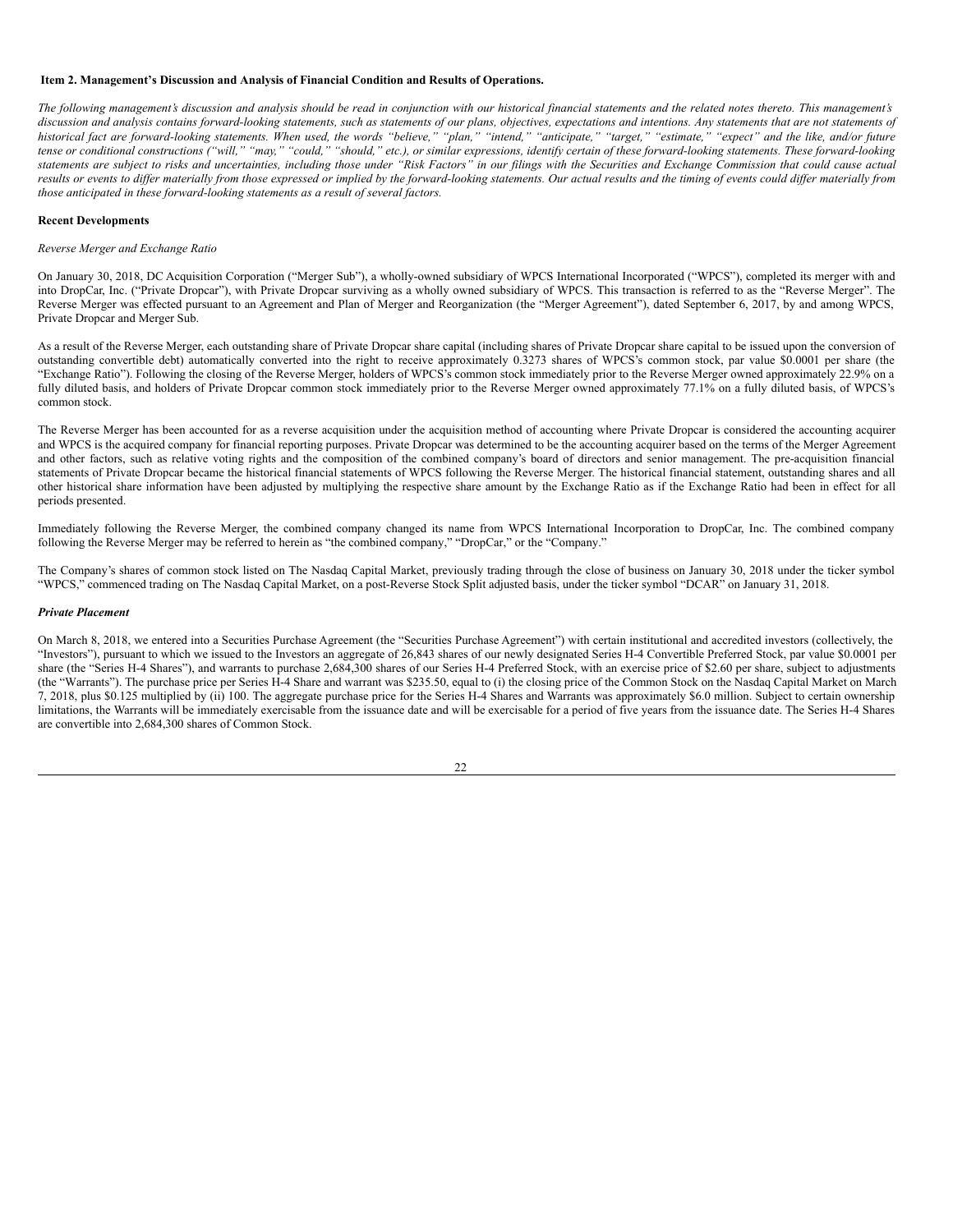#### **Overview**

#### **Operating Segments**

We have two reportable operating segments: DropCar Operating and WPCS.

## **DropCar Operating**

Prior to January 30, 2018, we were a privately-held provider of automotive vehicle support, fleet logistics and concierge services for both consumers and the automotive industry. In 2015, we launched our cloud-based Enterprise Vehicle Assistance and Logistics (VAL) platform and mobile application ("app") to assist consumers and automotive-related companies reduce the costs, hassles and inefficiencies of owning a car, or fleet of cars, in urban centers. Our VAL platform is a web-based interface to our core service that coordinates the movements and schedules of trained valets who pickup and drop off cars at dealerships and customer locations. The app tracks progress and provides email and text notifications on status to both dealers and customers, increasing the quality of communication and subsequent satisfaction with the service. To date, we operate primarily in the New York metropolitan area and plan to expand our territory in the future.

We achieve this balance of increased consumer flexibility and lower consumer cost by aggregating demand for parking and other automotive services and redistributing their fulfillment to partners in the city and on city outskirt areas that have not traditionally had access to lucrative city business. Beyond the immediate unit economic benefits of securing bulk discounts from vendor partners, we believe there is significant opportunity to further vertically integrate such businesses along the supply chain into our platform.

On the enterprise side, original equipment manufacturers ("OEMs"), dealers, and other service providers in the automotive space are increasingly being challenged with consumers who have limited time to bring in their vehicles for maintenance and service, making it difficult to retain valuable post-sale service contracts or scheduled consumer maintenance and service appointments. Additionally, many of the vehicle support centers for automotive providers (i.e., dealerships, including body work and diagnostic shops) have moved out of urban areas thus making it more challenging for OEMs and dealers in urban areas to provide convenient and efficient service for their consumer and business clientele. Similarly, shared mobility providers and other fleet managers, such as rental car companies, face a similar urban mobility challenge: getting cars to and from service bays, rebalancing vehicle availability to meet demand and getting vehicles from dealer lots to fleet locations.

We are able to offer our enterprise services at a fraction of the cost of alternatives, including other third parties or expensive in-house resources, given our pricing model that reduces and/or eliminates any downtime expense while also giving clients access to a network of trained valets on demand that can be scaled up or down based on the real time needs of the enterprise client. We support this model by maximizing the utilization of our employee-valet workforce across a curated pipeline for both the consumer and business network.

While our business-to-business ("B2B") and business-to-consumer ("B2C") services generate revenue and help meet the unmet demand for vehicle support services, we are also building-out a platform and customer base that positions us well for developments in the automotive space where vehicle ownership becomes more subscription based with transportation services and concierge options well-suited to match a customer's immediate needs. For example, certain car manufacturers are testing new services in which customers pay the manufacturer a flat fee per month to drive a number of different models for any length of time. We believe that our unique blend of B2B and B2C services make us well suited to introduce, and provide the services necessary to execute, this next generation of automotive subscription services.

### **WPCS**

WPCS provides low voltage communication infrastructure services. The Company specializes in the installation and service of low voltage communications, voice and data networks, security systems, audio-visual solutions, and distributed antenna systems and provide experienced project management and deliver complex projects to key vertical markets that include healthcare, education, transportation, energy and utilities, oil and gas, manufacturing, commercial real estate, financial, and government, etc.

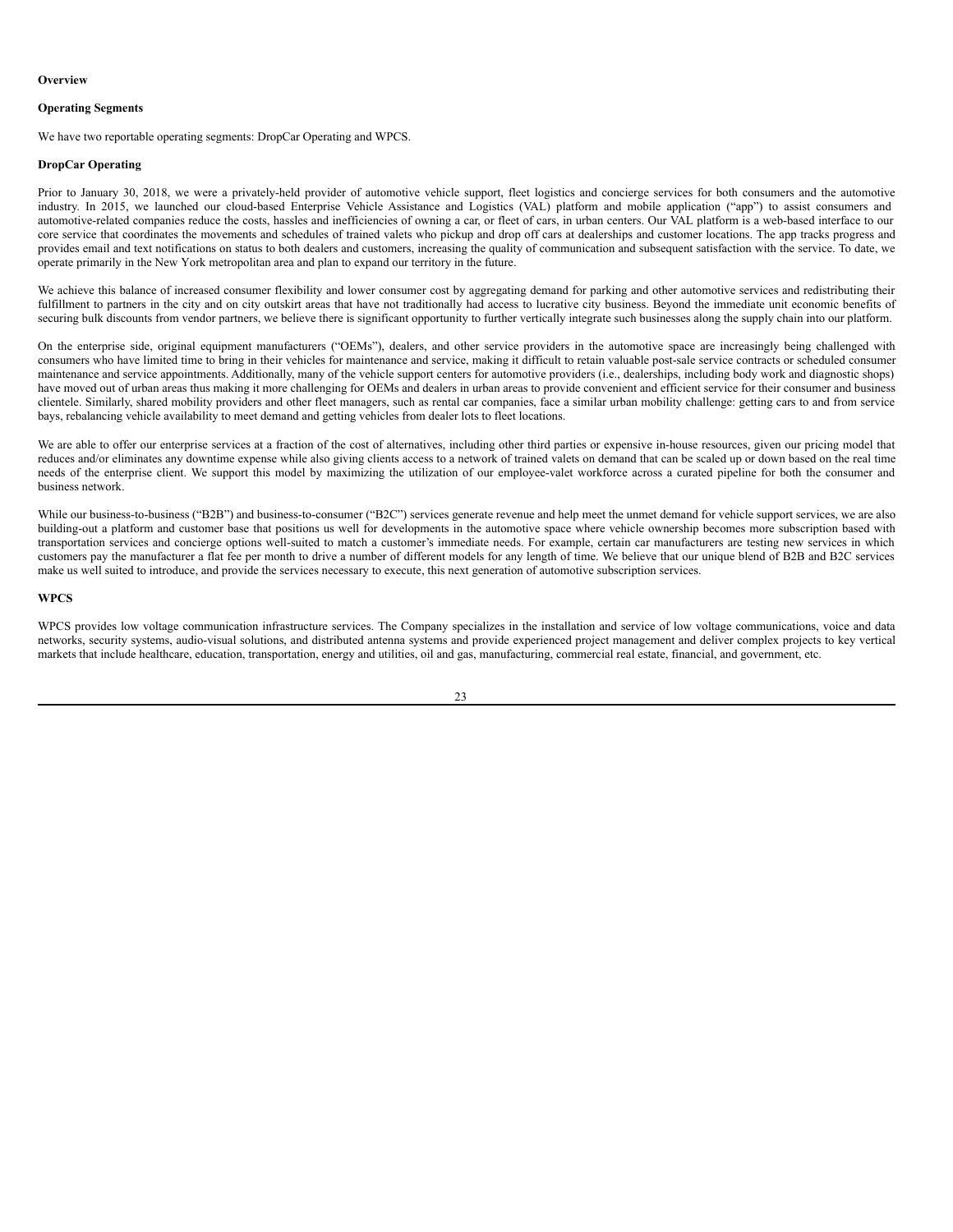#### **Results of Operations**

We have never been profitable and have incurred significant operating losses in each year since inception. Net losses for the three months ended March 31, 2018 and 2017 were approximately \$3.4 million and \$0.4 million, respectively. Substantially all of our operating losses resulted from expenses incurred in connection with our valet workforce, parking and technology development programs and from general and administrative costs associated with our operations. As of March 31, 2018, we had net working capital of approximately \$6.0 million. We expect to continue to incur significant expenses and increasing operating losses for at least the next several years as we continue the development of our comprehensive Vehicle Support Platform across business-to-consumer and business-to-business clientele. Accordingly, we will continue to require substantial additional capital to continue our commercialization activities. The amount and timing of our future funding requirements will depend on many factors, including the timing and results of our commercialization efforts.

## **Components of Statements of Operations**

#### *Net Services Revenue*

We generate revenue from on-demand vehicle pick-up, parking and delivery services, providing automobile maintenance, care and refueling services, and through our businessto-business fleet management services, and from infrastructure contracting services.

#### *Cost of Services*

Cost of services consists of the aggregate costs incurred in delivering the services for our customers, including, expenses for personnel costs, parking lot costs, technology hosting and third-party licensing costs, vehicle repair and damage costs, insurance, merchant processor fees, uniforms, customer and transportation expenses associated with providing a service.

## *Selling, General and Administrative Expenses*

Selling, general and administrative expenses consist primarily of technology, sales and marketing and general and administrative expenses.

*Technology.* Technology expenses consist primarily of labor-related costs incurred in coding, testing, maintaining and modifying our technology platform. We have focused our technology development efforts on both improving ease of use and functionality of our reservation, back-end system and mobile (i.e., iOS, Android) applications. We expect technology expenses to increase as we continue to enhance and expand our technological capabilities but to decrease over time as a percentage of revenue as we leverage our technology platform over a larger membership base. We anticipate significantly increasing investment in research and development, notably with respect to integrating our services into vehicles natively, machine learning based process automation and virtual assistance.

*Sales and Marketing.* Sales and marketing expenses consist primarily of labor-related costs, online search and advertising, trade shows, marketing agency fees, public relations, physical mailers, and other promotional expenses. Online search and advertising costs, which are expensed as incurred, include online advertising media such as banner ads and pay-per-click payments to search engines. We expect to continue to invest in sales and marketing activities to increase our membership base and brand awareness. We expect that sales and marketing expenses will continue to increase in the future but decrease as a percentage of revenue as certain fixed costs are leveraged over a larger revenue base.

$$
^{24}
$$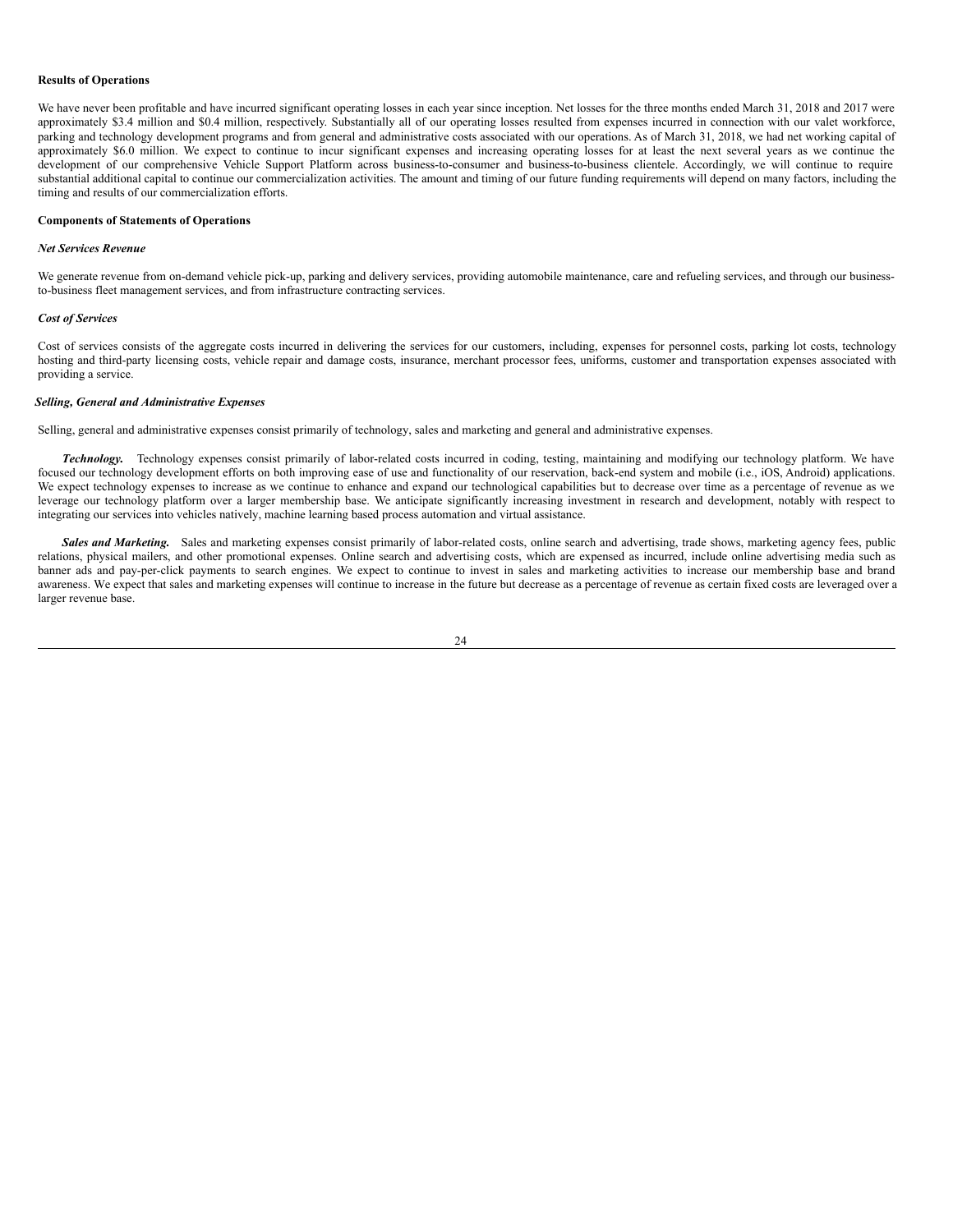*General and Administrative.* General and administrative expenses consist primarily of labor-related expenses for administrative, human resources, internal information technology support, legal, finance and accounting personnel, professional fees, training costs, insurance and other corporate expenses. We expect that general and administrative expenses will increase as we continue to add personnel to support the growth of our business. In addition, we anticipate that we will incur additional personnel expenses, professional service fees, including audit and legal, investor relations, costs of compliance with securities laws and regulations, and higher director and officer insurance costs related to operating as a public company. As a result, we expect that our general and administrative expenses will continue to increase in the future but decrease as a percentage of revenue over time as our membership base and related revenue increases.

### **Critical Accounting Policies and Estimates**

Our financial statements are prepared in accordance with accounting principles generally accepted in the United States. The preparation of our financial statements and related disclosures requires us to make estimates, assumptions and judgments that affect the reported amount of assets, liabilities, revenue, costs and expenses and related disclosures. We believe that the estimates, assumptions and judgments involved in the accounting policies described below have the greatest potential impact on our financial statements and, therefore, we consider these to be our critical accounting policies. Accordingly, we evaluate our estimates and assumptions on an ongoing basis. Our actual results may differ from these estimates under different assumptions and conditions. See Note 2 to our financial statements for the three months ended March 31, 2018 and 2017 for information about these critical accounting policies, as well as a description of our other significant accounting policies.

Our consolidated financial statements should be read in conjunction with the audited consolidated financial statements included in our Current Report on Form 8-K/A filed with the SEC on April 2, 2018, which includes a description of our critical accounting policies that involve subjective and complex judgments that could potentially affect reported results.

#### *Accounts receivable*

Accounts receivable are carried at original invoice amount less an estimate made for holdbacks and doubtful receivables based on a review of all outstanding amounts. We determine the allowance for doubtful accounts by regularly evaluating individual customer receivables and considering a customer's financial condition, credit history and current economic conditions and set up an allowance for doubtful accounts when collection is uncertain. Customers' accounts are written off when all attempts to collect have been exhausted. Recoveries of accounts receivable previously written off are recorded as income when received. At March 31, 2018 and 2017, the accounts receivable reserve was approximately \$42,000 and \$0, respectively.

## *Capitalized software*

Costs related to website and internal-use software development are accounted for in accordance with Accounting Standards Codification ("ASC") Topic 350-50 — Intangibles — Website Development Costs. Such software is primarily related to our websites and mobile apps, including support systems. We begin to capitalize our costs to develop software when preliminary development efforts are successfully completed, management has authorized and committed project funding, and it is probable that the project will be completed, and the software will be used as intended. Costs incurred prior to meeting these criteria are expensed as incurred and recorded within General and administrative expenses within the accompanying statements of operations. Costs incurred for enhancements that are expected to result in additional features or functionality are capitalized. Capitalized costs are amortized over the estimated useful life of the enhancements, generally between two and three years.

We evaluate our long-lived assets for impairment whenever events or changes in circumstances indicate that the carrying amount of such assets may not be recoverable. Recoverability of assets to be held and used is measured by a comparison of the carrying amount of an asset group to future undiscounted net cash flows expected to be generated by the asset group. If such assets are considered to be impaired, the impairment to be recognized is measured by the amount by which the carrying amount of the assets exceeds the fair value of the assets.

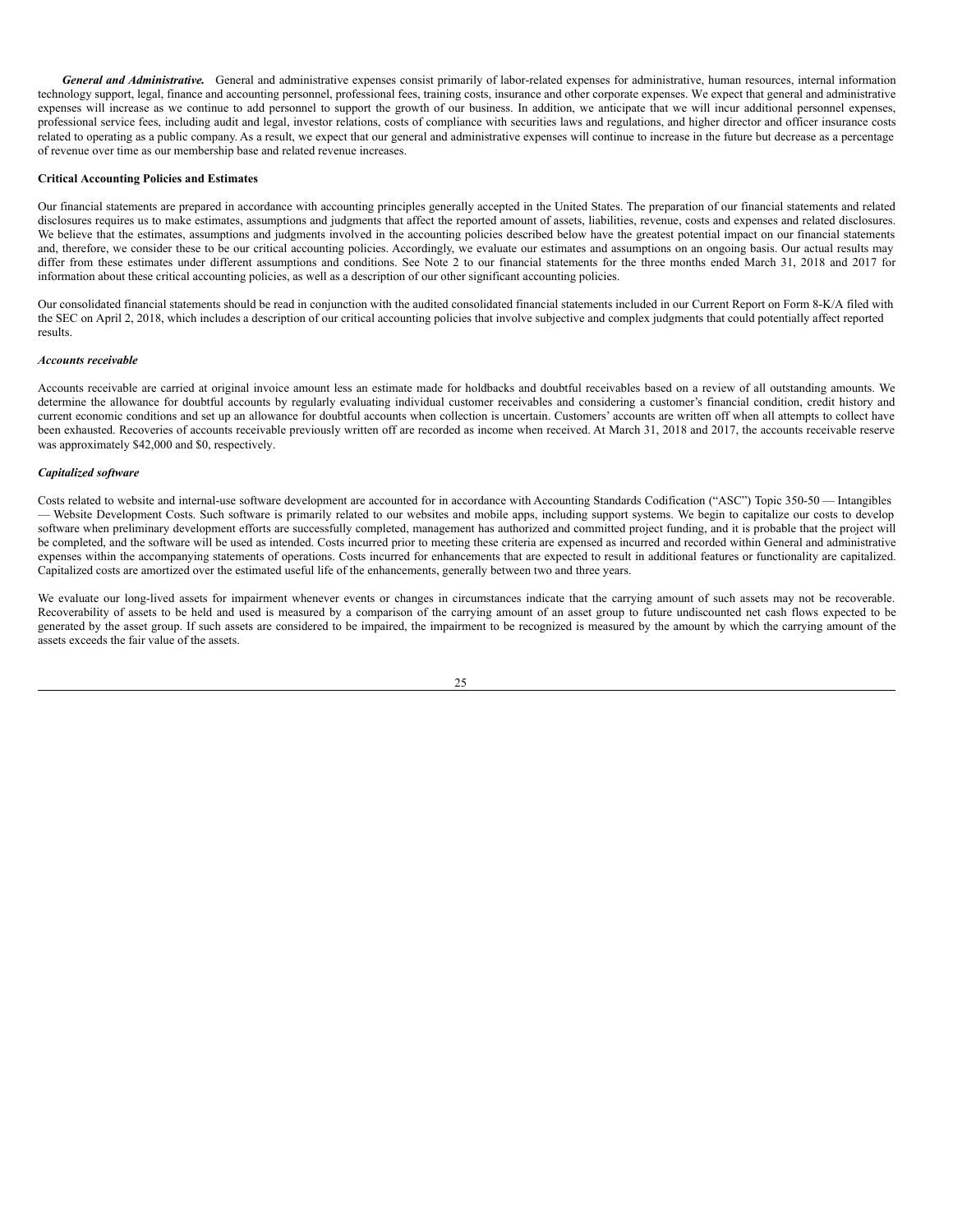#### *Revenue Recognition*

The FASB issued ASU No. 2014-09, Revenue from Contracts with Customers, which provides a single comprehensive model for entities to use in accounting for revenue arising from contracts with customers. The Company adopted this ASU effective January 1, 2018 using modified retrospective basis and the cumulative effect was immaterial to the financial statements.

Revenue from contracts with customers is recognized when, or as, we satisfy our performance obligations by transferring the promised goods or services to the customers. A good or service is transferred to a customer when, or as, the customer obtains control of that good or service. A performance obligation may be satisfied over time or at a point in time. Revenue from a performance obligation satisfied over time is recognized by measuring our progress in satisfying the performance obligation in a manner that depicts the transfer of the goods or services to the customer. Revenue from a performance obligation satisfied at a point in time is recognized at the point in time that we determine the customer obtains control over the promised good or service. The amount of revenue recognized reflects the consideration we expect to be entitled to in exchange for those promised goods or services (i.e., the "transaction price"). In determining the transaction price, we consider multiple factors, including the effects of variable consideration. Variable consideration is included in the transaction price only to the extent it is probable that a significant reversal in the amount of cumulative revenue recognized will not occur when the uncertainties with respect to the amount are resolved. In determining when to include variable consideration in the transaction price, we consider the range of possible outcomes, the predictive value of our past experiences, the time period of when uncertainties expect to be resolved and the amount of consideration that is susceptible to factors outside of our influence, such as the judgment and actions of third parties.

DropCar Operating contracts are generally designed to provide cash fees to us on a monthly basis or an upfront rate based on members. The Company's performance obligation is satisfied over time as the service is provided continuously throughout the service period. The Company recognizes revenue evenly over the service period using a time-based measure because the Company is providing a continuous service to the customer. Contracts with minimum performance guarantees or price concessions include variable consideration and are subject to the revenue constraint. The Company uses an expected value method to estimate variable consideration for minimum performance guarantees and price concessions. The Company has constrained revenue for expected price concessions during the period ending March 31, 2018.

## DropCar Operating

DropCar Operating provides a variety of services to its customers through a mobile application platform include valet, parking, maintenance and repairs as well as business-tobusiness movement and maintenance services. The majority of its contracts are month-to-month subscription contracts with fixed monthly or contract term fees.

## *Monthly Subscriptions*

DropCar Operating offers a selection of subscriptions which can include parking, valet, and access to other services. The contract terms are on a month-to-month subscription contract with fixed monthly or contract term fees. The Company allocates the purchase price among the performance obligations which results in deferring revenue until the service is utilized or the service period has expired.

## *On Demand Valet and Parking Services*

DropCar Operating offers its customers on demand services through its mobile application. The customer is billed at an hourly rate upon completion of the services. Revenue is recognized when the Company has satisfied all performance obligations which is upon completion of the service.

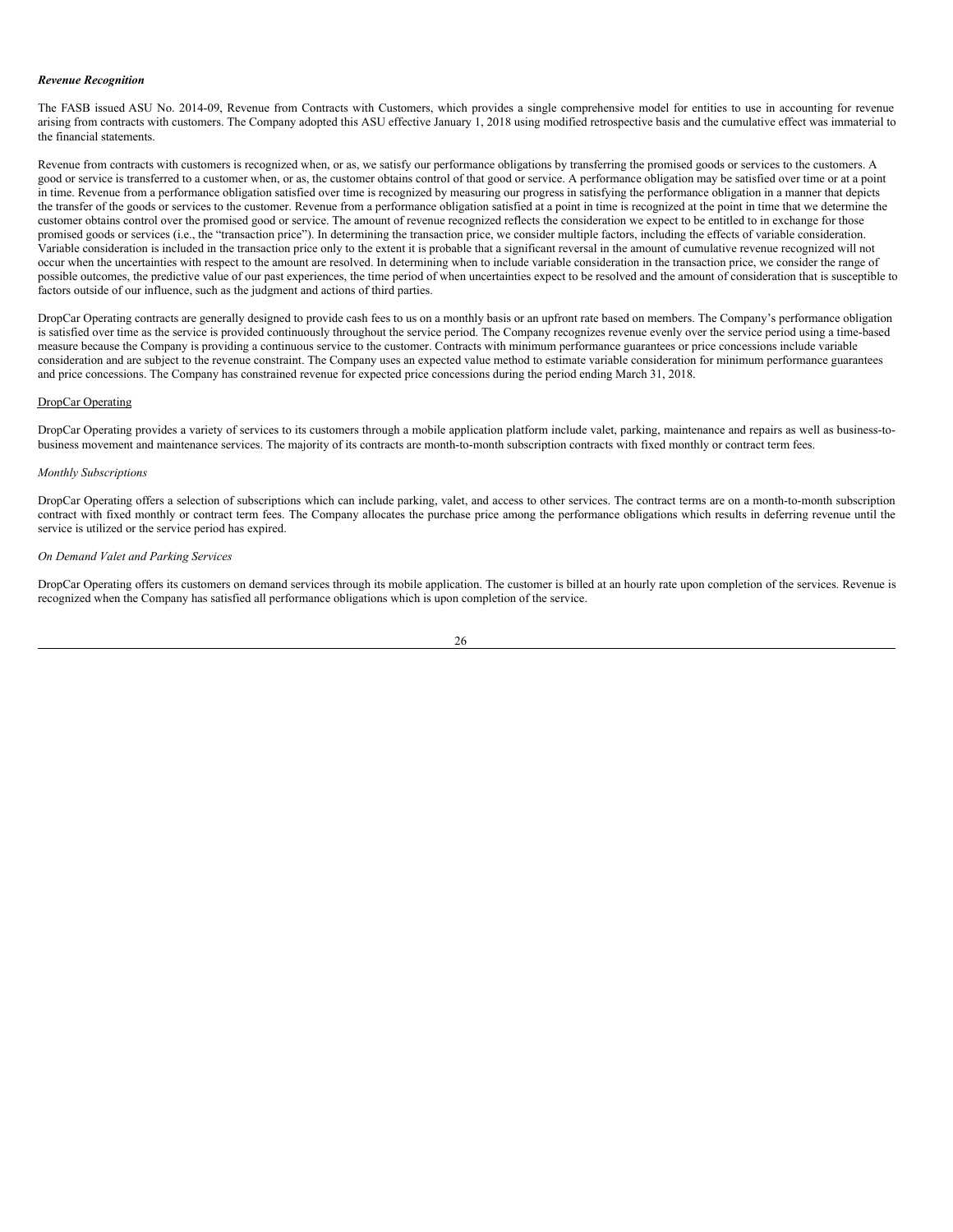#### *DropCar 360 Services*

DropCar Operating offers an additional service to its customers by offering to take the vehicle for inspection, maintenance, car washes or to fill up with gas. The customers are charged a fee in addition to the cost of the third-party services provided. Revenue is recognized when the Company has satisfied all performance obligations which is upon completion of the service.

#### *Business-To-Business*

DropCar Operating also has contracts with car dealerships in moving their fleet of cars. Revenue is recognized at the point in time all performance obligations are satisfied which is when the Company provide the delivery service of the vehicles.

### WPCS

WPCS generates its revenue by offering low voltage communications infrastructure contracting services.

WPCS recognizes revenue and profit from long term contracts when it satisfies a performance obligation by transferring a promised goods or service to a customer. Revenue is recognized over time by measuring progress toward complete satisfaction of the performance obligation.

WPCS uses an input method which recognizes revenue over time based on WPCS's labor and materials costs expended for a period as a percentage of total labor and materials costs expected to satisfy the performance obligation of delivering the overall infrastructure project. Input method is used because management believes it's the best available method that measures revenue on the basis of the company's inputs toward satisfaction of the performance obligation. Inputs costs include direct materials, direct labor, third party subcontractor services and those indirect costs related to contract performance.

WPCS has numerous contracts that are in various stages of completion. Such contracts require estimates to determine the appropriate cost and revenue recognition. Cost estimates are reviewed monthly on a contract-by-contract basis and are revised periodically throughout the life of the contract such that adjustments to profit resulting from revisions are made cumulative to the date of the revision. Significant management judgments and estimates, including the estimated cost to complete projects, which determines the project's percent complete, must be made and used in connection with the revenue recognized in the accounting period. Current estimates may be revised as additional information becomes available. If estimates of costs to complete long-term contracts indicate a loss, provision is made currently for the total loss anticipated.

The length of WPCS's contracts varies but is typically between three months and two years. Assets and liabilities related to long-term contracts are included in current assets and current liabilities in the accompanying consolidated balance sheets, as they will be liquidated in the normal course of contract completion, although this may require more than one year.

WPCS also recognizes certain revenue from short-term contracts at a point in time when the services have been provided to the customer. For maintenance contracts, revenue is recognized ratably over the service period.

#### *Sales and marketing*

Sales and marketing costs are expensed as incurred.

## *Stock-based compensation*

We account for all stock options using a fair value-based method. The fair value of each stock option granted to employees is estimated on the date of the grant using the Black-Scholes option-pricing model and the related stock-based compensation expense is recognized over the vesting period during which an employee is required to provide service in exchange for the award. The fair value of the options granted to non-employees is measured and expensed as the options vest.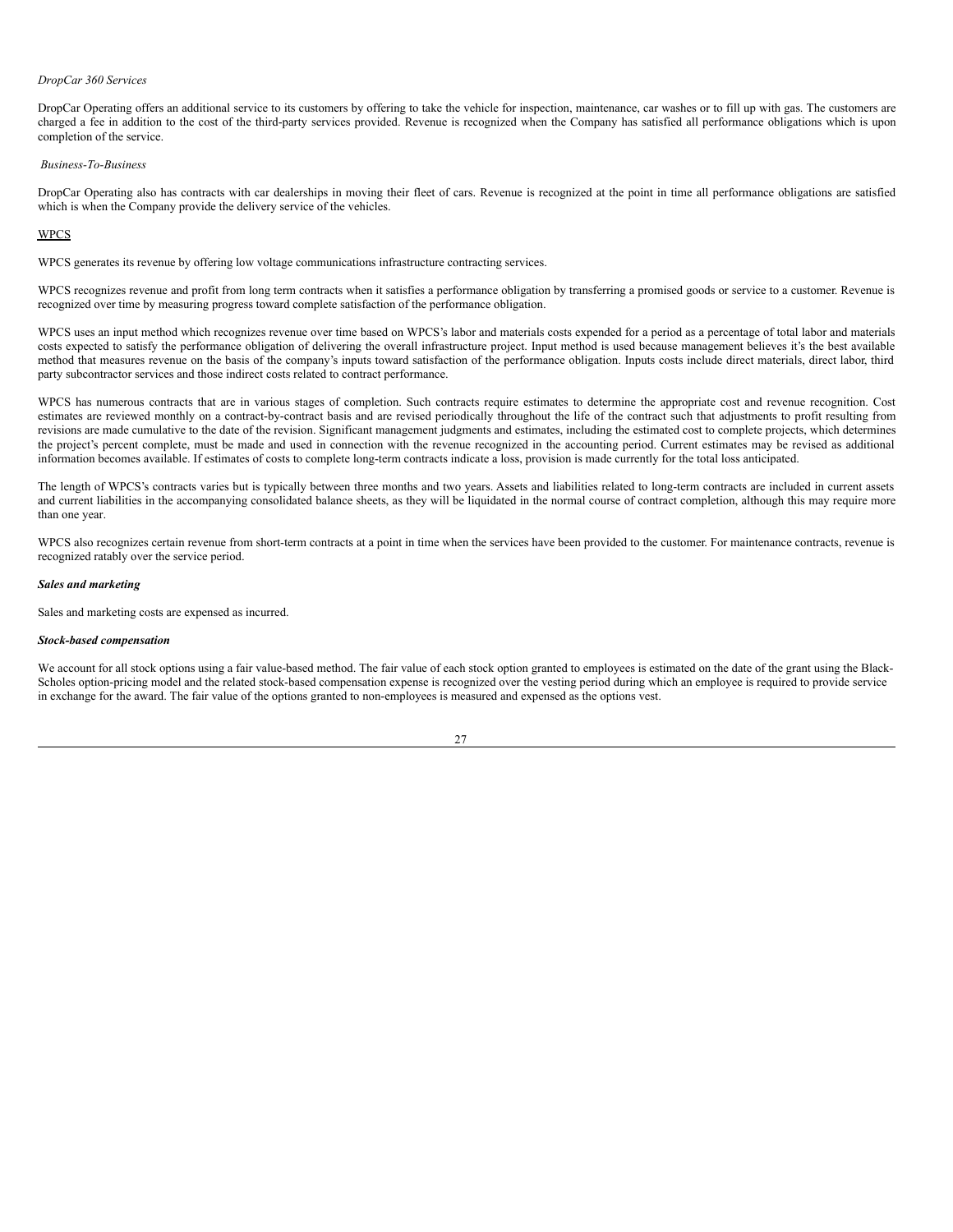On an ongoing basis, we evaluate our estimates and judgments, including those related to accrued expenses and stock-based compensation. We based our estimates on historical experience and on various other assumptions that we believe to be reasonable under the circumstances, the results of which form the basis for making judgments about the carrying values of assets and liabilities and the reported amounts of revenues and expenses that are not readily apparent from other sources. Actual results may differ from these estimates.

### **Results of Operations**

## *Comparison of Three Months Ended March 31, 2018 and 2017*

*Revenues.* The components of revenues are as follows (thousands):

|                | Three Months Ended March 31, |  |          |            |
|----------------|------------------------------|--|----------|------------|
|                | 2018                         |  | 2017     | $%$ Change |
| <b>DropCar</b> | 1,692                        |  | 639      | 165%       |
| <b>WPCS</b>    | 3,182                        |  | <b>.</b> | 100%       |
|                |                              |  |          |            |
| Total revenues | 4.874                        |  | 639      | 663%       |
|                |                              |  |          |            |

## **Dropcar Operating**

#### **Net Services Revenues**

Net services revenues during the three months ended March 31, 2018 totaled \$1.7 million, an increase of \$1.1 million, or 165%, compared to \$0.6 million recorded for the three months ended March 31, 2017. The increase was primarily due to our continued efforts to increase monthly consumer subscriptions. We are growing subscriptions and revenue using marketing and promotion campaigns, word-of-mouth referrals, and adding more coverage to current markets.

## **Cost of Services**

Cost of services during the three months ended March 31, 2018 totaled \$2.3 million, an increase of \$1.8 million, or 360%, compared to \$0.5 million recorded for the three months ended March 31, 2017. The increase was primarily attributable to increases of \$1.0 million in wages and related, \$0.2 million in parking garage fees, \$0.1 million in repairs and damages, and \$0.5 million in other costs.

## **Selling, General and Administrative**

Selling, general and administrative expenses during the three months ended March 31, 2018 totaled 2.5 million, an increase of \$2.0 million, or 400%, compared to \$0.5 million recorded for the three months ended March 31, 2017. This was primarily attributable to an increase of, \$0.9 million in wages and related, \$0.3 million in employee and nonemployee stock compensation, \$0.4 million in marketing and training, \$0.2 million in professional and consulting fees, \$0.3 million in other costs.

#### **Depreciation and amortization**

Depreciation and amortization during the three months ended March 31, 2018 totaled \$0.08 million, an increase of \$0.03 million, or 100%, compared to \$0.05 million recorded for the three months ended March 31, 2017. This increase was primarily attributable to our increased capitalization of software costs related to our software platform.

#### **Interest expense, net**

Interest expense, net during the three months ended March 31, 2018 totaled \$0.4 million, an increase of \$0.4 million, or 100% compared to \$0.0 recorded for the three months ended March 31, 2017. This increase was primarily attributable to interest expense on the outstanding convertible notes issued in 2017 and the amortization of the debt discount and deferred financing costs of approximately \$176,000. There were no outstanding convertible notes as of March 31, 2018.

#### **WPCS**

#### **Net Services Revenues**

Net services revenues during the three months ended March 31, 2018 totaled \$3.2 million, an increase of \$3.2 million, or 100%, compared to \$0.0 recorded for the three months ended March 31, 2017. The increase was due to the acquisition of WPCS.

#### **Cost of Services**

Cost of services during the three months ended March 31, 2018 totaled \$2.3 million, an increase of \$2.3 million, or 100%, compared to \$0.0 million recorded for the three months ended March 31, 2017. The increase was due to the acquisition of WPCS.

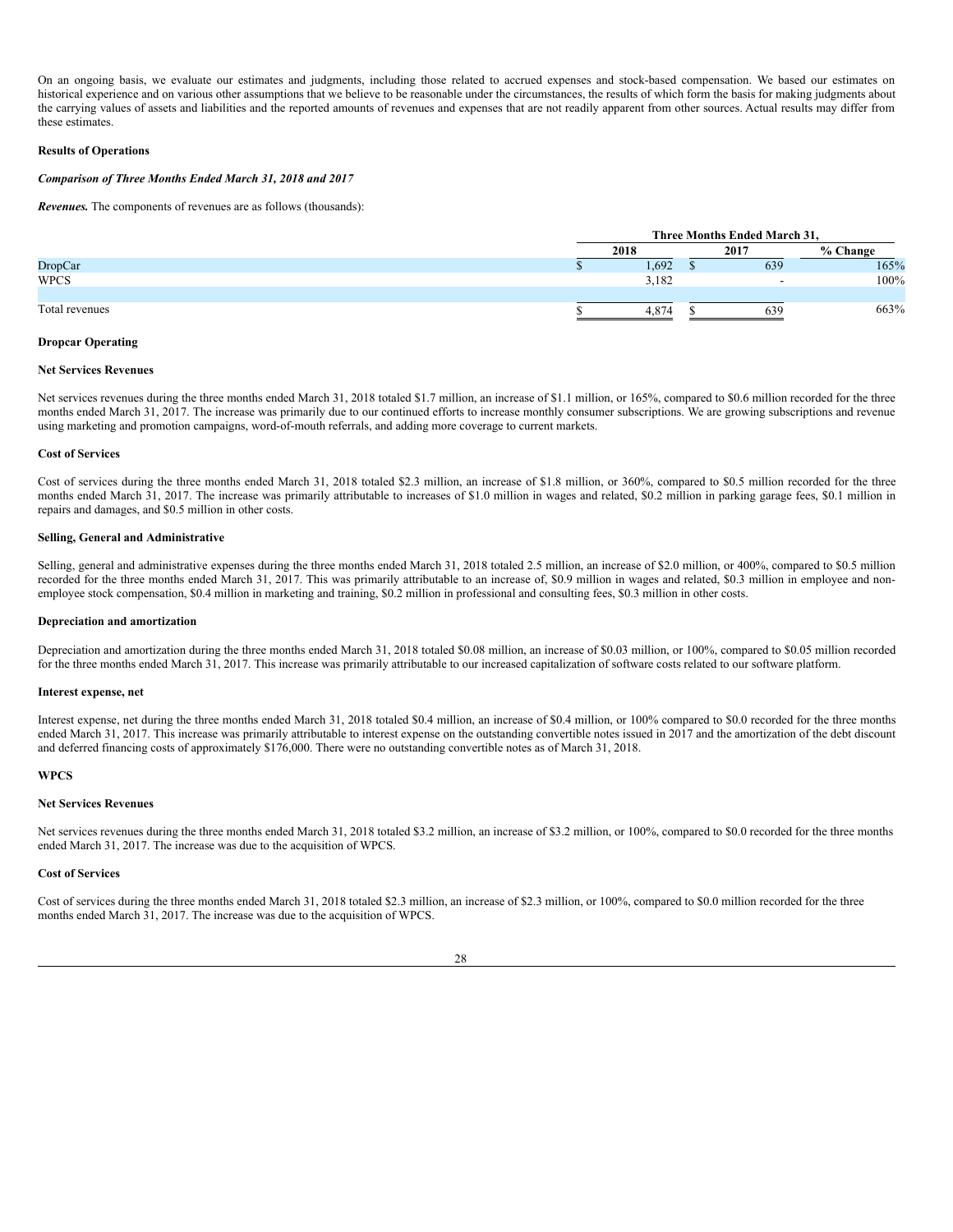## **Selling, General and Administrative**

Selling, general and administrative expenses during the three months ended March 31, 2018 totaled \$0.5 million, an increase of \$0.5 million, or 100%, compared to \$0.0 recorded for the three months ended March 31, 2017. The increase was due to the acquisition of WPCS.

#### **Depreciation and amortization**

Depreciation and amortization during the three months ended March 31, 2018 totaled \$0.06 million, an increase of \$0.06 million, or 100%, compared to \$0.0 million recorded for the three months ended March 31, 2017. The increase was due to the acquisition of WPCS.

### **Liquidity and Capital Resources**

Since our inception in September 12, 2014, we have incurred significant net losses and negative cash flows from operations. For the three months ended March 31, 2018 and 2017, we had net losses of approximately \$3.4 million and \$0.4 million, respectively. At March 31, 2018, we had an accumulated deficit of \$13.0 million. At March 31, 2018, we had cash and cash equivalents of \$6.9 million. As discussed above, on March 8, 2018, we entered into the Securities Purchase Agreement (with the Investors, pursuant to which we issued to the Investors an aggregate of 26,843 shares of our newly designated Series H-4 Convertible Preferred Stock and warrants to purchase 2,684,300 shares of our common stock (the "Private Placement"). We received proceeds of approximately \$6.0 million in connection with the Private Placement.

On January 18, 2018, we sold 46,094 shares of common stock for proceeds of \$300,000 to Alpha Capital.

Note 2 to our financial statements includes management's discussion on the continuation of our activities and our ability to fulfill our obligations as dependent upon our ability to raise additional financing and/or increase sales volume that will generate sufficient operating profit and cash flows to fund operations.

Our future capital requirements and the period for which we expect our existing resources to support our operations may vary significantly from what we currently expect. Our monthly spending levels vary based on new and ongoing technology developments and corporate activities.

We have historically financed our activities through the sale of our equity securities (including convertible preferred stock) and the issuance of convertible notes. We will need to raise significant additional capital and we plan to continue to fund our current operations, and the associated losses from operations, through future issuances of debt and/or equity securities and potential collaborations or strategic partnerships with other entities. The capital raises from issuances of convertible debt and equity securities could result in additional dilution to our stockholders. In addition, to the extent we determine to incur additional indebtedness, our incurrence of additional debt could result in debt service obligations and operating and financing covenants that would restrict our operations. We can provide no assurance that financing will be available in the amounts we need or on terms acceptable to us, if at all. If we are not able to secure adequate additional working capital when it becomes needed, we may be required to make reductions in spending, extend payment terms with suppliers, liquidate assets where possible and/or suspend or curtail operations. Any of these actions could materially harm our business.

#### **Cash Flows**

## *Operating Activities*

We have historically experienced negative cash outflows as we have developed and expanded our business. Our primary source of cash flow from operating activities is recurring subscription receipts from customers and, to a lesser extent, monthly invoice payments from business-to-business customers. Our primary uses of cash from operating activities are the recruiting, training, equipping and growing our workforce to meet market demand, securing infrastructure for operating activities such as garage parking spaces, technology investment to grow our platform, as well as to support other operational expenses while we aggressively expand.

Net cash used in operating activities for the three months ended March 31, 2018 was approximately \$4.4 million, which includes a net loss of approximately \$3.4 million, offset by non-cash expenses of approximately \$.5 million principally related stock-based compensation expense of \$0.3 million, approximately \$1.7 million of cash provided from a change in net working capital items principally related to the increase in accounts receivable, deferred income and accrued interest, offset by cash used from a change in net working capital items principally related to the decrease in accounts payable and contract liabilities, and to the increase of contract assets and prepaid expenses.

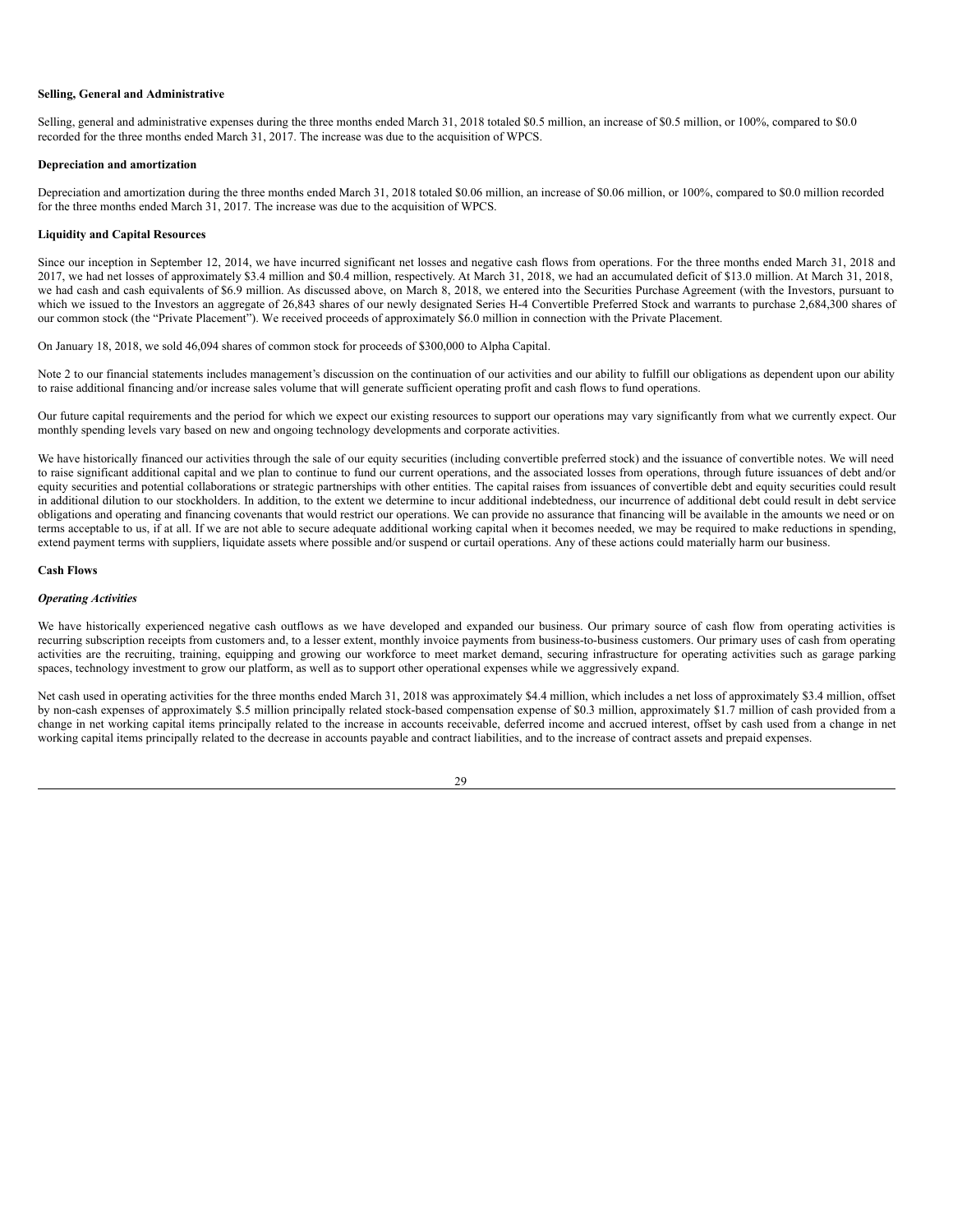Net cash used in operating activities for the three months ended March 31, 2017 was approximately \$0.3 million, which includes a net loss of approximately \$0.4 million, offset by non-cash expenses of approximately \$0.05 million principally related to depreciation and amortization, approximately \$0.05 million of cash provided from a change in net working capital items principally related to the increase in accounts payable and deferred income, and approximately \$0.03 million of cash provided from the increase in stock based compensation.

## *Investing Activities*

Cash provided by investing activities for the three months ended March 31, 2018 of approximately \$4.7 million primarily resulted from \$4.9 million received upon acquisition net of \$0.1 million used for the purchase of fixed assets.

Cash used in investing activities during the three months ended March 31, 2017 of approximately \$0.05 million primarily resulted from capitalization of software costs.

#### *Financing Activities*

Cash provided by financing activities for the three months ended March 31, 2018 totaled approximately \$6.2 million. Proceeds of \$0.3 million for the sale of common stock and \$6.0 million for the sale ofthe Series H-4 Shares and warrants. Costs related to the Series H-4 Shares and warrants were approximately \$0.1 million. For the three months ended March 31, 2017, cash provided by the sale of preferred stock and convertible notes was \$0.3 million.

### **Off-Balance Sheet Arrangements**

We did not engage in any "off-balance sheet arrangements" (as that term is defined in Item 303(a)(4)(ii) of Regulation S-K) as of March 31, 2018.

### <span id="page-29-0"></span>**Item 3. Quantitative and Qualitative Disclosures about Market Risk.**

Not applicable to a smaller reporting company.

### <span id="page-29-1"></span>**Item 4. Controls and Procedures.**

### *Evaluation of Disclosure Controls and Procedures*

An evaluation was performed under the supervision and with the participation of our Chief Executive Officer and our Chief Financial Officer, our principal executive officer and principal financial officer, respectively, of the effectiveness of our disclosure controls and procedures (as defined in Rule 13a-15(e) or 15d-15(e) under the Securities Exchange Act of 1934, as amended) as of the end of the period covered by this report. Based on their evaluation, our Chief Executive Officer and Chief Financial Officer have concluded that our disclosure controls and procedures are not effective due to the material weaknesses resulting from a limited segregation of duties among our employees with respect to our control activities and this deficiency is the result of our limited number of employees. We also identified material weaknesses surrounding the financial closing process and the recording of debt and equity transactions that occurred in the quarter ended March 31, 2018. These deficiencies may affect management's ability to determine if errors or inappropriate actions have taken place. Management is required to apply its judgment in evaluating the cost-benefit relationship of possible changes in our disclosure controls and procedures.

Management has implemented certain measures including additional cash controls, dual-signature procedures, and other review and approval processes by the Company's management team. The Company intends to hire additional personnel to allow for improved financial reporting controls and segregation of duties when the Company's operations and revenues have grown to the point of warranting such controls.

## *Changes in Internal Controls over Financial Reporting*

On January 30, 2018, we completed a reverse merger with WPCS International Incorporated and our management is in the process of evaluating any related changes to our internal control over financial reporting as a result of this integration. Except for any changes relating to this integration, there has been no change in our internal control over financial reporting (as defined in Rules 13a-15(f) and 15d-15(f) under the Exchange Act) that occurred during the period covered by this report that has materially affected, or is reasonably likely to materially affect, our internal control over financial reporting.

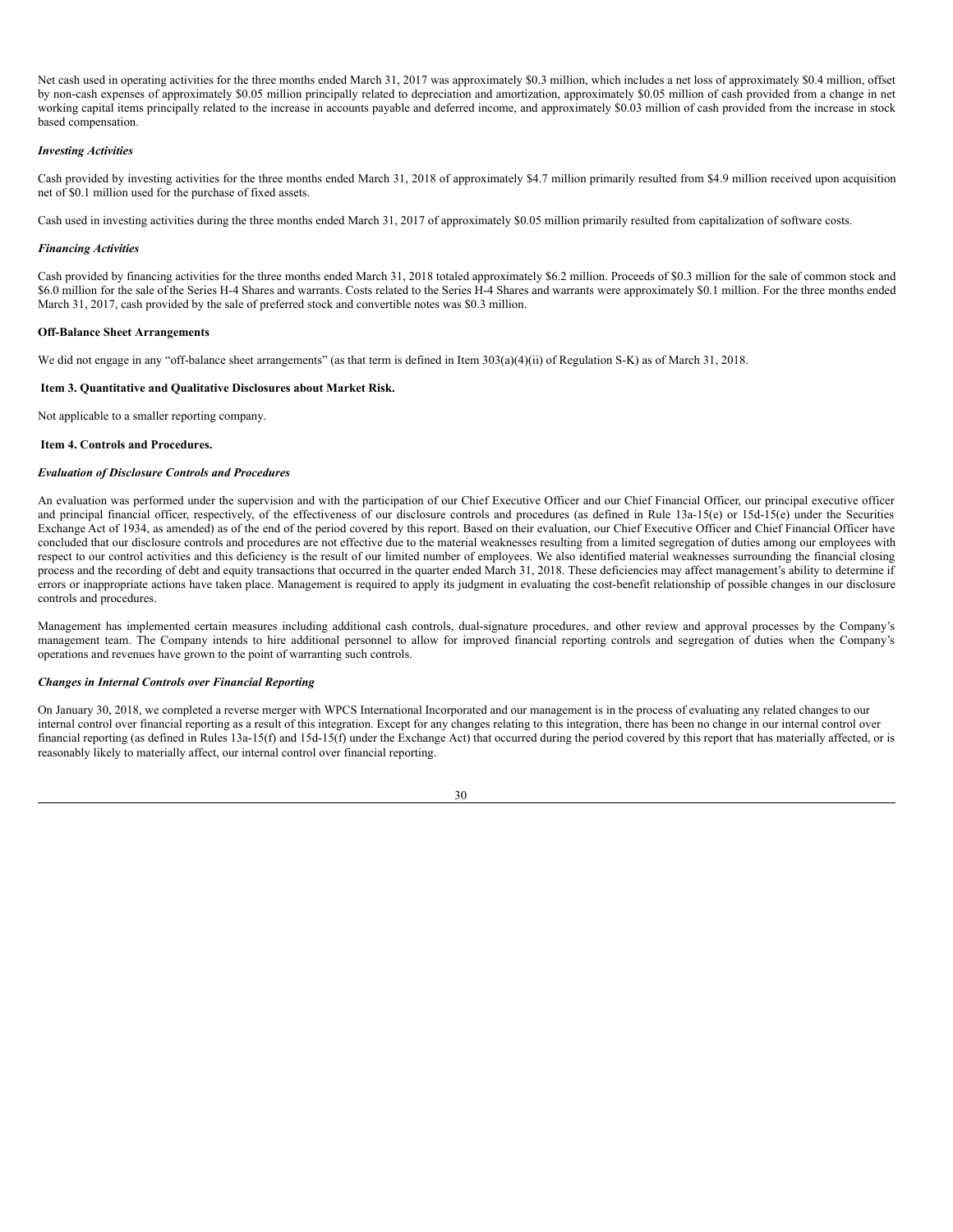## <span id="page-30-0"></span>**PART II OTHER INFORMATION**

## <span id="page-30-1"></span>**Item 1. Legal Proceedings.**

#### *DropCar*

Our DropCar business is subject to various legal proceedings and claims, either asserted or unasserted, which arise in the ordinary course of business that we believe are incidental to the operation of our business. While the outcome of these claims cannot be predicted with certainty, our management does not believe that the outcome of any of these legal matters will have a material adverse effect on our consolidated results of operations, financial positions or cash flows.

In February 2018, we were served an Amended Summons and Complaint in the Supreme Court of the City of New York, Bronx county originally served solely on an individual, a former customer, for injuries sustained by plaintiffs alleging such injuries were caused by either the customer or a DropCar valet operating the customer's vehicle. DropCar to date has cooperated with the NYC Police Department and no charges have been brought against any employee of DropCar. DropCar has referred the matter to its insurance carrier.

On February 9, 2016, a DropCar employee was transporting a customer's vehicle when the vehicle caught fire. On November 22, 2016, Metropolitan Group Property and Casualty Insurance Company (as subrogee of the vehicle's owner) filed for indemnification and subrogation against us in the Supreme Court of the State of New York County of New York, Index No. 159816/2016. The case name is Metropolitan Group Property and Casualty Insurance Company, as subrogee of Scott Sherry v. Mercedes-Benz Manhattan and DropCar, Inc. Our management believes that we are not responsible for the damage caused by the vehicle fire and that the fire was not due to any negligence on the part of the DropCar and that we have sufficient insurance coverage to pay for any potential losses arising from this proceeding, including the cost of litigating same.

As of December 31, 2017, we had accrued approximately \$96,000 for the potential settlement of multiple employment disputes. During the three months ended March 31, 2018, \$44,000 of this amount was settled upon payment. As of March 31, 2018, approximately \$52,000 has been accrued for the potential settlement of employment disputes.

#### *WPCS*

From time to time our WPCS business has been subject to, and may in the future be subject to, ordinary routine litigation incidental to its business. Currently, our WPCS business is not involved in any material legal proceedings.

#### <span id="page-30-2"></span>**Item 1A. Risk Factors.**

An investment in shares of our common stock is highly speculative and involves a high degree of risk. We face a variety of risks that may affect our operations and financial results and many of those risks are driven by factors that we cannot control or predict. Before investing in our common stock, you should carefully consider the following risks, together with the financial and other information contained in this report. If any of the following risks actually occurs, our business, prospects, financial condition and results of operations could be materially adversely affected. In that case, the trading price of our common stock would likely decline, and you may lose all or a part of your investment. Only those investors who can bear the risk of loss of their entire investment should invest in our common stock.

There have been no material changes to our risk factors contained in our Current Report on Form 8-K/A filed with the SEC on April 2, 2018. For a further discussion of our Risk Factors, refer to the "Risk Factors" discussion contained in such Current Report on Form 8-K/A.

## <span id="page-30-3"></span>**Item 2. Unregistered Sales of Equity Securities and Use of Proceeds.**

Other than as set forth below, there have been no other unregistered sales of equity securities during the three months ended March 31, 2018.

On March 8, 2018, we issued an aggregate of 26,843 Series H-4 Shares and warrants to purchase 2,684,300 shares of Common Stock. The aggregate purchase price for the Series H-4 Shares and warrants was approximately \$6.0 million. See Part 1 – Item 2 – Recent Developments – Private Placement.

On May 15, 2018, we approved the issuance of 183,699 options to an employee not under the stock option plan which vest over a three-year period to purchase shares of our common stock at \$1.81 per share.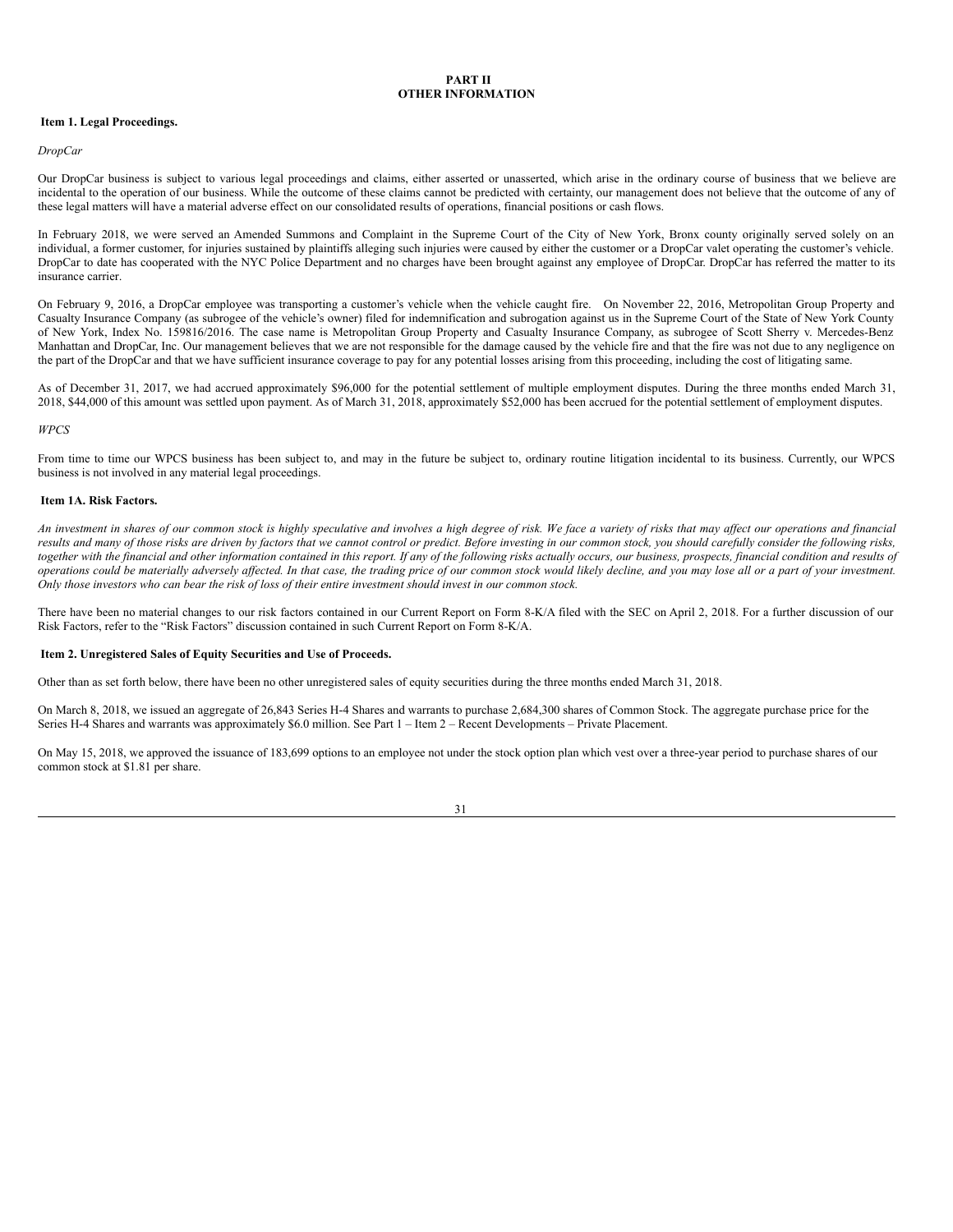#### <span id="page-31-0"></span>**Item 3. Defaults upon Senior Securities.**

None.

<span id="page-31-1"></span>**Item 4. Mine Safety Disclosures.**

Not applicable.

<span id="page-31-2"></span>**Item 5. Other Information.**

Not applicable.

## <span id="page-31-3"></span>**Item 6. Exhibits.**

**Exhibit**

| Number | <b>Description</b> |
|--------|--------------------|
|        |                    |

- [3.1](http://www.sec.gov/Archives/edgar/data/1086745/000114420418013739/tv488100_ex3-1.htm) Certificate of [Designations,](http://www.sec.gov/Archives/edgar/data/1086745/000114420418013739/tv488100_ex3-1.htm) Preferences and Rights of the Series H-4 Convertible Preferred Stock of DropCar, Inc. (incorporated by reference to Exhibit 3.1 of the Company's Current Report on Form 8-K, filed with the SEC on March 9, 2018).
- [4.1](http://www.sec.gov/Archives/edgar/data/1086745/000114420418013739/tv488100_ex4-1.htm) Form of Warrant Agreement [\(incorporated](http://www.sec.gov/Archives/edgar/data/1086745/000114420418013739/tv488100_ex4-1.htm) by reference to Exhibit 4.1 of the Company's Current Report on Form 8-K, filed with the SEC on March 9, 2018).
- [10.1](http://www.sec.gov/Archives/edgar/data/1086745/000114420418013739/tv488100_ex10-1.htm) Securities Purchase Agreement, dated March 8, 2018, among the Company and the investors named therein [\(incorporated](http://www.sec.gov/Archives/edgar/data/1086745/000114420418013739/tv488100_ex10-1.htm) by reference to Exhibit 10.1 of the Company's Current Report on Form 8-K, filed with the SEC on March 9, 2018).
- [10.2](http://www.sec.gov/Archives/edgar/data/1086745/000114420418013739/tv488100_ex10-2.htm) Registration Rights Agreement, dated March 8, 2018, among the Company and the investors named therein [\(incorporated](http://www.sec.gov/Archives/edgar/data/1086745/000114420418013739/tv488100_ex10-2.htm) by reference to Exhibit 10.2 of the Company's Current Report on Form 8-K, filed with the SEC on March 9, 2018).
- [31.1\\*](#page-34-0) Certification of the President and Chief Executive Officer pursuant to Rule 13a-14(a) under the Securities Exchange Act of 1934, as adopted pursuant to Section 302 of the [Sarbanes-Oxley](#page-34-0) Act of 2002.
- [31.2\\*](#page-35-0) Certification of the Chief Financial Officer pursuant to Rule 13a-14(a) under the Securities Exchange Act of 1934, as adopted pursuant to Section 302 of the [Sarbanes-Oxley](#page-35-0) Act of 2002.
- [32.1\\*](#page-36-0) Certification of the President and Chief Executive Officer pursuant to 18 U.S.C. Section 1350, as adopted pursuant to Section 906 of the [Sarbanes-Oxley](#page-36-0) Act of 2002.
- [32.2\\*](#page-37-0) Certification of the Chief Financial Officer pursuant to 18 U.S.C. Section 1350, as adopted pursuant to Section 906 of the [Sarbanes-Oxley](#page-37-0) Act of 2002.
- 101\* The following financial information from this Quarterly Report on Form 10-Q for the period ended March 31, 2017, formatted in XBRL (Extensible Business Reporting Language): (i) the Condensed Consolidated Statements of Operations; (ii) the Condensed Consolidated Balance Sheets; (iii) the Condensed Consolidated Statements of Cash Flows; and (iv) the Notes to Consolidated Financial Statements, tagged as blocks of text.

\* Filed herewith.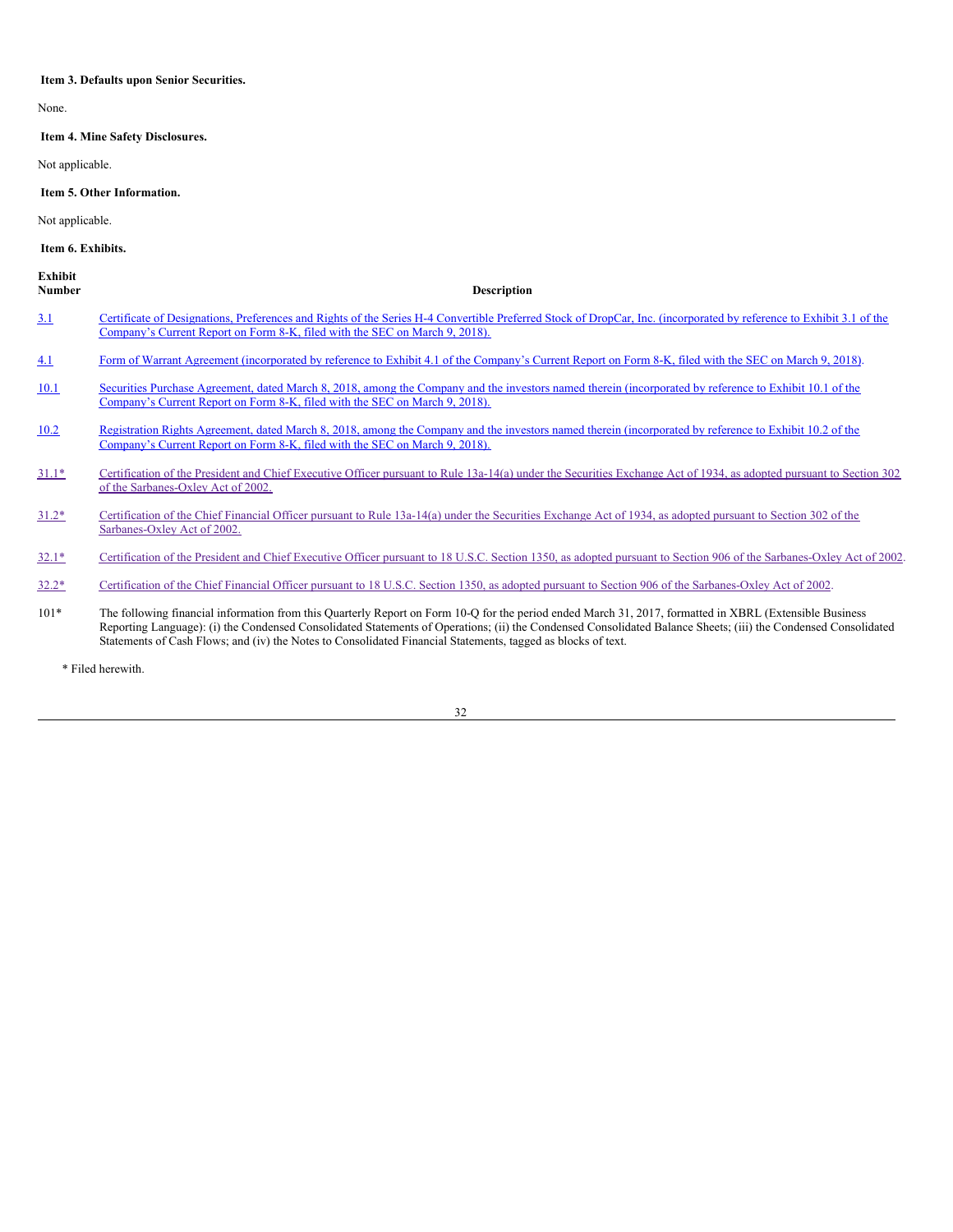# <span id="page-32-0"></span>**SIGNATURES**

Pursuant to the requirements of the Securities Exchange Act of 1934, the registrant has duly caused this report to be signed on its behalf by the undersigned thereunto duly authorized.

|                    | DropCar, Inc. |                                                                         |
|--------------------|---------------|-------------------------------------------------------------------------|
| Date: May 18, 2018 | By:           | /s/ Spencer Richardson<br>Spencer Richardson<br>Chief Executive Officer |
| Date: May 18, 2018 | By:           | /s/ Paul Commons<br>Paul Commons<br>Chief Financial Officer             |
|                    | 33            |                                                                         |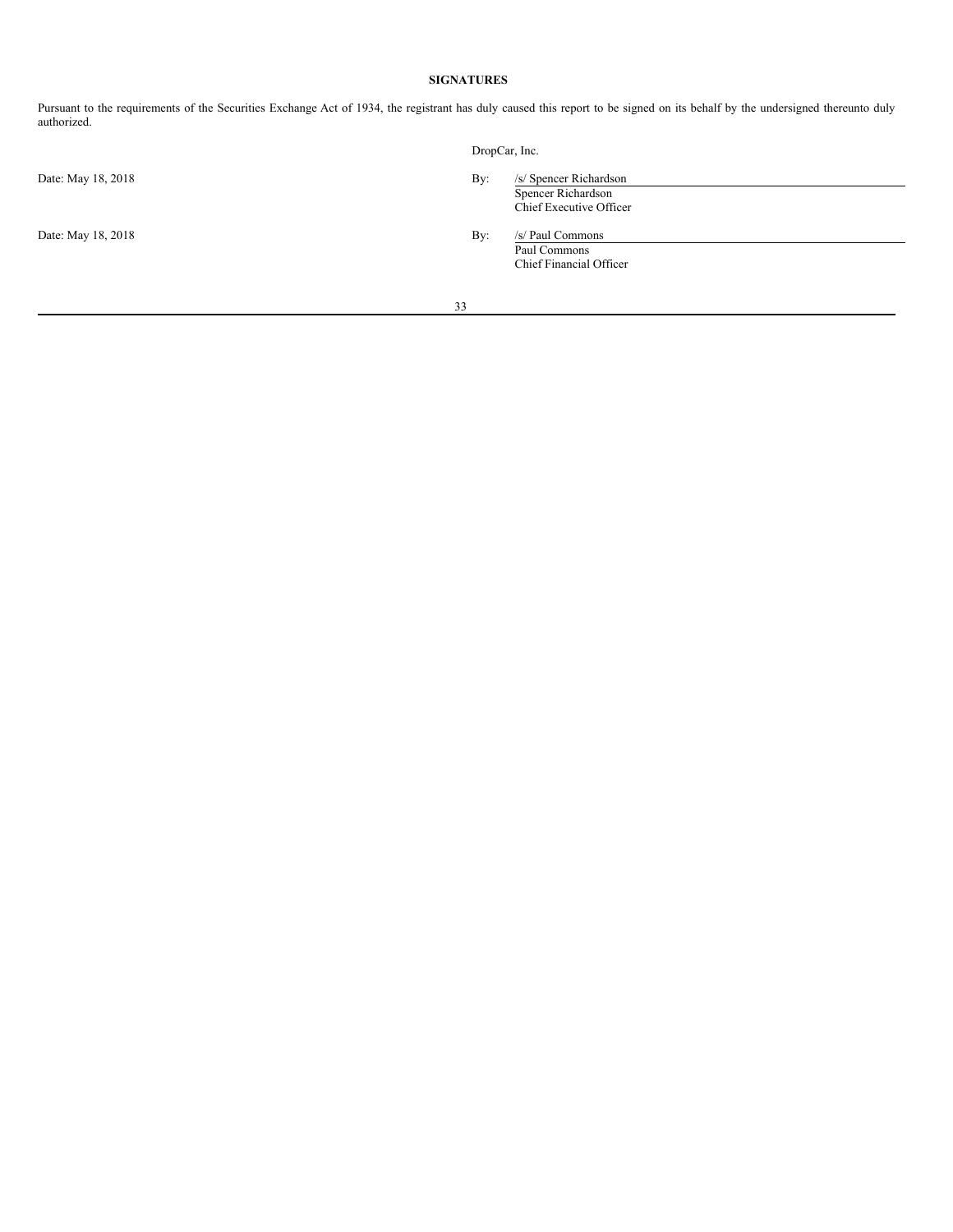| Exhibit<br>Number | <b>Description</b>                                                                                                                                                                                                                                                                                                                                                                                                                         |
|-------------------|--------------------------------------------------------------------------------------------------------------------------------------------------------------------------------------------------------------------------------------------------------------------------------------------------------------------------------------------------------------------------------------------------------------------------------------------|
| 3.1               | Certificate of Designations, Preferences and Rights of the Series H-4 Convertible Preferred Stock of DropCar, Inc. (incorporated by reference to Exhibit 3.1 of the<br>Company's Current Report on Form 8-K, filed with the SEC on March 9, 2018).                                                                                                                                                                                         |
| <u>4.1</u>        | Form of Warrant Agreement (incorporated by reference to Exhibit 4.1 of the Company's Current Report on Form 8-K, filed with the SEC on March 9, 2018).                                                                                                                                                                                                                                                                                     |
| 10.1              | Securities Purchase Agreement, dated March 8, 2018, among the Company and the investors named therein (incorporated by reference to Exhibit 10.1 of the<br>Company's Current Report on Form 8-K, filed with the SEC on March 9, 2018).                                                                                                                                                                                                     |
| 10.2              | Registration Rights Agreement, dated March 8, 2018, among the Company and the investors named therein (incorporated by reference to Exhibit 10.2 of the<br>Company's Current Report on Form 8-K, filed with the SEC on March 9, 2018).                                                                                                                                                                                                     |
| $31.1*$           | Certification of the President and Chief Executive Officer pursuant to Rule 13a-14(a) under the Securities Exchange Act of 1934, as adopted pursuant to Section 302<br>of the Sarbanes-Oxley Act of 2002.                                                                                                                                                                                                                                  |
| $31.2*$           | Certification of the Chief Financial Officer pursuant to Rule 13a-14(a) under the Securities Exchange Act of 1934, as adopted pursuant to Section 302 of the<br>Sarbanes-Oxley Act of 2002.                                                                                                                                                                                                                                                |
| $32.1*$           | Certification of the President and Chief Executive Officer pursuant to 18 U.S.C. Section 1350, as adopted pursuant to Section 906 of the Sarbanes-Oxley Act of 2002.                                                                                                                                                                                                                                                                       |
| $32.2*$           | Certification of the Chief Financial Officer pursuant to 18 U.S.C. Section 1350, as adopted pursuant to Section 906 of the Sarbanes-Oxley Act of 2002.                                                                                                                                                                                                                                                                                     |
| $101*$            | The following financial information from this Quarterly Report on Form 10-Q for the period ended March 31, 2017, formatted in XBRL (Extensible Business)<br>Reporting Language): (i) the Condensed Consolidated Statements of Operations; (ii) the Condensed Consolidated Balance Sheets; (iii) the Condensed Consolidated<br>Statements of Cash Flows; and (iv) the Notes to Consolidated Financial Statements, tagged as blocks of text. |
|                   | * Filed herewith.                                                                                                                                                                                                                                                                                                                                                                                                                          |

Exhibit Index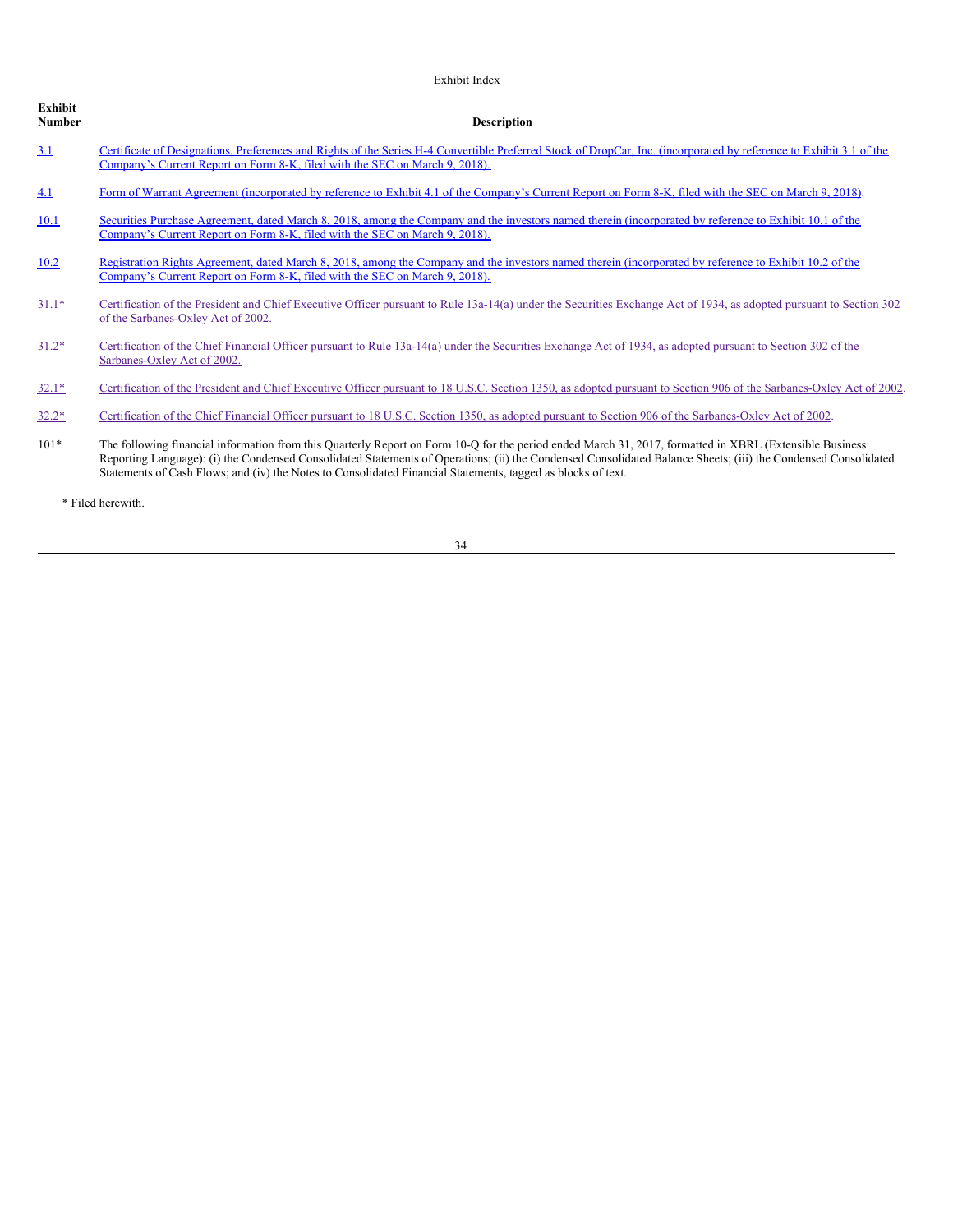## **CERTIFICATION OF SPENCER RICHARDSON CHIEF EXECUTIVE OFFICER OF DROPCAR, INC.**

<span id="page-34-0"></span>I, Spencer Richardson, Chief Executive Officer of DropCar, Inc., certify that:

1. I have reviewed this quarterly report on Form 10-Q of DropCar, Inc.;

2. Based on my knowledge, this report does not contain any untrue statement of a material fact or omit to state a material fact necessary to make the statements made, in light of the circumstances under which such statements were made, not misleading with respect to the period covered by this report;

3. Based on my knowledge, the financial statements, and other financial information included in this report, fairly present in all material respects the financial condition, results of operations and cash flows of the registrant as of, and for, the periods presented in this report;

4. The registrant's other certifying officer and I are responsible for establishing and maintaining disclosure controls and procedures (as defined in Exchange Act Rules 13a-15(e) and 15d-15(e)) and internal control over financial reporting (as defined in Exchange Act Rules 13a-15(f) and 15d-15(f)) for the registrant and have:

a) Designed such disclosure controls and procedures, or caused such disclosure controls and procedures to be designed under our supervision, to ensure that material information relating to the registrant, including its consolidated subsidiaries, is made known to us by others within those entities, particularly during the period in which this report is being prepared;

b) Designed such internal control over financial reporting, or caused such internal control over financial reporting to be designed under our supervision, to provide reasonable assurance regarding the reliability of financial reporting and the preparation of financial statements for external purposes in accordance with generally accepted accounting principles;

c) Evaluated the effectiveness of the registrant's disclosure controls and procedures and presented in this report our conclusions about the effectiveness of the disclosure controls and procedures, as of the end of the period covered by this report based on such evaluation; and

d) Disclosed in this report any change in the registrant's internal control over financial reporting that occurred during the registrant's most recent fiscal quarter that has materially affected, or is reasonably likely to materially affect, the registrant's internal control over financial reporting; and

5. The registrant's other certifying officer and I have disclosed, based on our most recent evaluation of internal control over financial reporting, to the registrant's auditors and the audit committee of the registrant's board of directors:

a) All significant deficiencies and material weaknesses in the design or operation of internal control over financial reporting which are reasonably likely to adversely affect the registrant's ability to record, process, summarize and report financial information; and

b) Any fraud, whether or not material, that involves management or other employees who have a significant role in the registrant's internal control over financial reporting.

Date: May 18, 2018

/s/ Spencer Richardson Spencer Richardson Chief Executive Officer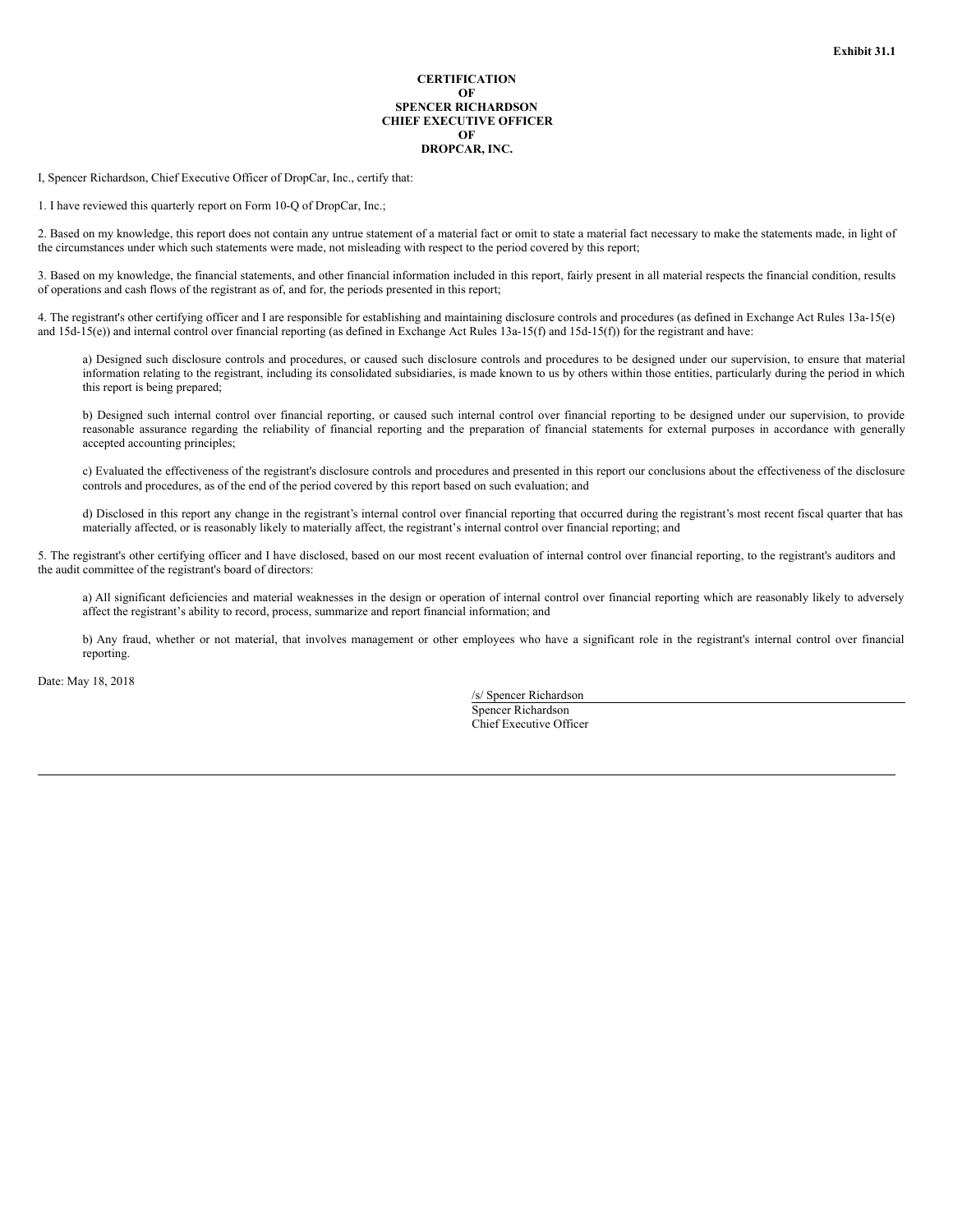## **CERTIFICATION OF PAUL COMMONS CHIEF FINANCIAL OFFICER OF DROPCAR, INC.**

<span id="page-35-0"></span>I, Paul Commons, Chief Financial Officer of DropCar, Inc., certify that:

1. I have reviewed this quarterly report on Form 10-Q of DropCar, Inc.;

2. Based on my knowledge, this report does not contain any untrue statement of a material fact or omit to state a material fact necessary to make the statements made, in light of the circumstances under which such statements were made, not misleading with respect to the period covered by this report;

3. Based on my knowledge, the financial statements, and other financial information included in this report, fairly present in all material respects the financial condition, results of operations and cash flows of the registrant as of, and for, the periods presented in this report;

4. The registrant's other certifying officer and I are responsible for establishing and maintaining disclosure controls and procedures (as defined in Exchange Act Rules 13a-15(e) and 15d-15(e)) and internal control over financial reporting (as defined in Exchange Act Rules 13a-15(f) and 15d-15(f)) for the registrant and have:

a) Designed such disclosure controls and procedures, or caused such disclosure controls and procedures to be designed under our supervision, to ensure that material information relating to the registrant, including its consolidated subsidiaries, is made known to us by others within those entities, particularly during the period in which this report is being prepared;

b) Designed such internal control over financial reporting, or caused such internal control over financial reporting to be designed under our supervision, to provide reasonable assurance regarding the reliability of financial reporting and the preparation of financial statements for external purposes in accordance with generally accepted accounting principles;

c) Evaluated the effectiveness of the registrant's disclosure controls and procedures and presented in this report our conclusions about the effectiveness of the disclosure controls and procedures, as of the end of the period covered by this report based on such evaluation; and

d) Disclosed in this report any change in the registrant's internal control over financial reporting that occurred during the registrant's most recent fiscal quarter that has materially affected, or is reasonably likely to materially affect, the registrant's internal control over financial reporting; and

5. The registrant's other certifying officer and I have disclosed, based on our most recent evaluation of internal control over financial reporting, to the registrant's auditors and the audit committee of the registrant's board of directors:

a) All significant deficiencies and material weaknesses in the design or operation of internal control over financial reporting which are reasonably likely to adversely affect the registrant's ability to record, process, summarize and report financial information; and

b) Any fraud, whether or not material, that involves management or other employees who have a significant role in the registrant's internal control over financial reporting.

Date: May 18, 2018

/s/ Paul Commons Paul Commons Chief Financial Officer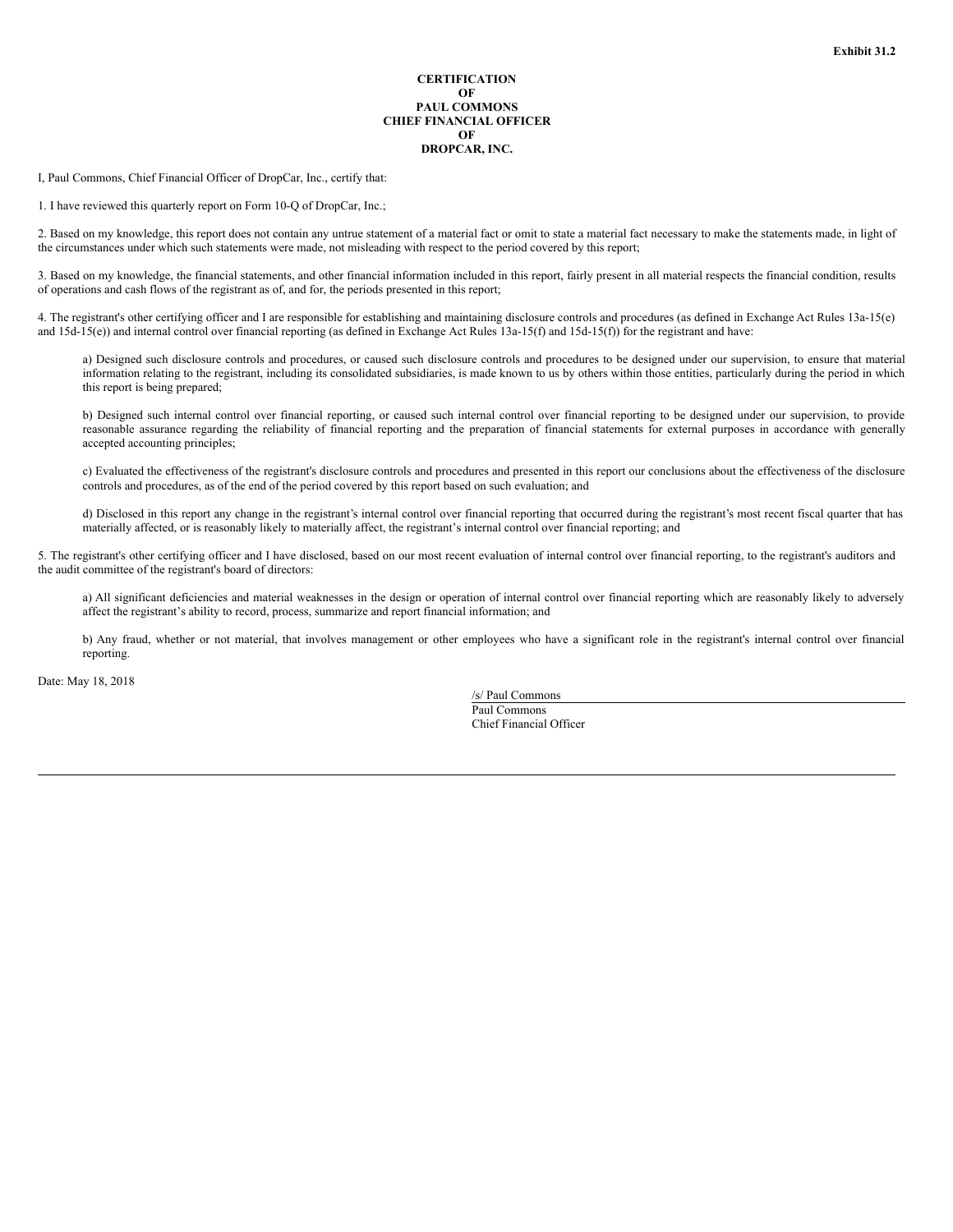## **CERTIFICATION PURSUANT TO 18 U.S.C. SECTION 1350, AS ADOPTED PURSUANT TO SECTION 906 OF THE SARBANES-OXLEY ACT OF 2002**

<span id="page-36-0"></span>In connection with the Quarterly Report of DropCar, Inc. (the "Company") on Form 10-Q for the period ending March 31, 2018, as filed with the Securities and Exchange Commission on the date hereof (the "Report"), I, Spencer Richardson, Chief Executive Officer of the Company, state and certify, pursuant to 18 U.S.C. § 1350, as adopted pursuant to § 906 of the Sarbanes-Oxley Act of 2002, that:

(1) The Report fully complies with the requirements of Section 13(a) or 15(d) of the Securities Exchange Act of 1934; and

(2) The information contained in the Report fairly presents, in all material respects, the financial condition and results of operations of the Company.

Date: May 18, 2018

/s/ Spencer Richardson Spencer Richardson Chief Executive Officer